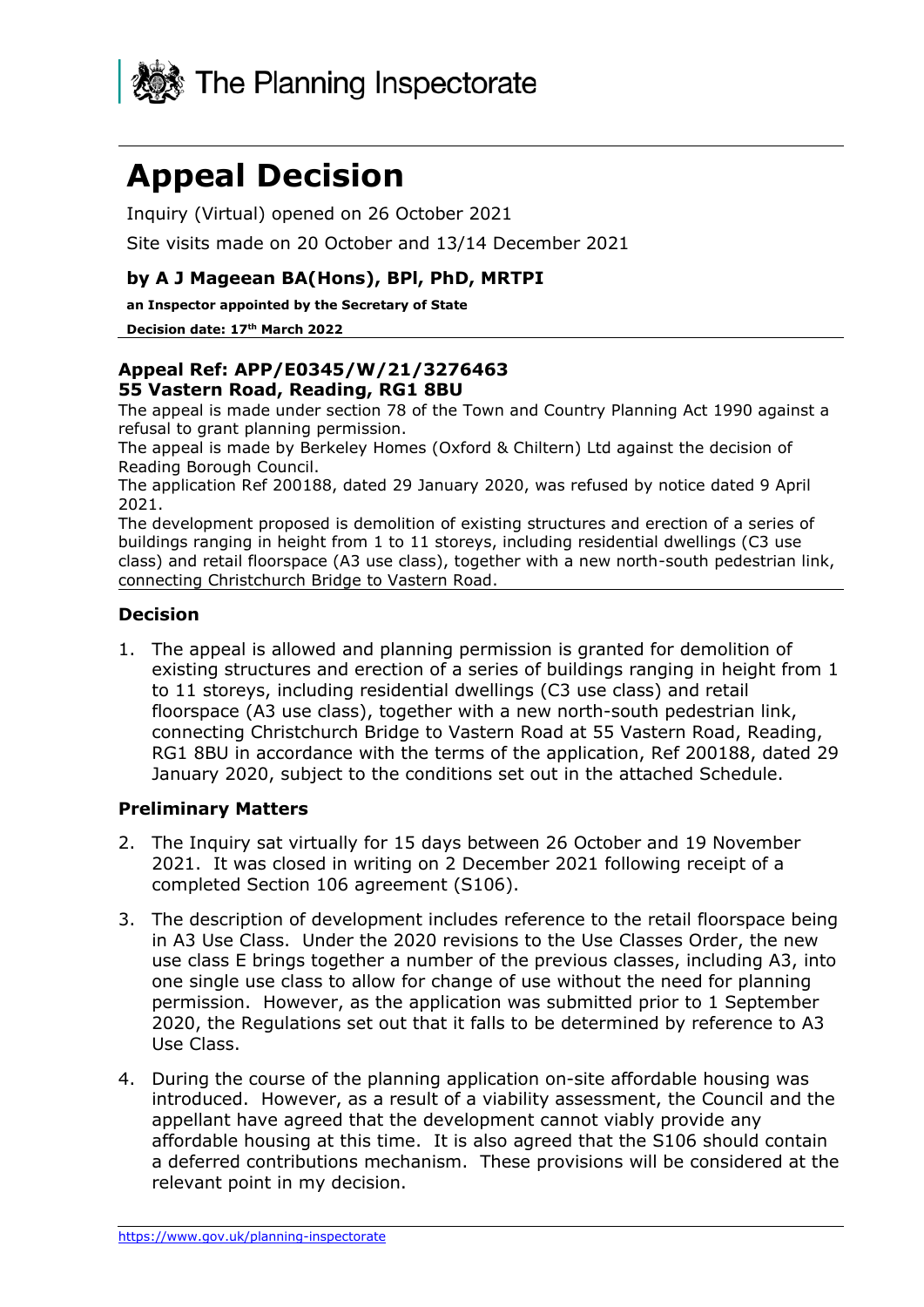- 5. The appeal site forms part of an area allocated for development by the adopted Reading Borough Local Plan (the Local Plan). The whole site, as defined within Policy CR11g, formerly accommodated the local power station in Reading, and for much of the 20<sup>th</sup> Century contained substantial industrial built form. Various other uses have occupied different parts of the allocation area, but at the point of allocation the whole area was owned by Scottish and Southern Energy (SSE), with offices and high voltage electrical equipment remaining on site. Of the  $1.24$  ha allocated area, 0.48 ha containing the electrical equipment has remained in SSE ownership, with the remaining 0.76 ha forming the appeal site. The implications of the subdivision of the allocation will be considered in my decision.
- 6. An application to Historic England to consider Listing No 55 Vastern Road was made, and a Building Preservation Notice issued, immediately prior to the Inquiry opening. Whilst the outcome of this application is unknown, its implications are that for a period of six months the building is subject to the same protection as a [listed building](https://historicengland.org.uk/advice/hpg/hpr-definitions/l/536327/) and any works to the building will require [listed building consent](https://historicengland.org.uk/advice/hpg/hpr-definitions/l/536329/) (LBC). Therefore, in the event that the appeal is successful, this may be subject to securing LBC.

## **Main Issues**

- 7. During the course of the Inquiry a series of Addendum Statements of Common Ground (SoCG) were issued. This was of assistance in narrowing the areas of dispute between the Council and the appellant. Specifically, the Third Addendum SoCG identified the fact that a revised option for access through the site to the towpath<sup>1</sup> could be achieved with a gradient of 1:21, as shown on plan 448.LAND.SK.101. As a result, the Highway Authority was satisfied that a suitable access connection to the towpath could be made for both pedestrians and cyclists. I considered that the amendments are minor in nature, such that the nature of the proposal would not be materially altered and that the acceptance of the amended plan would not prejudice the interests of interested parties. Therefore, the Council withdrew its objections relating to the absence of access to the towpath for cyclists.
- 8. The Fifth Addendum SoCG refers to noise matters, and specifically the treatment of the facades of Blocks B and C that would be affected by noise emanating from the SSE equipment. The appellant prepared detailed plans showing the glazing specifications and Mechanical Ventilation with Heat Recovery that could be used. The Council concluded that the mitigation measures proposed would be sufficient to minimise the impact of nearby noise pollution. As a result, the Reason for Refusal relating to the effect of the proposal on the living conditions of future residents would be overcome. The amendments made are minor, meaning that acceptance of the revised scheme would not prejudice the interests of interested parties. Therefore, subject to a condition specifying the revised glazing and ventilation details, I do not consider that it is necessary to consider this matter further.
- 9. The S106 provides a number of obligations which address the Council's seventh reason for refusing the planning application.
- 10. The remaining main issues addressed at the Inquiry were:

 $<sup>1</sup>$  Also referred to as the Thames Path</sup>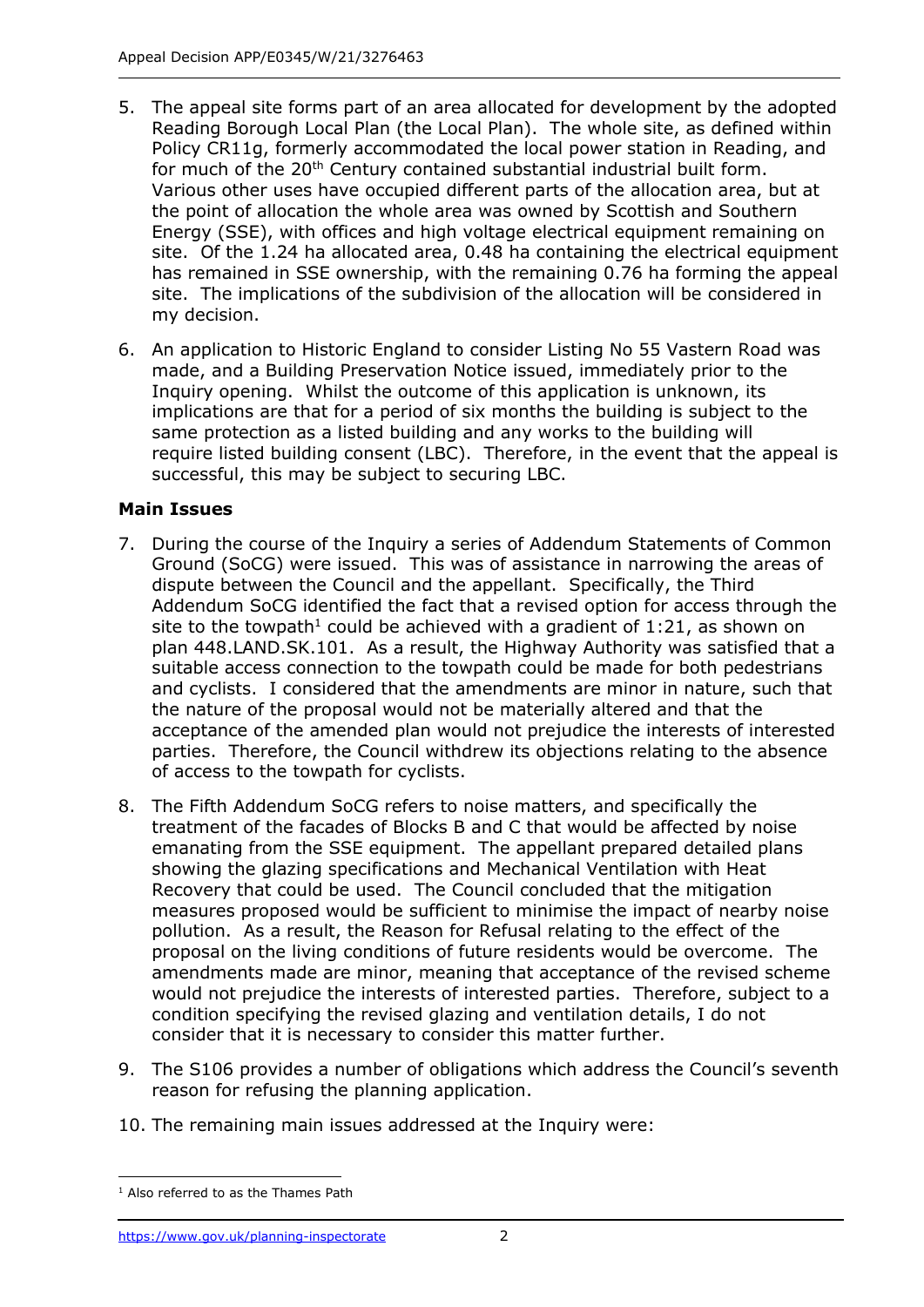- The effect of the proposed development in design terms with particular reference to the quality and effectiveness of the proposed north-south link through the site and the setting and character of the River Thames and the Thames Path;
- The effect of the proposed development on 55 Vastern Road, a nondesignated heritage asset;
- The effect of the proposed development on the natural environment with particular reference to marginal habitats and large canopy trees;
- Whether it has been demonstrated that the proposal would be part of a comprehensive approach to the development of the Riverside sub-area of the Station/River Major Opportunity Area; and,
- Other planning matters, including the benefits to be weighed in the planning balance.

#### **Reasons**

11. The first main issue refers to design and covers matters raised in relation to the effectiveness of the north-south link and the effect of the scheme on the Riverside. For clarity and convenience I have dealt with these under separate headings.

## **Design**

#### *North-south link*

#### *Policy context*

- 12. The North-South link across the Station/River Major Opportunity Area (MOA) has been a long-standing policy priority for the Council. It is aimed at reconnecting the area north of the Station with the rest of the central area. The importance of such a link in helping to facilitate greater pedestrian and cycle permeability, and removing barriers to access, was set out in the Reading Central Area Action Plan (RCAAP), adopted in 2009, and earlier planning documents. This vision was captured in RCAAP Policy RC1, which was supplemented in 2010 by the adoption of the guidance in the Reading Station Area Framework (RSAF).
- 13. Policy RC1 provisions were largely identical to those set out in current LP Policy CR11, requiring that development will help facilitate greater pedestrian and cycle permeability, particularly on the key movement corridors. Policy CR11 sets out that North-south links centred on the Station are of particular importance, and that development will front onto and provide visual interest to existing and future pedestrian routes and open spaces. Of specific relevance to current deliberations is the fact that Policy CR11v) refers to the requirement for a *direct landscaped link between the Station and the River Thames.*
- 14. The provisions for the area identified as CR11g, the Riverside sub-area, encompass the whole of the area formerly within SSE ownership. This sets out the more specific requirement that development should *continue the highquality route including a green link from the north of the Station to the*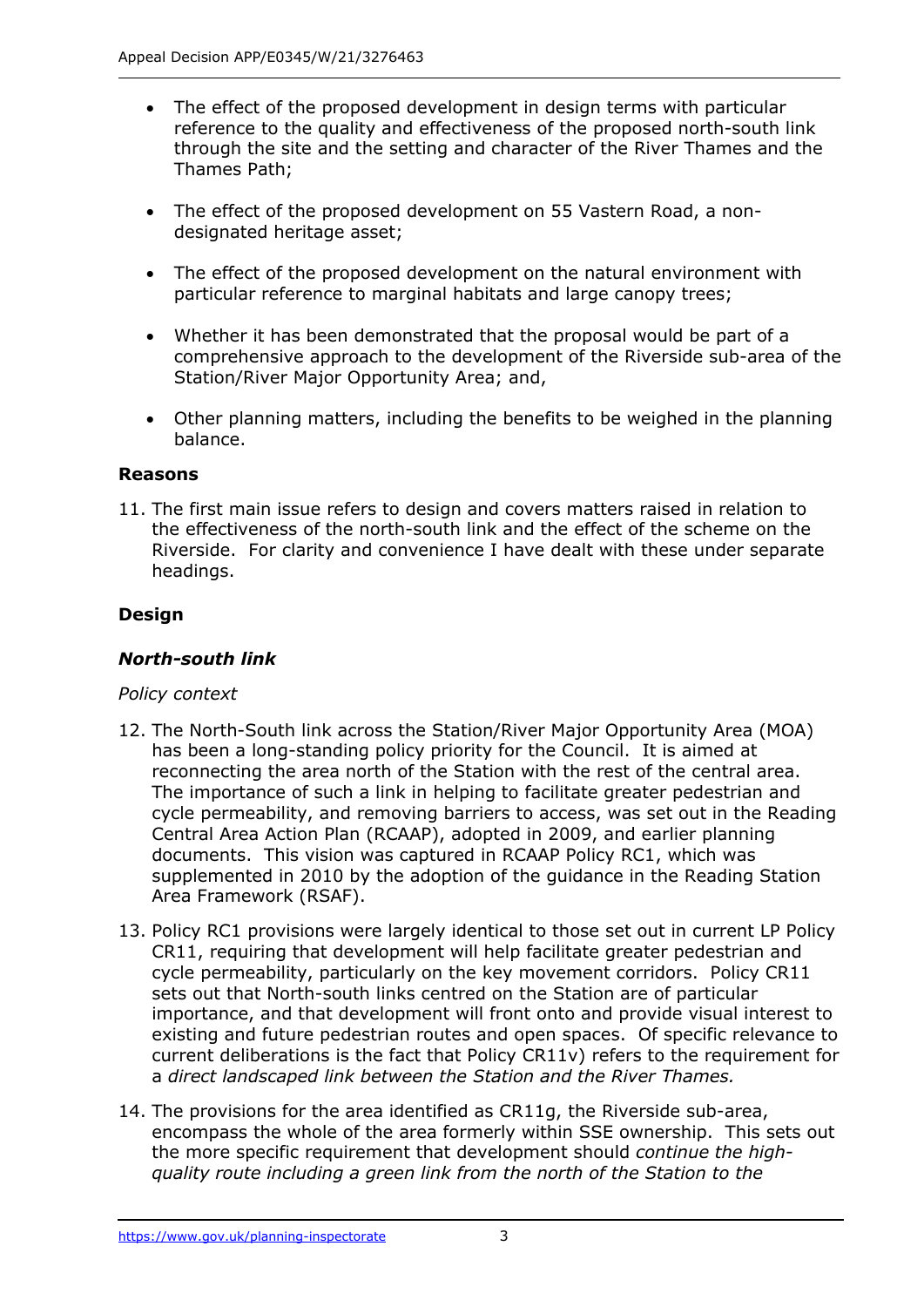*Christchurch Bridge.* This is illustrated in the Strategy diagram at Figure 5.3 with the link travelling from the Station through the Riverside site and across the Bridge. The supporting text further sets out that achieving the north-south link is the main priority for the site, and this should be given substantial weight in development management. It seems reasonable to assume that the specific reference within this text to visual links helping to change the perception of the area north of the Station as a separate entity *if provided*, is of direct relevance to the priorities for the Riverside sub-area. The supporting text also confirms that the more detailed guidance contained in the RSAF continues to apply. Whilst somewhat dated, the RSAF remains of relevance as a guiding framework.

- 15. The RSAF refers to the particular significance of views along the direct northsouth link between the Station and the Thames, *where there should be an unbroken line of sight*. This is illustrated by the suggested location of new views from the Station looking north and from the River looking south as they appear to indicate the position of the viewing corridor. The Tall Building Strategy (TBS), updated in 2018 following the completion of the Christchurch Bridge (the Bridge) in 2015, refers to the opportunities to create new lines of sight through the area identified by the RSAF, specifically from the Bridge southwards and from the northern Station entrance northwards. Therefore, this would *assist in (the) creation of the north-south link*.
- 16. Policy CR11 therefore sets out the need for a high-quality direct route through the site as part of the wider north-south link between the Station and the River, with the more specific detail in CR11g referring to the need to continue the link to the Bridge. These provisions focus on improving physical access across this area. Supplementary to this, guidance documents refer to visual links supporting the connectivity from the Centre to the area north of the Station.
- 17. In practical terms, views of the River itself from the Station are virtually impossible due to the lower level of the River and the inevitability that current and planned built form will create visual obstruction. In particular, the redevelopment of the allocated Aviva site directly north of the Station is likely to involve significant built form. That said the wider landscape setting of the River is apparent from the raised Station concourse. Of greater relevance are the more recent general references to the value of new visual links through the area, with the central Bridge mast providing a potential focal point.
- 18. Therefore, in determining whether the proposed link complies with Policy CR11, the focus must be on the quality of the route in terms of its a) directness, b) its legibility and attractiveness, including its width and the effectiveness of visual links, and c) its practical utility and safety for both pedestrians and cyclists.

## *Directness*

- 19. I deal firstly with the directness of the route in terms of its physical alignment between the Station and the River, and more specifically the Bridge.
- 20. The National Design Guide (NGD) sets out that the layout of the routes and blocks of development are the starting components for good design. Further, the National Model Design Code (NMDC) refers to direct routes making walking and cycling more attractive. This in itself generates activity, thereby making streets feel safer and more attractive.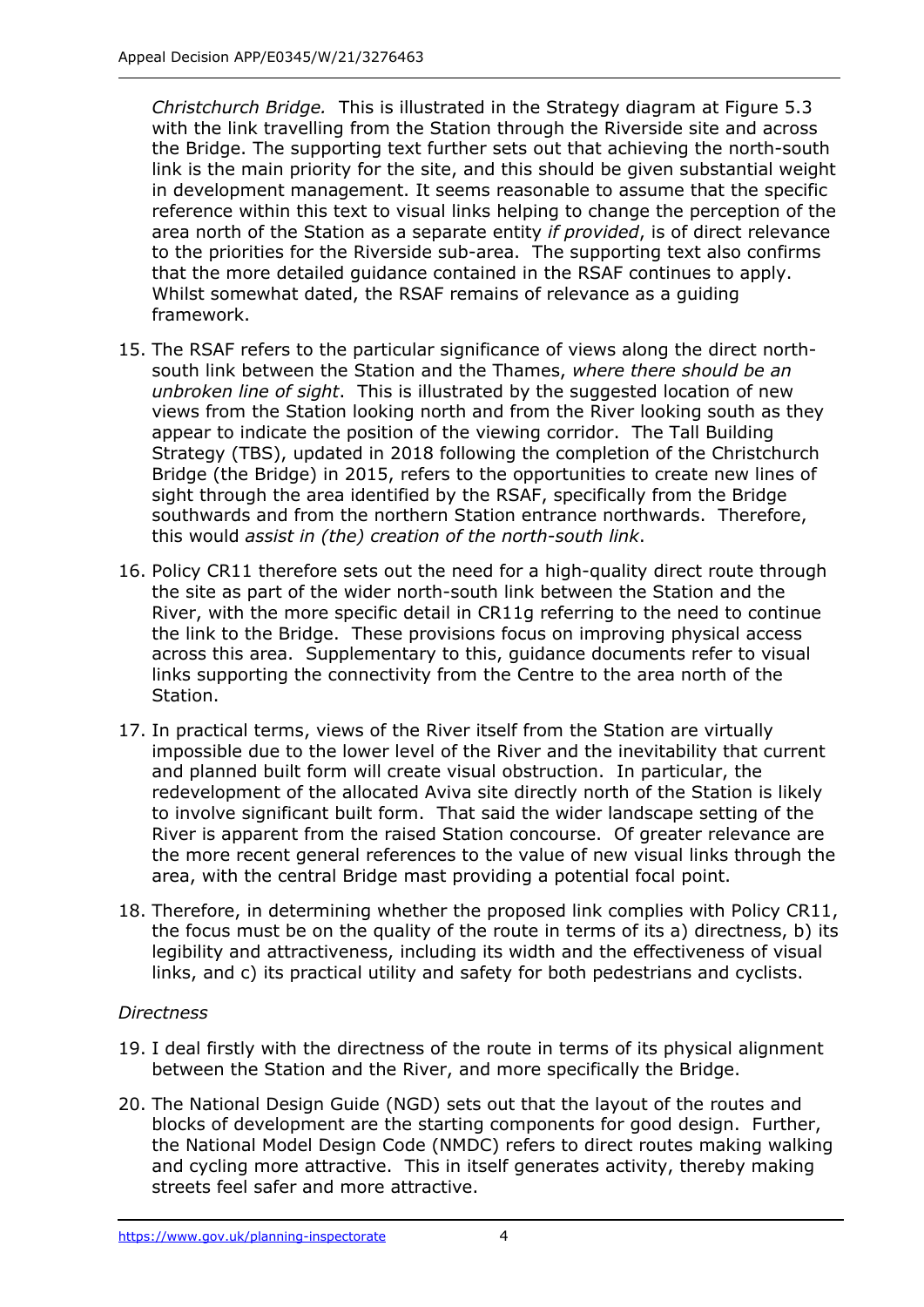- 21. In this case the configuration of the appeal site to exclude the SSE equipment means that a straight link through the Riverside sub-area, as illustrated firstly in the RSAF Framework structure Figure 8.2 and LP Figure 5.3, cannot be delivered. Furthermore, the design principles set out in the Design and Access Statement (DAS) refer to the use of built form to provide a buffer to the retained SSE equipment. This addresses residential amenity matters but adds a further challenge to achieving a direct route through the site.
- 22. In addressing this challenge, the DAS also refers to the design principle of using buildings to deflect vistas and define the public route through the site. This suggests a means of addressing the restricted width of the central area and is justified with reference to the well-established design principle of 'closure', as advocated by Gordon Cullen. The basis of Cullen's principle is that the linear town system should be cut up into visually digestible and coherent amounts to retain the sense of progression. In some respects this is the antithesis of the approach set out in framework of policy and guidance for the Station MOA, where provisions for the strategic north-south link include the need to visually connect the relatively open northern areas to the high density mixed development in the Centre. Nonetheless, there is merit in considering the sense of a gradually revealing townscape, and the use of landmark elements, when creating a pedestrian scale environment, a point to which I return below.
- 23. Of greater relevance is the context provided by the morphology of the central streets. Central Reading exhibits a loose grid structure, though there is a high degree of distortion to this. Some main streets are reasonably straight and broadly parallel, notably Friar Street and Broad Street east to west, with loosely connecting streets running north to south. However, beyond this are many winding routes, in which forward views are often deflected by angled building frontages. The Policy CR2 requirement that development build on and respects the existing grid structure layout must be considered in this context.
- 24. The appeal scheme proposes a route with three changes in direction via the narrow central part of the site. It would include a switchback ramp arrangement for cyclists and wheelchair/pushchair users due to the higher level of the Bridge. I am aware that this route was regarded by the Council as being the best of those possible prior to engaging Mr Doyle as their design expert witness. However, at the Inquiry the directness of the appeal scheme route was compared with Mr Doyle's suggested alternative, $2$  (referred to hereafter as 'the Council's alternative scheme'). This was described as a snaking or serpentine ramp designed to address the changing gradient, located within a direct street.
- 25. The Council's suggested alternative scheme does illustrate how a more direct path could be achieved. However, this and the other illustrative diagrams provided are not fully conceived. They do not address some fundamental site constraints. In particular, the suggestion that Block C should be removed ignores the issues associated with managing residential development alongside the retained SSE equipment. Rather, the appeal must focus on the acceptability of the appeal scheme as submitted to and refused by the Council in terms of policy and guidance.

<sup>2</sup> Illustrated primarily as a bird's eye sketch at Figure 34 of Mr Doyle's Proof of Evidence, with the plan of the serpentine ramp at Appendix RA of his Rebuttal Proof.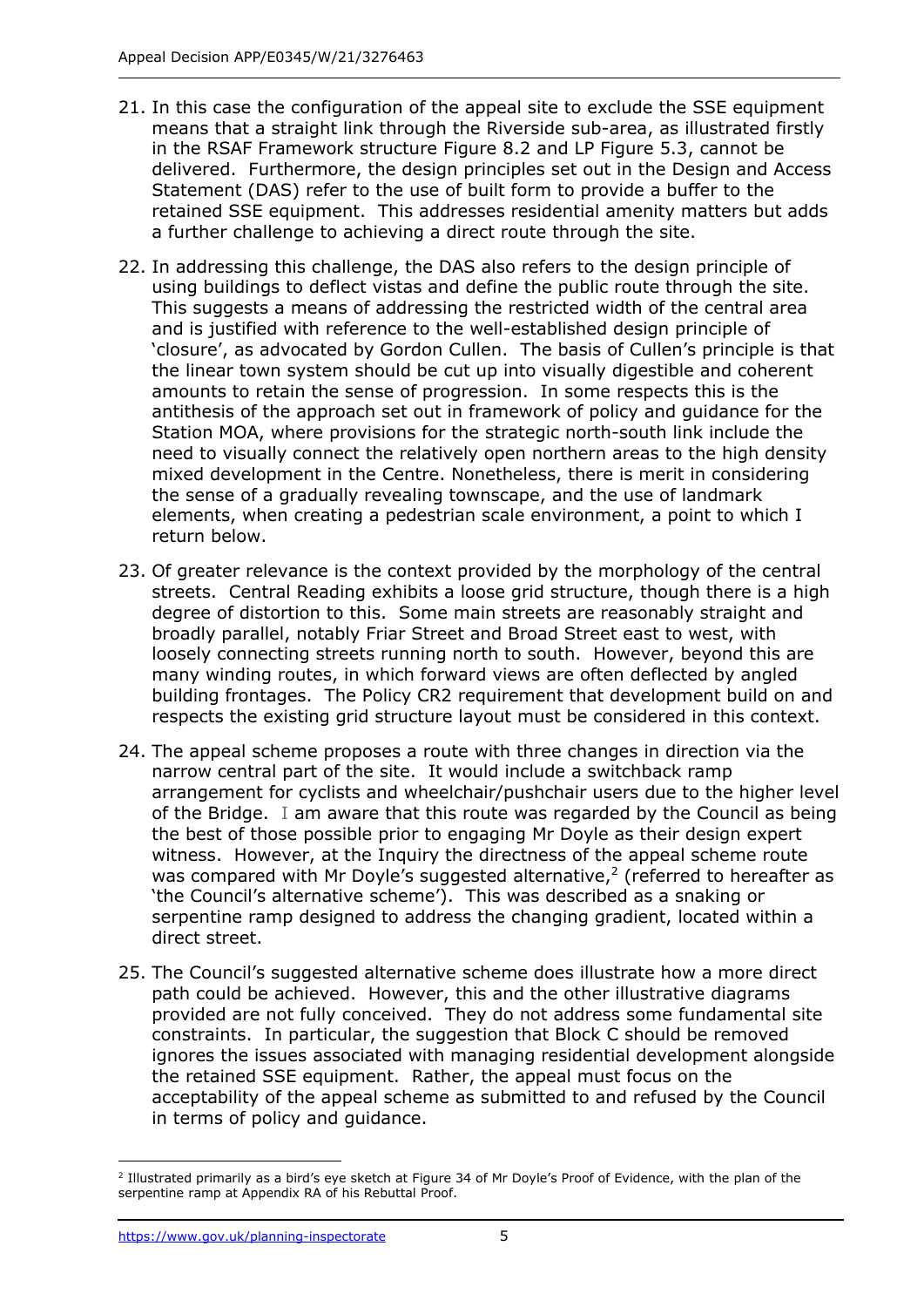- 26. With respect to the acceptability of the switchback arrangement, Local Transport Note 1/20 (LTN 1/20) refers to cycle routes being 'direct' as one of five core principles. More specifically, *cycle routes must flow, feeling direct and logical*….*users should not feel as if they are having to double back on themselves, turn unnecessarily, or go the long way around.* The interpretation of this guidance depends on local circumstances, and the sense of directness overall, specifically in terms of being the shortest and fastest way of travelling from place to place, rather than detailed consideration of specific route features.
- 27. The switchback would require cyclists to undertake two turns of around 170 degrees, with a straight section of some 20-25m between. However, the degree of doubling back would be for a relatively short length, with the CGI illustrations indicating that visibility of the forward route would remain apparent whether travelling from north to south or vice versa. Therefore, the overall sense or feel would be of the forward journey, even for cyclists unfamiliar with the route.
- 28. Finally on directness, the Council's Local Cycling and Walking Infrastructure Plan (LCWIP) provides a Route Selection Tool as a means of assessing directness. This compares cycle/walking route distances with those of vehicular alternatives. Unsurprisingly the appeal scheme achieves a top score of 5 based on comparison with the alternative vehicular route between Vastern Road and Gosbrook Road: it would be 0.815km in comparison with 1.2km. The fact that the Council's suggested alternative scheme routes would be a little shorter than the appeal scheme is in itself of little consequence.
- 29. Therefore, I find that, when considering the site constraints, the requirement to provide a direct link would be met in practical terms. This would continue the north-south link, connecting with and complementing the existing loose grid framework.

## *Legibility and attractiveness for users*

- 30. Visual links are an important element of a legible townscape and would greatly assist in improving the sense of connectivity across the MOA. The degree to which visual links between the Station and the River would be possible was the subject of much debate. The Council's suggested alternative scheme illustrates a route configuration in which a view through from the Station to the River could be achieved. However, the extent of built form envisaged on both the Aviva and appeal sites would mean that this would be restricted to a narrow sliver and, in all likelihood, would be obscured by intervening landscaping. Furthermore, this is predicated on the re-modelling of built form, including the removal of Block C.
- 31. Setting aside the implications of this loss in terms of the reduction in the quantum of development achievable on site, Block C would provide an acoustic screen to the SSE site. Its removal would require a barrier of around 25m in length and 6-9m in height. This could establish greater openness and an opportunity for the provision of more landscaping and seating in the central part of the site. However, the CGI image of an earlier iteration of the appeal scheme showing a 'green' wall at this point suggests that this would be a bland feature. More specifically, it would not provide an active frontage that engages with the street at lower levels, as required by Policy CR2.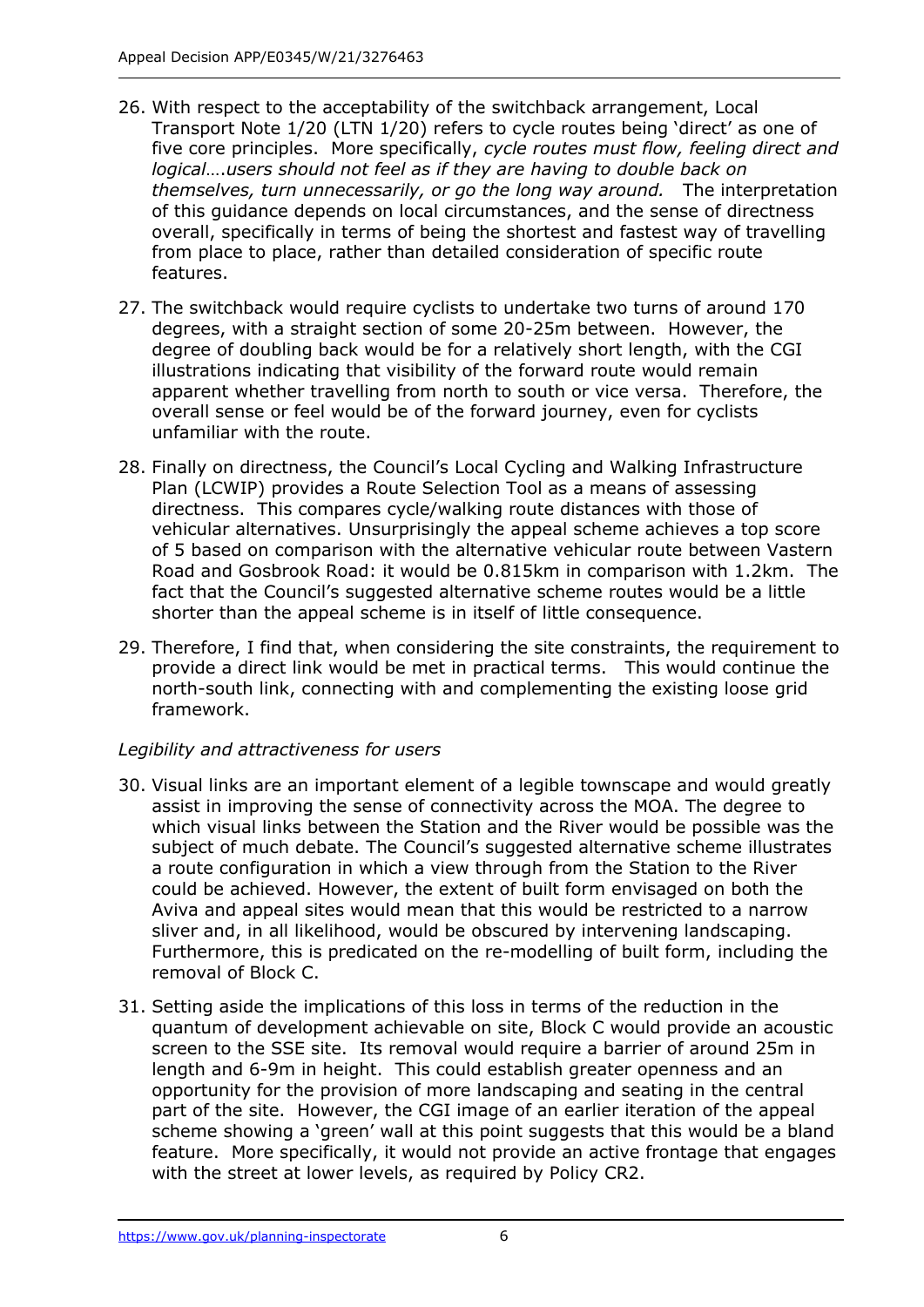- 32. The townscape implications of the use of buildings to deflect vistas along the route through the site are most apparent at this central point. In journeys from the south the angled end gable of the Coal Drop Building (Block EFG) would be a visible feature. When travelling from the north, the end gable of the Generator Building (Block D) would be prominent in views, followed by that of the Goods Office (Block C). However, the suggestion that these buildings would terminate forward vistas is an exaggeration of their effect. They would not occupy the whole of these forward views. Rather, some visibility of the onward route would be retained, becoming more prominent as users approach each of these points. This sense of an unfolding townscape would be supported by the varied form and elevational treatment of these buildings, and the presence of focal points at either end of the route, particularly the emerging view of the Bridge mast when travelling north. Whilst not being as clearly legible as a more direct route, this is an effective and reasonable response to the site constraints.
- 33. In these circumstances the fact that a straighter route would not require wayfinding measures is a moot point. As it stands, the use of tools such as public art works, changing surface and building materials along the route, in addition to signage to support the legibility of the route is entirely sensible. The Council suggests that visitors arriving at the Station and seeking directions to the River would require a detailed description of the appeal scheme route when compared with the Council's suggested alternative scheme. However, this underestimates the degree to which visual cues would assist with selfnavigation. It also greatly exaggerates the possibility that the River landscape could be visible from anywhere below the Station concourse.
- 34. Turning to consider the width of the route through the site, the importance of the route as part of the wider travel network for pedestrians and cyclists has been well established in local policy and guidance. It is therefore reasonable to consider this strategic link as being quite high up in the movement hierarchy. The NMDC establishes that the width of the street, along with the height of buildings, relates to its place in the street hierarchy.
- 35. The proposed route would be 4m wide as it enters the site from the Bridge and through the switchbacks. It would reduce to around 3m for much of its remaining length towards Vastern Road. This would meet the required technical standards. Furthermore, CGI Image 1 illustrates that the straight stretch running alongside Block C would have some low-level landscaping running either side, along with the vehicular access route, and so would feel reasonably open, providing good intervisibility between users.
- 36. It has been suggested that there would be a visual 'pinch point' between the northern gable of the Goods Office and the southern gable of the Coal Drop Building. However, as noted above, views south from this point would gain a sense of space from the adjacent vehicular access and landscaping. From this point looking north, a greater degree of openness would be derived from the larger opening between the buildings fronting the River, with a view through to the Bridge mast and the openness of the Meadows beyond. Seen in this context, it is my view that the route would not appear unduly narrow or constrained at this point.
- 37. Beyond the site, the fact that other parts of the north-south route are of greater width indicates a response to their context rather than highlighting any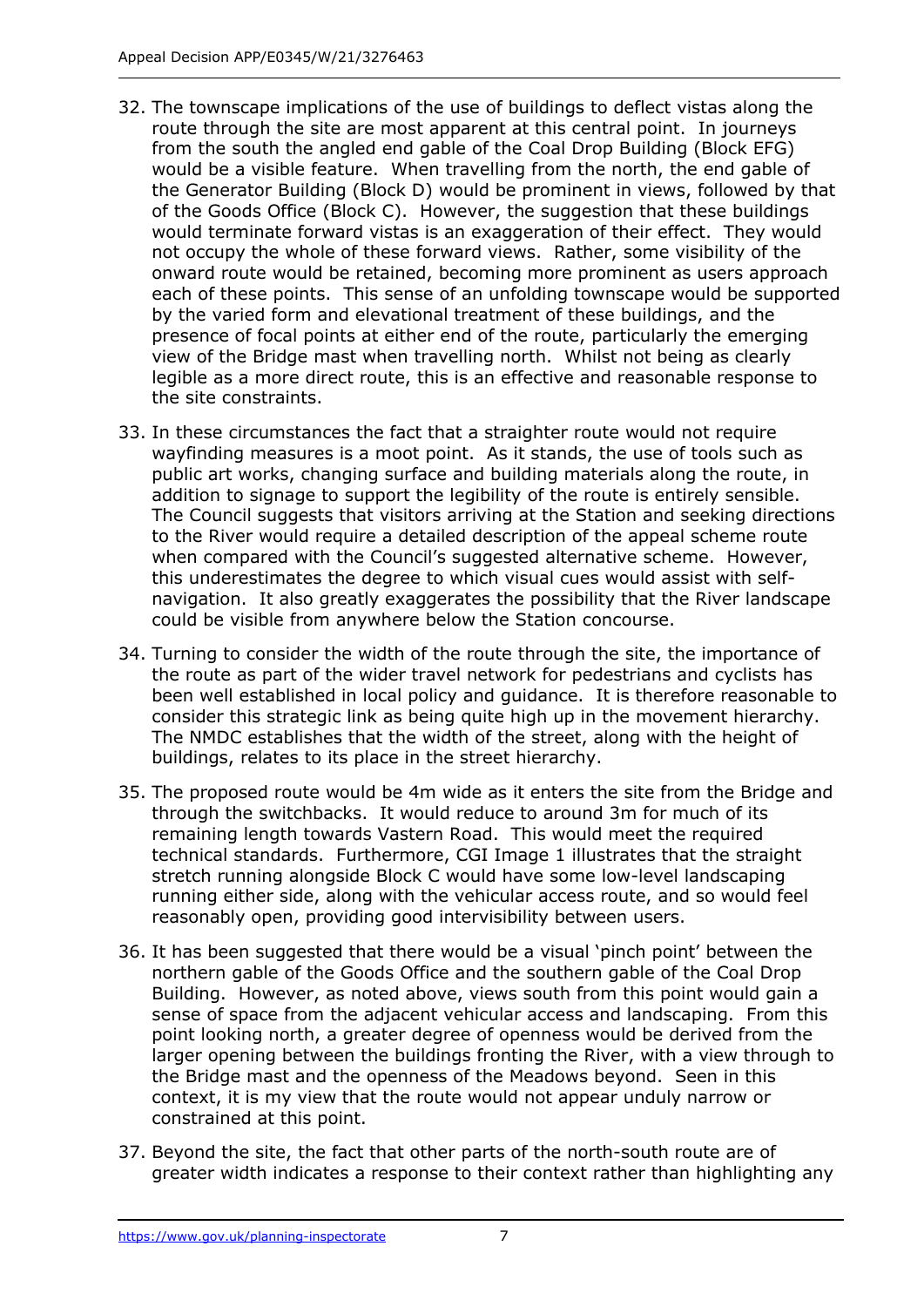deficiency in the appeal scheme. For instance, the fact that the Bridge itself has a width of over 6m on its northern side, reducing to around 3.5m as it approaches the appeal site, indicates the need for cyclists to proceed with caution as they travel towards the central urban area. Other improvements made elsewhere on the north-south link incorporate elements of significantly greater width, for example the Station Road footways. However, the position of Station Road adjacent to Reading Station and its role as a focal point for bus travel, mean that greater capacity is required for it to function as part of the transport hub, rather than just a connecting link. Overall, therefore, my view is that the width of the route would be adequate and appropriate in its context, and therefore it would not have a restrictive or throttling effect on the overall north-south route.

- 38. Finally, in terms of legibility and attractiveness, it is agreed that this route would be set within a landscaped corridor. That said, the amount of soft landscaped space overall would be modest and somewhat fragmented, particularly in the central and southern sections of the site where urban characteristics would predominate. The extent of soft landscaping offered by the appeal proposals compared with the Council's suggested alternative scheme<sup>3</sup> indicate that it may be possible to reconfigure the route to gain slightly more amenity space in a more useable arrangement. Nonetheless, given the significant space constraints, the landscaping provided by the appeal scheme would, in basic terms, meet the requirement for a 'green link' through the site.
- 39. Overall I find that the route would be legible and attractive for users.

## *Practical utility and safety matters*

- 40. The question of whether the switchback configuration would be required to slow cyclists down is not clear cut. The guidance in LTN 1/20 refers to research which shows that cyclists alter their behaviour according to the density of pedestrian traffic so that, as pedestrian flows rise, cyclists tend to ride more slowly. Whilst it will rarely be necessary to provide physical calming features to slow cyclists down on shared use routes, the guidance notes that it may be necessary to encourage cyclists to reduce their speed at certain points, such as in areas of high localised pedestrian activity or where there are steep gradients. Where measures are required they can include horizontal deflection, though these should be used sparingly and only in response to site-specific problems that cannot be addressed in another way.
- 41. From the evidence before me and what I observed on site, it does not appear that cyclists currently travel at excessive speeds on the Bridge or its associated ramps. Therefore, the need for speed reduction measures is questionable. Nonetheless, the northern entrance to the appeal site from the Bridge would mark the transition from the open and less busy Christchurch Meadows to the area of greater activity associated with the approach to the urban centre. The route south into the site, after a slight rise over the towpath, would progress as a straight route, with cyclists likely to retain a degree of momentum from the descent off the Bridge. The first switchback would therefore appear to be located at a sensible and reasonable point to alert cyclists to this change in character and the need to proceed with greater caution.

<sup>&</sup>lt;sup>3</sup> As set out in the Sixth Addendum Statement of Common Ground.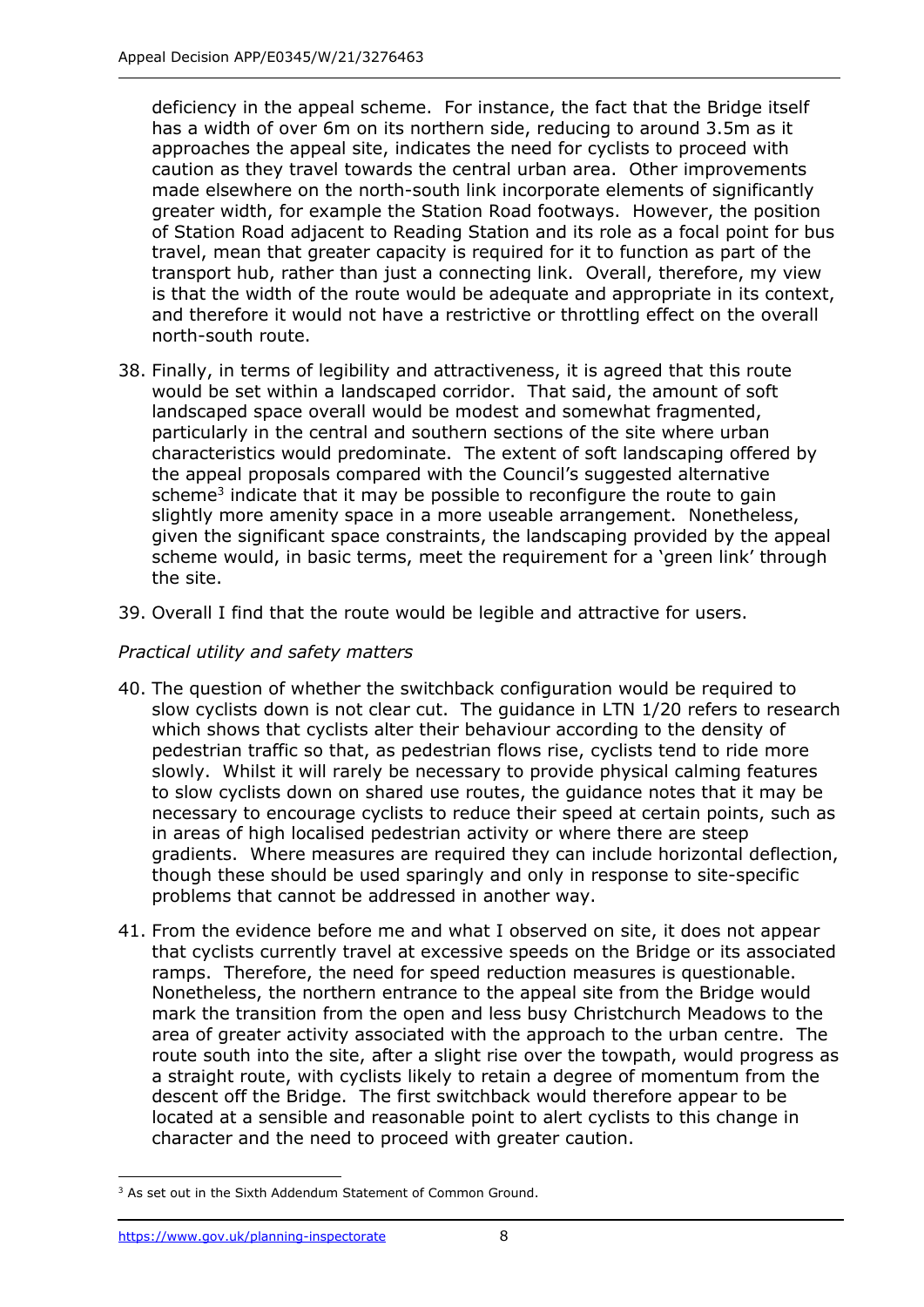- 42. The use of two switchbacks may not strictly be necessary from a safety perspective, noting that should there be a need for cyclists to respond to the increased level of pedestrian activity, they will generally do so without such measures. That said, the provision of such deflecting devices is in part a response to the various site challenges, not least the need to rise up to meet Bridge level.
- 43. On In practical terms there is no evidence before me that turns of 170 degrees would be difficult to execute on a bicycle, and I am satisfied that the correct turning circles would be provided for tandem bicycles or those with trailers.
- 44. The plans illustrate that the connection from the Bridge into the site would require an initial slight rise in height, of around 0.38m, to meet the top of the podium created by the ground level parking to Block D. The removal of the podium would, it is suggested, result in a modest reduction in the height from which the ramp would need to descend, with the serpentine ramp of the Council's alternative scheme being designed on this basis. Whilst that may be the case, this point is predicated on the assumptions that the quantum of development on site could be reduced and that the Highway Authority would accept further reductions in parking provision in this location. Such speculation does not assist with the task of assessing the scheme as currently proposed. For similar reasons it is not necessary to consider the safety, or otherwise, of the Council's suggested alternative scheme. Furthermore, as the Council's ramp design is presented as a proving drawing, this does not provide clear evidence that a more direct route which addresses the site challenges could be provided.
- 45. In addition to the switchbacks, two stairways would allow pedestrians to follow a more direct route. Rather than creating an unfair two-tier system that excludes some users, I believe that users would see this as providing flexible and practical access solutions. The specific criticism that there would be a blind spot where the staircase adjacent to the café joins the main route has not been raised elsewhere as a specific safety concern. Given the generous width of the route at this point and the fact that cyclists would be slowing down as they pass between Block D and the Café building towards the switchback, it is unlikely that this would be problematic. More generally, there is no evidence before me that this route would lead to conflict and collisions between different user groups.
- 46. I therefore find that practical utility and safety considerations have been appropriately addressed and that technical requirements have been met.

## *Conclusions on north-south link*

- 47. Overall therefore, I find that the route responds to the need to balance competing space pressures, along with the practical and technical constraints associated with developing this site. It would deliver a strategic link for pedestrian and cycle access between the Bridge and the Station, specifically connecting the podium adjacent to the Bridge with Vastern Road. The minimum of 3m width would meet with relevant technical standards. It is now also agreed that the appeal scheme would provide a link for pedestrians and cyclists to both the Bridge and the River towpath.
- 48. I have found that compromises would have to be made to accommodate this important route within the challenges posed by this site. I have also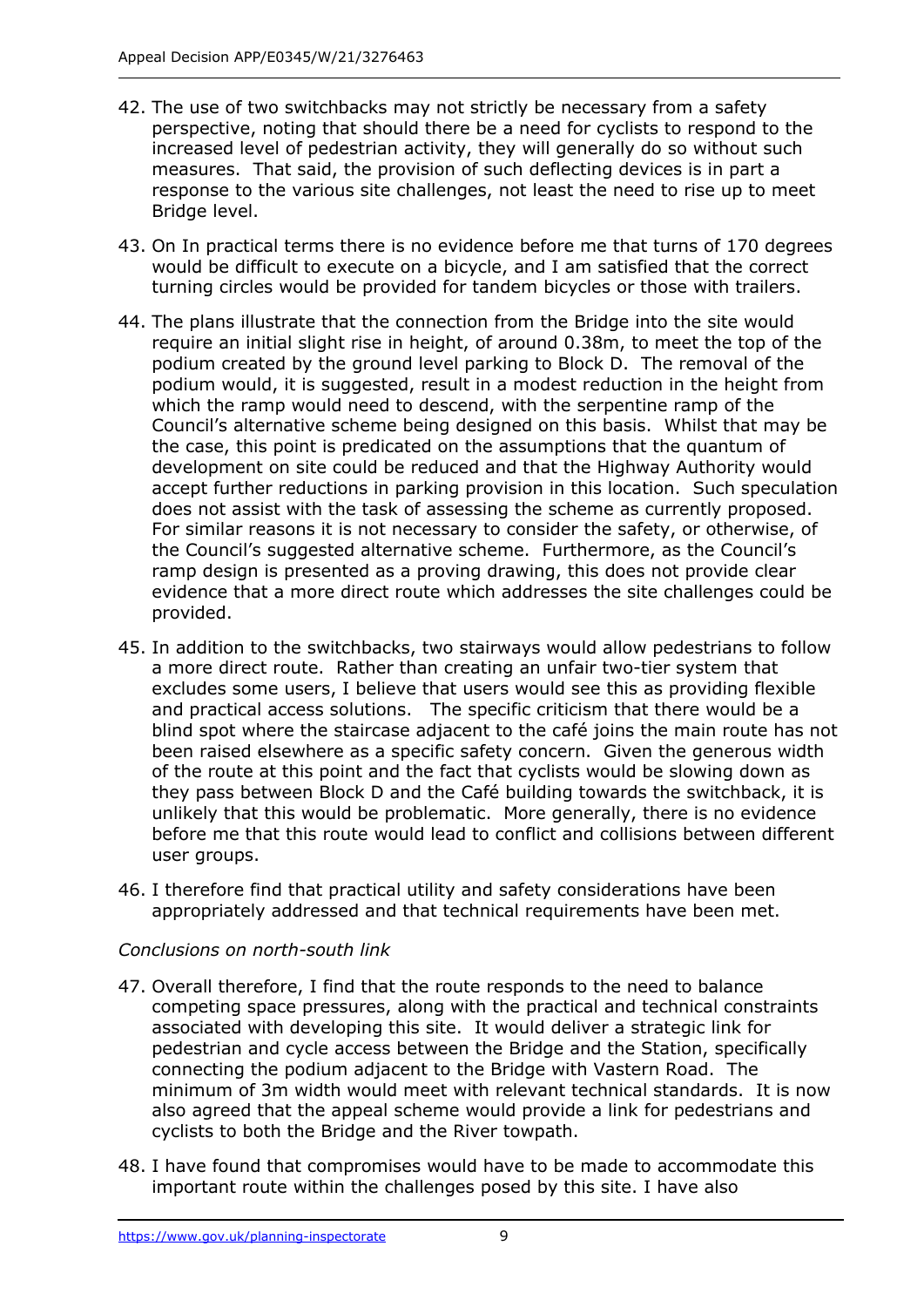acknowledged that there may be other ways of accommodating a more generous and direct route, though with a lower quantum of development overall. However, I have found that the scheme before me meets the requirements of Policy CR11ii), CR11iii) and CR11g, in terms of offering a suitably direct, legible and visually attractive route, including effective visual links. I have also found that the route would be functionally acceptable in practical utility and safety terms, for both pedestrians and cyclists. Furthermore, the north-south link offered would assist in realising the RSAF vision of a route which connects the area north of the Station to the Centre. Overall, therefore, the appeal scheme would meet the policy requirement for the provision of a high-quality link, befitting the strategic importance of the north-south route.

- 49. The scheme would also comply with the relevant aspects of other policies, including Policy EN11 requiring the provision of accessible leisure and recreational opportunities, enhancing the relationship of buildings, spaces and routes to the watercourse, including through creating or enhancing views of the watercourse; Policy CC7 which seeks the creation of a high quality public realm, including contributing to ease of movement and permeability, and legibility, creating safe and accessible environments that meet the needs of all; Policy CR2 which requires development to build on and respect the grid layout and contribute to enhanced ease of movement through and around the central area; Policy CR3 supporting public access to watercourses; Policy TR3 requiring that development should not be detrimental to the safety of users of the transport network, including pedestrians and cyclists; and Policy TR4 which expects development to improve access for cyclists, and to integrate cycling through the provision of new facilities.
- 50. In reaching these conclusions I have considered the observations of the Reading Cycle Campaign, specifically their comment that the development of this site *involves a once in a generation opportunity to provide a key active travel link for Reading.* The provision of this key link within the wider northsouth route would be a notable benefit of the appeal scheme.

## *Riverside*

51. Relevant policy and guidance provisions relate on the one hand to the development of the allocated site as part of the MOA and on the other to the protection of the River setting. In considering whether the appeal proposals would be in accordance with these provisions, my reasoning will focus firstly on whether the riverside development would provide a suitable gateway to the MOA, before turning to consider whether the scale and massing of Blocks D and E would be appropriate in the riverside setting. I will then consider the effect on the towpath, and whether a policy compliant setback from the Riverbank would be provided.

## *Gateway to the MOA*

52. The RSAF guidance setting out the development framework for the MOA includes *area massing principles.* These indicate that the approach to building mass should be dramatic, with a new cluster of taller buildings forming a distinctive skyline for the Station Area. Benchmark heights, which may be modified upwards or downwards in appropriate circumstances, are suggested for each main building block. Illustrative proposals provide an indicative vision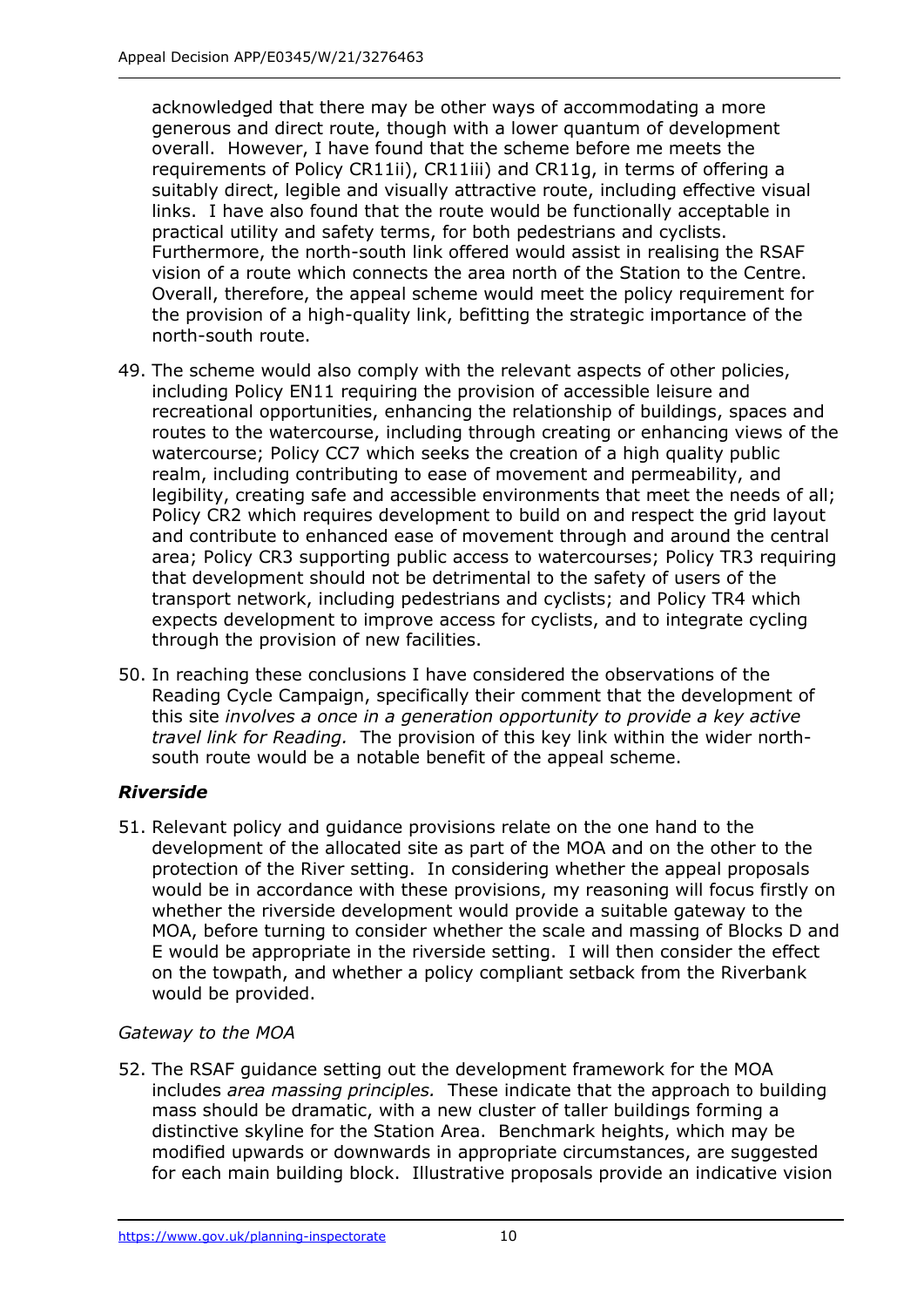that would comply with the RSAF guidance. The appeal site is also within a Preferred Tall Building Location, the Station Area Cluster, as set out in the TBS.

- 53. The RSAF recommended benchmark heights for the two blocks that cover the whole area of the CR11g allocated site are 6 storeys for the eastern block and 4 storeys for the western block. That said, a somewhat different arrangement is suggested in the RSAF illustrative proposals, which are provided as an aid to establishing the potential density and massing of development by presenting a possible scheme that would comply with the provisions of this Framework. These illustrative proposals suggest two prominent cylindrical buildings, some 10 to 12 storeys in height, adjacent to the River as a gateway to the site. They appear to 'puncture' the general dome massing pattern where the Bridge would adjoin the riverbank, suggesting that they would mark this important place. Behind this it appears that lower-level buildings, perhaps aligning with the benchmark heights, would run through the centre of the site.
- 54. Building heights within the appeal scheme would vary, being of greatest height at the River and Vastern Road frontages. More specifically, Block D would be 10 storeys at the River frontage, dropping to 6 storeys. Block E would be 8 storeys at the River frontage, dropping to four and three storeys. Whilst recognising that the appeal site has a smaller area than the allocated site, my view is that the approach to massing and storey height would, in general terms, reflect the parameters established by the RSAF illustrative proposal.
- 55. The point at which the gateway to the Station MOA is apparent would be determined by the relationship between the Bridge structure and Blocks D and E. The Bridge itself is a significant structure as it spans the wide point across the River and its mast is some 39m in height. As such it is a landmark feature and a navigational tool along this stretch of the River. Nonetheless, as it is a lightweight structure, its appearance is not striking in the context of significant built form in the vicinity of the River. The role of the Bridge as a gateway must be realistically considered, particularly with an awareness of the scale of further planned development in the MOA.
- 56. The presence of Blocks D and E would not undermine the role of the Bridge as a landmark in views along the River corridor, and from the Meadows, as it would continue to appear as a distinctive feature set against the openness of the River. On the approach to the appeal site across the Bridge, the lightness of this structure would start to appear subsumed by built form of the scale and mass proposed. Pushing back the frontage of Block D, as the Council suggests, would not significantly alter this situation as, when travelling across the Bridge the overall profile of built form along the River frontage would remain.
- 57. That said, my view is that the gateway function, the sense of there being a transition between distinctive areas or districts, would be achieved by the presence of Blocks D and E and the space between them. This gap would not have the degree of openness suggested in the RSAF illustrations, as the whole of the allocated site frontage is not available. Blocks D and E would also extend more deeply into the site than the relatively slender blocks of the RSAF illustration. Nonetheless the splayed gap between them would be sufficient to achieve a sense of spaciousness, softened through landscaping, to frame a welcoming entrance which would clearly mark the arrival into the MOA. There would also be a significant stepping down in building height through the centre of the site, highlighting the visual effectiveness of the taller buildings as a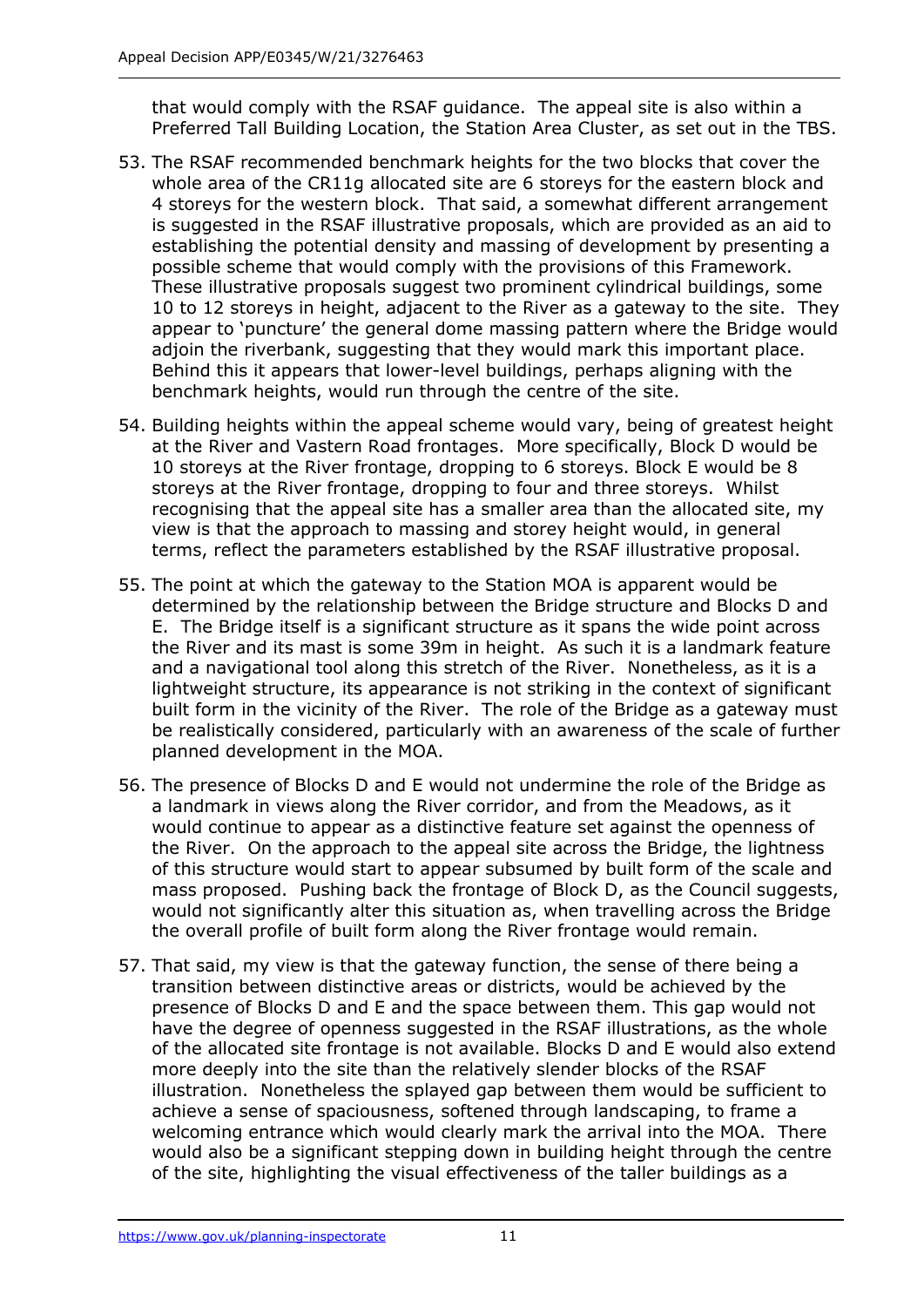gateway. Further, the development as a whole would be subordinate to the 'crown' around the Station, supporting the RSAF vision.

- 58. The DAS sets out that in design terms Block D would be a *grand brick-built power station inspired building,* taking cues from iconic Victorian power stations. Specific reference is made to the use of subtle brick details and large cathedral-esque apertures. The DAS therefore suggests that the so derived architectural precedent relates to mass/scale as well as detailing, not an unreasonable starting point given the former use of the site.
- 59. Block D presents a narrow frontage to the River with a deeper return into the site. As such, it exhibits the basic rectilinear plan form apparent in the turbine halls associated with riverside power stations. However, closer examination of typical height to width ratios of this typology indicates that the height of Block D would be too great in relation to its width to emulate the three-dimensional proportions of these structures. The suggestion that setting back Block D would create a slimmer tower-like structure which also features in this typology is in itself an imprecise comparator. Whilst it may be that this alteration would open up the River frontage, and be more reflective of the generous riverside spaces that can be associated with the typology, I must assess the scheme before me.
- 60. In general terms, the fact that the design rationale for Block D, and to a lesser degree Block E, draw on the former power station influence in terms of materials, detailing and fenestration as well as scale, is an appropriate response to the site history and context. My view is this would suitably represent the threshold point of the journey towards the urban centre.
- 61. Reference is made to built form of significant mass and height being present at bridging points over the River Thames and the River Kennet. These locations can to a large extent be distinguished from the appeal site in that they represent vehicular rather than pedestrian/cycle crossings. In particular, the more significant of these, Reading, Cavendish, Bridge Street and Forbury Road Bridges are major 3-4 lane vehicular thoroughfares. Others, such as the King Street and Duke Street Bridges, are over the modest width of canalised sections of the Kennet. The Gas Works Road Bridge is a modest inner urban route flanked by urban form of significant scale.
- 62. Other than the most generalised sense of these crossing points accommodating buildings of greater scale than their surrounds, there is little to be gained from this review. That said, some broad comparison of relevance can be made to the gateway function of Reading Bridge, which represents the transition between the open Meadow areas north of the River and the urban centre, marked by the gateway presence of Reading Bridge House and Clearwater Court.
- 63. Drawing these threads together, I find that the riverside frontage would reflect the parameters established by policy and guidance, and would provide an appropriate gateway to the MOA.

## *Riverside setting*

64. The Council refers to *statement of environmental opportunity 4* relating to the Chilterns National Character Area, which sets out the need to design and locate development to maintain landscape character, and to adapt or remove existing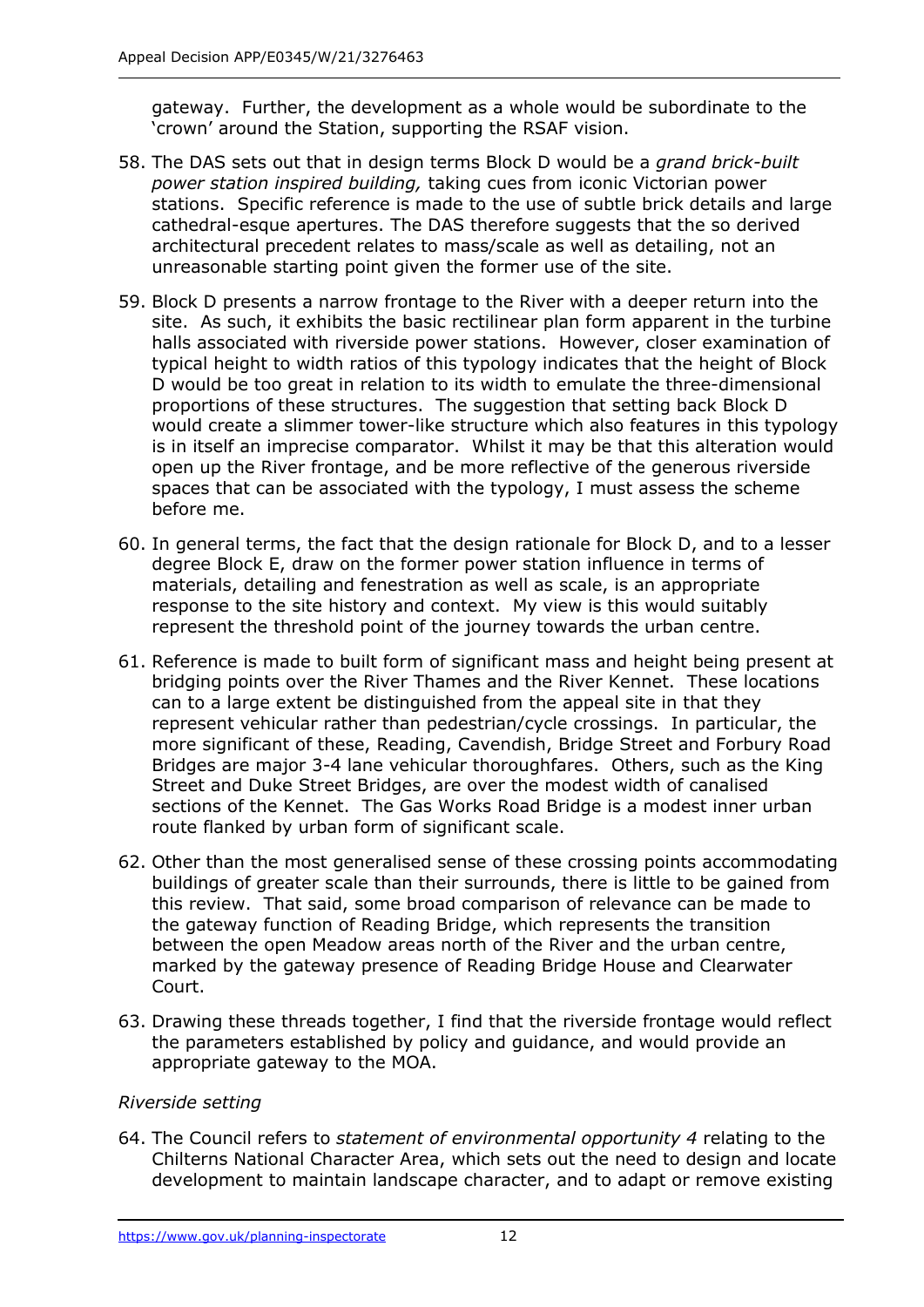development where this would significantly strengthen landscape character. The more specific provisions of LP Policy CR4 refer to the need to add to or maintain the setting and character of the Thames. Policy EN11 sets out that development in the vicinity of watercourses should enhance the relationship of buildings, spaces and routes to the watercourse, including through creating or enhancing views of the watercourse, and create a high-quality public realm.

- 65. The supporting text to Policy EN11 sets out that the River Thames and River Kennet are of different characters, with the Thames remaining largely natural, *although it meets the edge of the town centre on the south bank between Caversham and Reading Bridges.* The Kennet is regarded as being similarly rural in the southwest of the Borough but with *a stronger integration into the fabric of the town centre,* reflecting the fact that it is highly contained by built form and urban infrastructure as it passes through the urban centre. Therefore, development is required to recognise and build on these distinct characters.
- 66. I take from this policy approach a requirement for development to support the character of these waterway environments, though recognising that it is not necessarily possible or appropriate to do so where strongly urban influences are apparent. This point is reinforced by the supporting text to Policy CR3 which also refers to the need to respect the distinctive character of watercourses, recognising that *the Kennet generally runs through more urban higher density areas, whilst the Thames retains its sense of tranquillity.*
- 67. Policy EN13 refers to the requirement that development should not detract from the character or appearance of a Major Landscape Feature (MLF), one of which is the Thames Valley. The supporting text sets out that whilst Reading is primarily urban in character, it benefits from *a number of natural features that have remained largely undeveloped*.This urban context means that *the preservation of these features as a backdrop is of particular importance*. These provisions provide further support to the need for careful consideration of the landscape effects of riverside development, noting the need to enhance the character of the MLF for its own sake and as a distinctive setting for its wider urban context.
- 68. The character assessment associated with the TBS identifies the River as part of the King's Meadows character area. This is noted as having high sensitivity to tall buildings and is a well-maintained recreational resource providing open views. However, directly to the south, the Vastern Road character area is noted as being unexceptional and of low sensitivity and therefore an appropriate location for tall buildings, if located away from north and western boundaries. Accordingly, a balanced approach is required to reflect the planning needs of these adjacent areas.
- 69. The River Thames landscape between the Reading and Caversham Bridges is characterised by the large scale of the River itself and the presence of other natural features, such as the mature trees on Fry's Island and the open landscape of Christchurch Meadows. There is an overriding sense of generous spaciousness and verdancy, in which the winding course of the River, amid mature landscaping, does evoke some sense of rurality. That said, the extent to which it appears as a natural feature, and the sense of tranquillity, are both compromised by evidence of the proximity of the urban centre. This is both in terms of background noise and the presence of built form of significant mass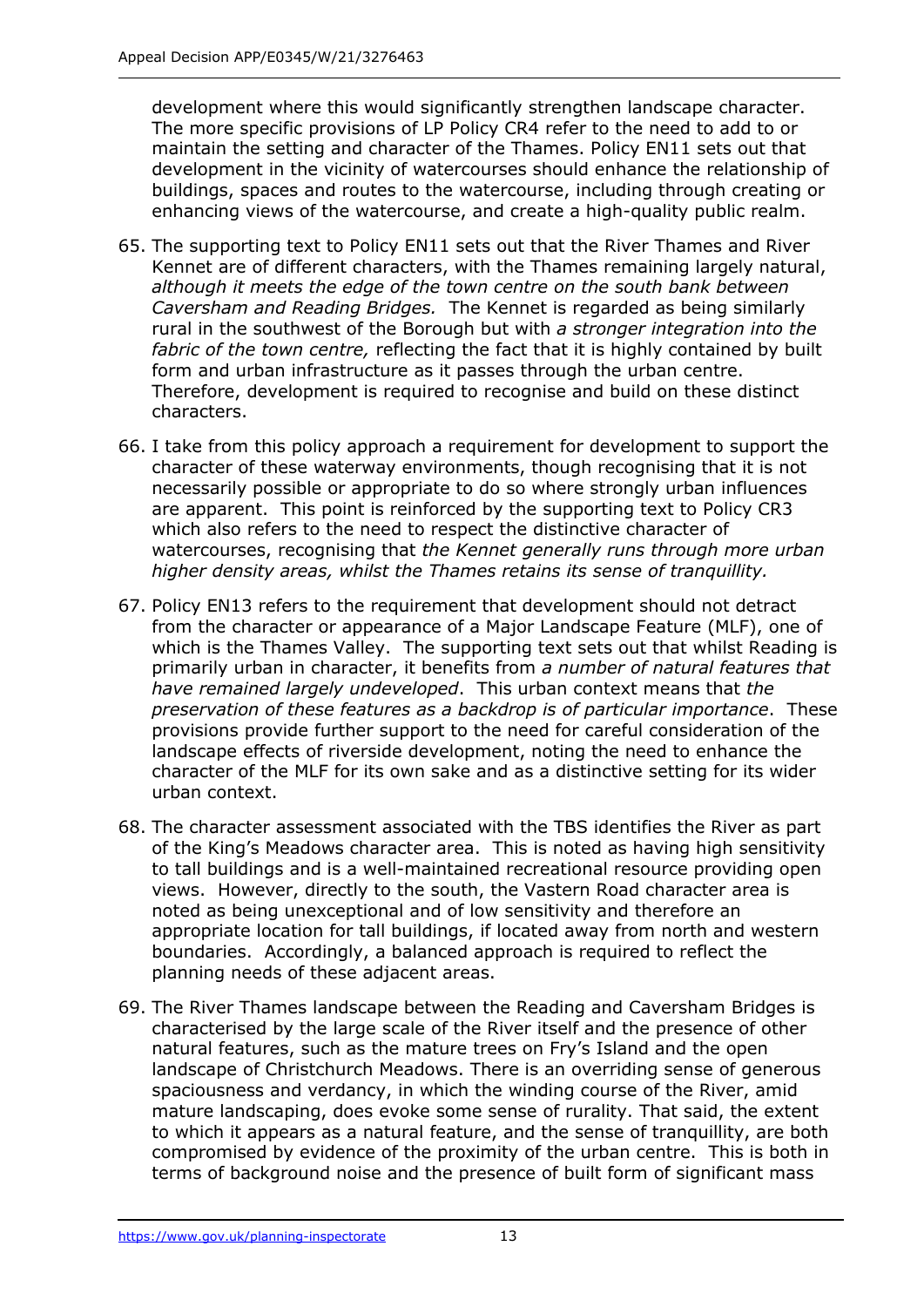set close to the southern towpath, with relatively limited tree cover. The fact that the southern bank forms an urban edge is therefore clearly apparent.

- 70. It is accepted that built form of substantial scale should come forward on the appeal site. This was recognised in the RSAF vision, which also set out that there should be an area of public space at the point at which the north-south spine meets the River, though it was noted that this would not be large in size due to space constraints.
- 71. The existing pattern of built form and riverside space along the southern side of the River between Caversham and Reading Bridges varies. To the east Reading Bridge House stands taller relative to the towpath than Block D as proposed, although Reading Bridge House is set over 4m further back from the riverbank. Clearwater Court is somewhat lower than Block D relative to the towpath, closer to Block E in height. However, notwithstanding the central space revealed by the opening between its two wings, Clearwater Court is of significant mass relative to the River, with its frontage being around 7.2m from the riverbank at its closest point.
- 72. Beyond this, other buildings are mostly of lesser height than proposed Blocks D and E relative to the towpath, though all but Lynmouth Court and Reading Bridge House occupy a significantly greater frontage width. Also, all but Norman Place and Reading Bridge House are positioned closer to the riverbank than Blocks D and E would be, thereby limiting the riverside space and the amount of landscape softening. In this context my view is that, whilst the relationship of Blocks D and E to the River frontage is not replicated along this stretch of River, there is sufficient variety of buildings of scale close to the riverbank, and amounts of riverside space, to accommodate this development without it appearing out of place. Further west, the extended frontage towards Caversham Bridge does allow for greater spaciousness relative to the River frontage, though this is further away from the spatial context of the MOA.
- 73. Looking more specifically at the visual effects of the appeal scheme, the Townscape and Visual Impact Assessment (TVIA) View P6A represents a photomontage of the oblique view gained from Reading Bridge. Block D and to a lesser degree Block E would appear as significant additions to the River frontage, particularly given the contrast with the existing void. In this view Block D can be seen to extend back deeply into the site, though the appearance of this bulky structure would be softened by the poplar trees to the east and the frontage planting, the articulation of the frontages and the gap between the buildings, as well as the significant amount of glazing and the top storey setbacks which do suggest a lightness of structure.
- 74. The addition of significant built form would mean that there would, nonetheless, be an urbanising effect on this view, and views from adjacent areas of the Meadows. This was to a large extent anticipated by the RSAF vision. The depth of Block D would have greater presence than the slender structure illustrated in the RSAF, though not disproportionately so, and these structures are shown at least as close to the River, perhaps closer. Further, the tall building development envisaged within the TBS Station Area Cluster suggests that, in views from Reading Bridge towards the Station, there would be an awareness of the rising skyline in close proximity to the appeal site.
- 75. In views from the west of the appeal site, the wire frame diagram at CD1.68 showing the development as a backdrop to Lynmouth Road also illustrates that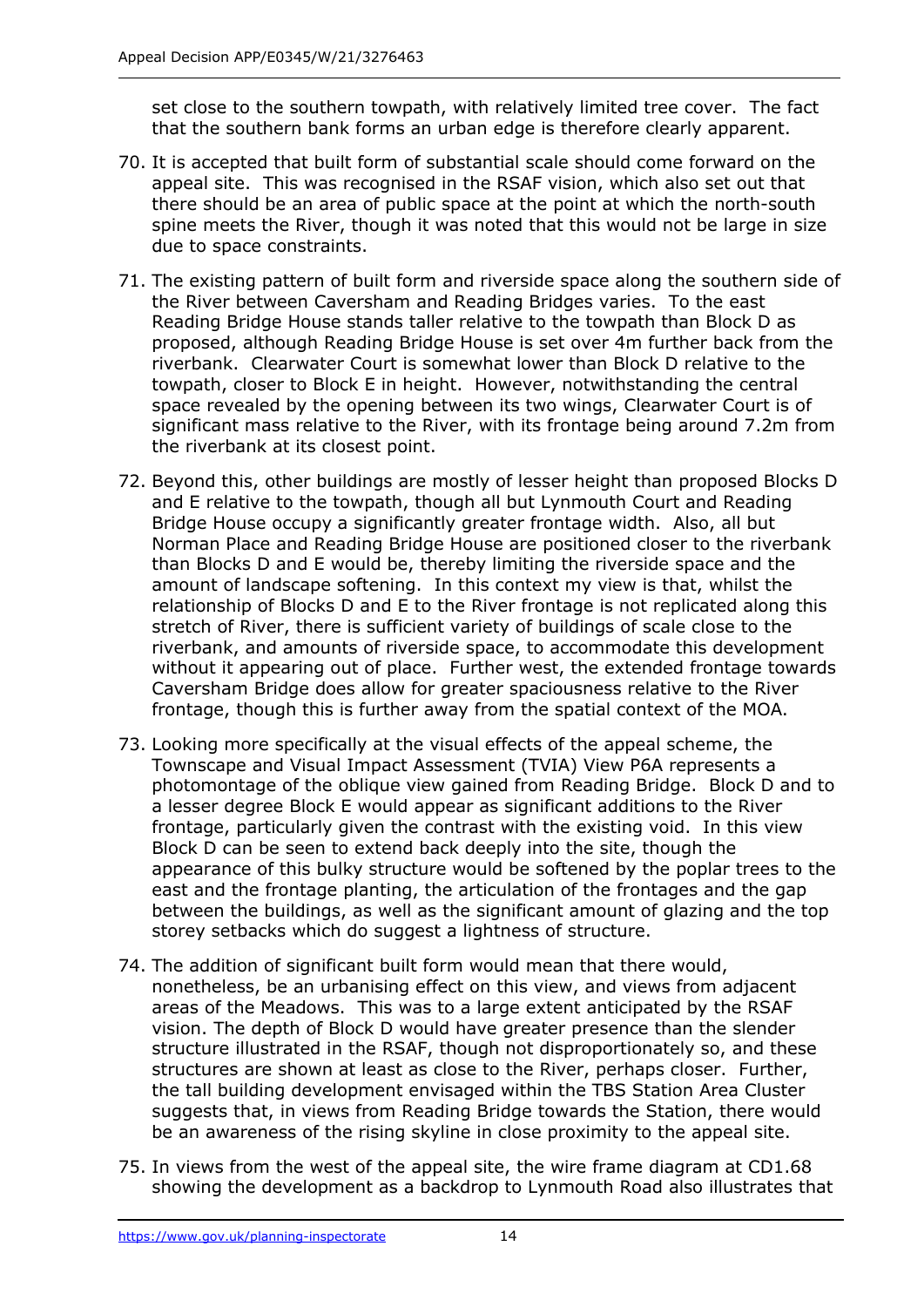significant built form would extend deeply into the site. It suggests built form above benchmark heights would extend further back into the site than appears in the RSAF illustrative proposal, though quickly dropping to below benchmark height at the Coal Drop Building. Moreover, in views in and around the River, visibility of the western side of the development would be greatly restricted by existing buildings and the presence of Fry's Island. In views further west from Caversham Bridge (view P3), the appeal scheme would appear against the backdrop of existing buildings and emerging central development.

76. In both landscape and visual terms the presence of Blocks D and E would be significant additions which would be at odds with the requirement that the River should retain a natural character. However, I have noted the urbanising influences present along this stretch of the River. Whilst no major changes to the riverside itself are planned, the fact is that further policy-led change to the southern backdrop of the River landscape is inevitable. In these circumstances my view is that riverside development of this form and scale would not be disproportionate. Furthermore, the high-quality design, a contemporary interpretation of the architectural history of the site, would result in an enhancement of this stretch of the River, noting also the opening up of and planting along the riverside frontage.

#### *Other considerations*

- 77. The Thames Path is an important route, along which the appeal site currently presents a blank and unattractive frontage, with the perforated metal screens alongside the Bridge ramp appearing to enclose this space. The increased set back from the River would introduce a moderate opening-up of the space, softened by landscaping. Where the development would front onto the towpath, the appellant's illustrative view indicates that the closest element would be the grills associated with ground level car parking. Whilst not as 'active' as the presence of ground floor living accommodation, this would be supplemented by the large windows and overlooking balconies to the first floor accommodation. Pedestrian and cycle traffic across the Bridge connection over the towpath would also be visible. These features would all support the sense of there being activity close by, and natural surveillance of this route.
- 78. Overall therefore, the scheme would meet the requirements of both Policy CR3 for development adjacent to watercourses to enhance their appearance and provide active elevations, and Policy CR11iii) requiring development to front onto and provide visual interest to pedestrian routes and open spaces.
- 79. Policy CR11g requires that development be set back at least 10m from the top of the bank of the River. This is also reflected in the Policy EN11 requirement that development should be at least 10m back from the watercourse wherever practicable. The stepped frontages of Blocks D and E would mean that the degree of setback is not consistent. The appellant's evidence illustrates that the area where the set back is in excess of  $10m$  is  $63.68m<sup>2</sup>$ . The area where the setback is below 10m is  $2.21m^2$ , representing a small incursion. Whilst these requirements were not in place at the time the RSAF was produced, as things stand this would represent a minor breach of Policy CR11g.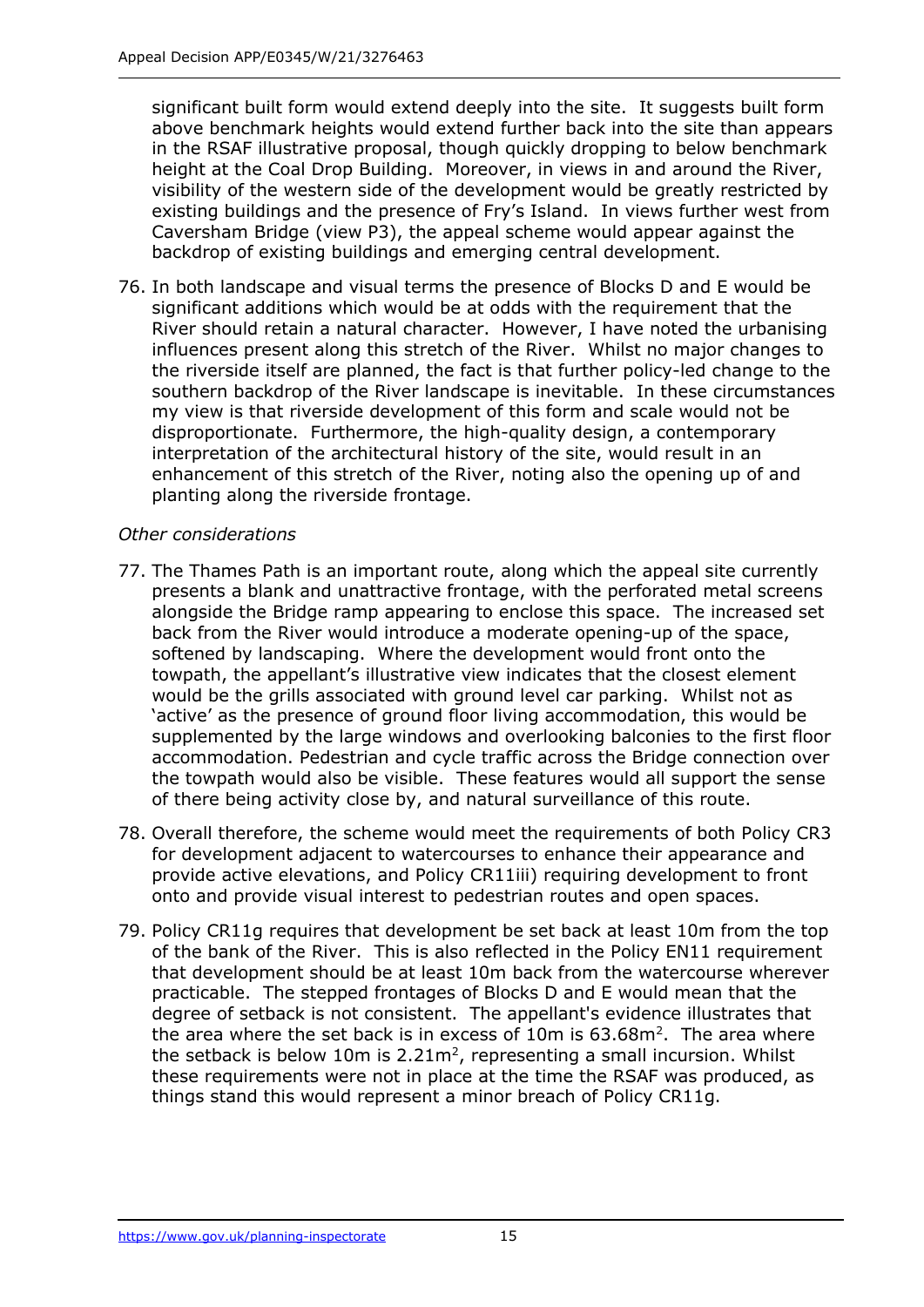#### *Conclusion on Riverside*

- 80. This analysis has demonstrated the tensions between the policy objectives of realising the vision for the redevelopment of the MOA, specifically achieving the integration of the CR11g Riverside area with the Centre, whilst at the same time protecting and enhancing the character of the River as a MLF.
- 81. The RSAF vision, and its policy grounding in CR11, establish the principle of significant development across the site as part of the ambition of extending the Centre northwards towards the River, with the site having an important gateway role. The design response before me has sought to realise this aspiration by responding to the history and character of the area and presenting a visually distinctive and attractive frontage to the River, and a gateway into the site. The setback from the riverbank, the creation of accessible riverside space, as well as planting along this frontage, would assist the integration with and enhancement of the River environment. This scheme would represent significantly more than a basic improvement of a utilitarian void.
- 82. Overall, therefore, I find that the proposal would have an acceptable effect on the setting and character of the River Thames and the Thames Path. In this respect it would meet the requirements of Policies CC7 and CR2 in relation to high design quality and well-designed public spaces. In terms of the effect on River character, I have also found that the development would meet the general requirements of Policies CR3, CR4, EN11 and EN13 as set out above.
- 83. More specifically, it would also meet the provisions of Policy CR11 v) in terms of the requirement to provide additional areas of open space where possible. The supporting text to Policy CR11 refers to the more detailed guidance relating to developing the MOA set out in the RSAF. The RSAF makes reference to variations in benchmark heights being subject to a test of 'exceptionality', considering whether this can be justified in terms of realising urban design or other major planning benefits, or whether it has been demonstrated that potential impacts can be mitigated. My view is that the benchmark heights are useful as a reference point. That said, the height variation shown in the RSAF illustrative proposals supports a conclusion that the appeal scheme is within reasonable parameters, respecting the vision set out in this guidance. Moreover, the resulting design is acceptable in Policy terms. It would also meet the aspirations set out in the National Planning Policy Framework (the Framework) paragraph 126 for high quality, beautiful and sustainable buildings and places.
- 84. Finally, I have identified a minor breach in relation to the requirements of Policy's CR11g and EN11 that development be set back a minimum of 10m from the watercourse. I will return to this matter in the overall balance.

## **Heritage Asset - Locally Listed Building**

85. The locally listed building (LLB) would be demolished as part of the appeal development. What follows is an assessment of the significance of the LLB, followed by a review of the heritage implications of the appeal scheme.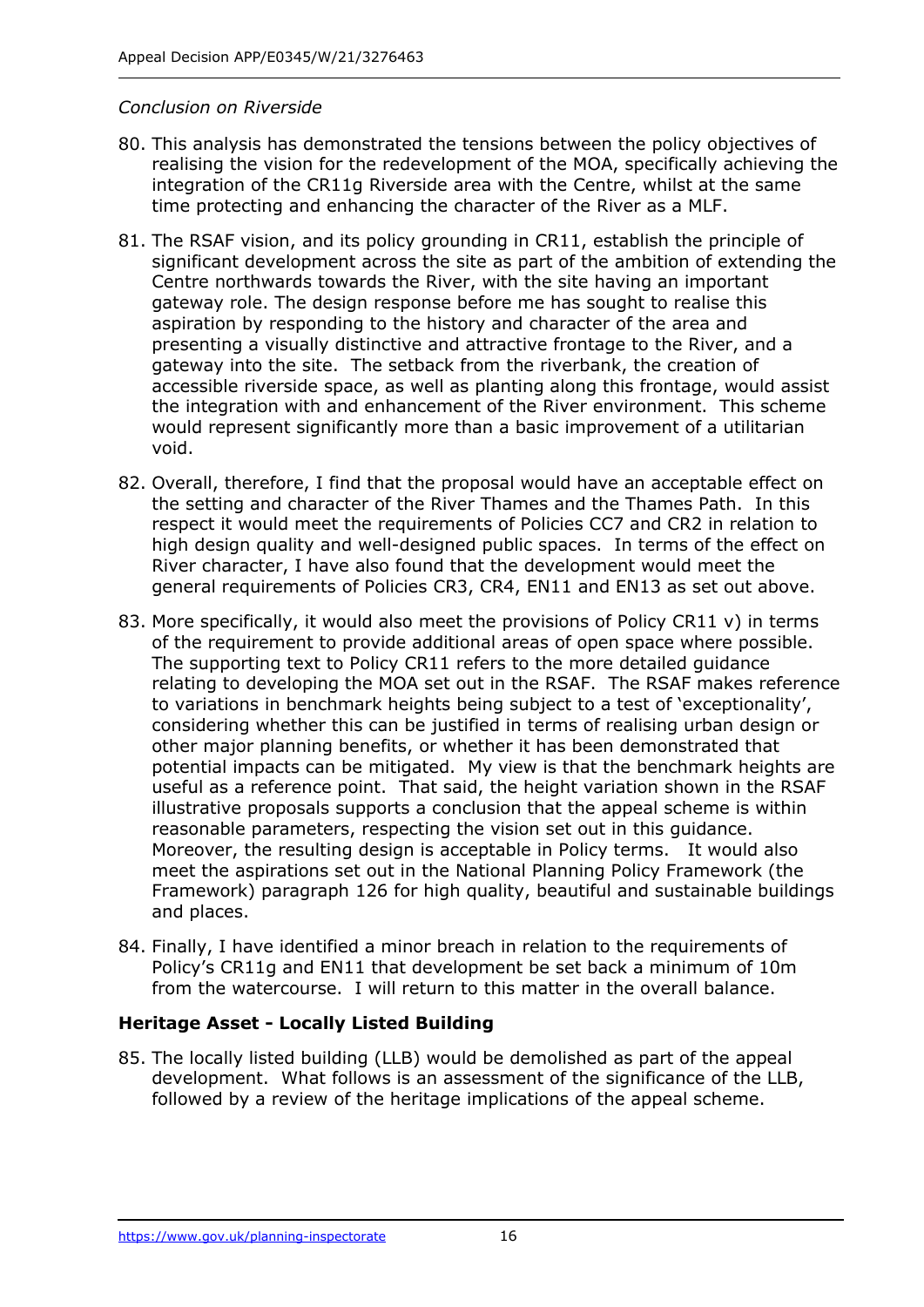#### *Significance*

- 86. The LLB is a modest two-storey building fronting onto Vastern Road. It is the last remaining element of the Reading Power Plant, an early electrical power generating station. The site as a whole represented an example of the industrialisation of UK regional towns. The LLB dates from around 1903 and formed the main site office, including carriage entrance. The main electrical works were located to the rear, adjacent to the River. The adjoining two- and three- storey building extending along the rest of the Vastern Road frontage appears to be of similar vintage, though is not historically associated with the electrical works.
- 87. Whilst the local listing of buildings is a relatively new concept, the principles of selection should be based on the Historic England listing criteria relating to evidential, historic, aesthetic and communal values. The LLB has been assessed on this basis.
- 88. It is agreed that the building is associated with the local architectural firm Albury and Brown. Further, it is reasonable to suppose that the building was designed by Frederick William Albury, a prominent Reading architect of the Edwardian period, designer of a number of prominent Reading buildings, and a Fellow of the RIBA. He was also a Director on the Board of the Reading Electrical Power Company. In this sense the building's connection with a prominent local figure of that period is of interest. However, with the exception of references to two buildings in Oxford, there is limited evidence of Albury's influence beyond Reading. Therefore, this aspect of historic interest is of little more than local value.
- 89. The built development on the site as a whole was an example of early industrial architecture and, as the last remaining visible element of this, the LLB is of historical significance locally. 'Completeness' is usually of overriding importance in assessing the significance of such infrastructure sites for statutory listing purposes, and only the most important power stations are listable. It therefore follows that, as only a fragment of the electric power station remains, it can attract limited significance in this regard.
- 90. It is agreed that the design and finish of the Vastern Road frontage is of high quality, befitting a building of some civic importance. Nonetheless there is little in the visible built fabric to demonstrably link the building to its functional origins. Whilst the carriage entrance is an unusual feature, this could relate to a number of commercial uses. Furthermore, as a last surviving remnant of the electric works, it is now not possible to appreciate the context for its development as part of the edge of town industrialisation of Reading. The buildings historic interest is somewhat undermined by this fact.
- 91. The aesthetic interest of the building is derived in the main from the Vastern Road frontage, particularly in terms of its detailed design, the use of high quality materials, and the high standard of workmanship represented. It reflects the eclectic fashion of the time, combining decorative stonework elements with distinctive red brick to give the building an appearance of some grandeur beyond its modest size. This is compromised by unsympathetic alterations, particularly the replacement of the door in the bay with a window and the use of upvc window frames. The archway is also boarded up, though this can be seen internally, with the original Edwardian timber frame windows in the front room looking onto the carriageway.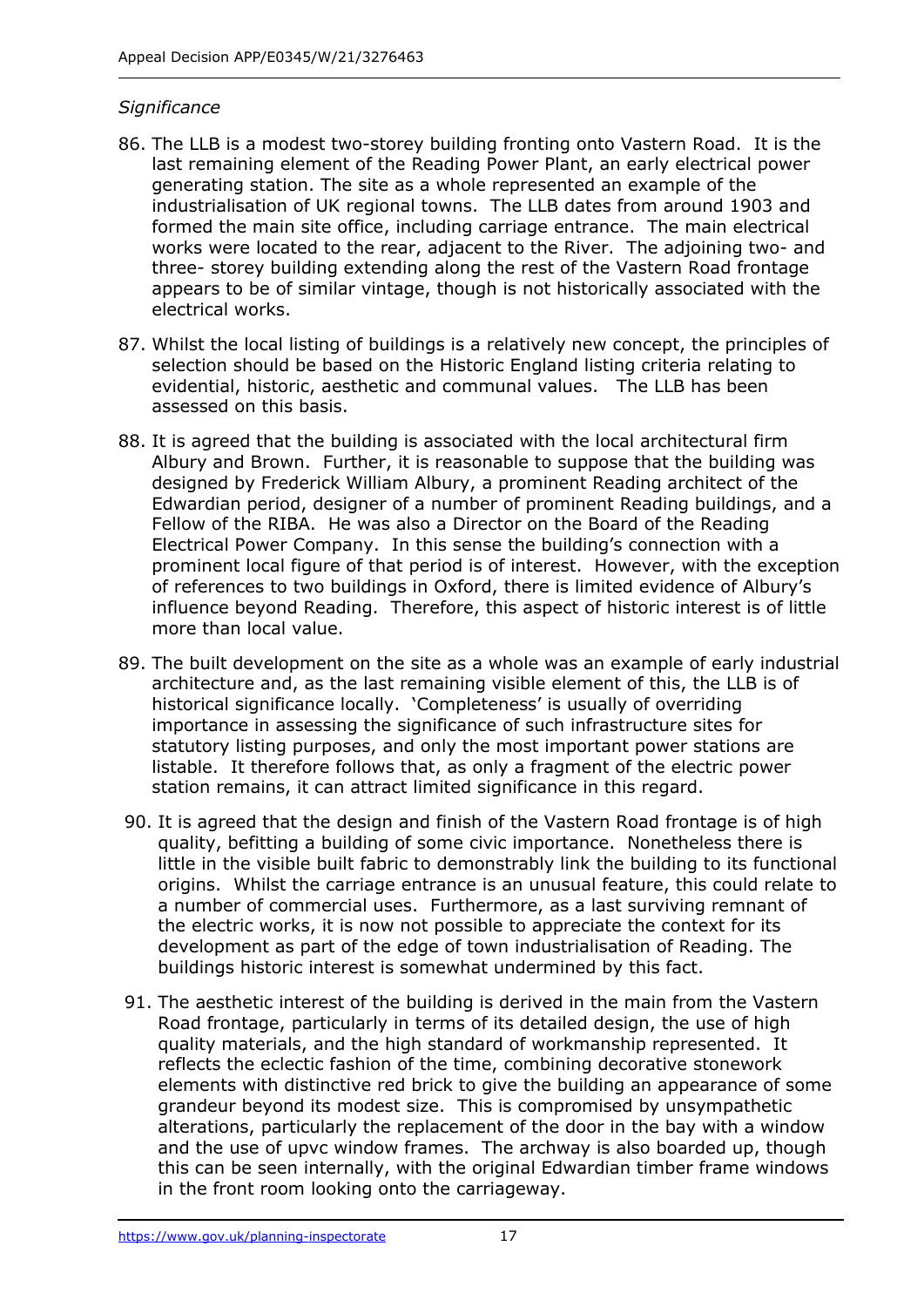- 92. Internally, the building retains some historic features typical of the period. However, its plan form has been altered in places, and the original staircase and chimneypieces lost. Overall, the interior does not have any appreciable heritage value.
- 93. Therefore, the building does have historic significance in its associations with the arrival of electricity in Reading, the importance of which was recognised by the involvement of Albury as a prominent local architect. Some heritage interest also comes from the aesthetic value of the front elevation as the 'public face' of the electric works. In reaching an overall view on significance I have had regard to the Council's application for the LLB to be statutorily listed. This was initiated as a result of an awareness of the implications of planning permission being granted, rather than any material change in the Council's assessment of significance.
- 94. There is no evidence before me of the building being particularly rare or unique, other than in local terms, nor is there evidence of it meeting the statutory listing criteria for a building of this nature. Therefore, these values are of local heritage interest and are not of any greater level of significance or standing than is represented by the local list. It follows that I can only afford this heritage asset low level, modest significance overall.

## *Heritage implications of appeal scheme*

- 95. Policy EN1 seeks to protect heritage assets, including those on the local list. Policy EN4 refers specifically to locally important heritage assets, requiring development to conserve architectural, archaeological or historic significance. Planning permission resulting in harm or loss may be granted *only where it can be demonstrated that the benefits of development significantly outweigh the asset's significance*. The Framework paragraph 203 states that the effect of a proposal on the significance of a non-designated heritage asset should be taken into account in determining the application, and that in doing so *a balanced judgement will be required having regard to the scale of any harm or loss and the significance of the heritage asset.* Therefore, in requiring benefits to *significantly* outweigh significance, Policy EN4 sets a slightly more onerous test than the *balanced judgement* required by the Framework.
- 96. Policy CR11 provisions for the River/Station MOA forms the wider context for considering whether the loss of the LLB can be justified. There is clearly a tension between the retention of the LLB and the high-density development of the site envisaged by the LP. Nonetheless, the appeal scheme would result in the total loss of this non-designated heritage asset. In considering whether the justification provided would be at least commensurate with this harm, it is relevant to review the options for the reuse and retention of the LLB.
- 97. Based on the information before the Inquiry, the parties agreed that technically it would be possible to retain the existing structure, either through its reuse or the retention of its façade. Looking firstly at the principle of re-using of the building as part of the appeal scheme, its peripheral location means that it would not be desirable or practical for the LLB to function as a main site entrance. More specifically, it would be most logical and practical for the main circulation core of Block B to be positioned centrally, as in the appeal proposal.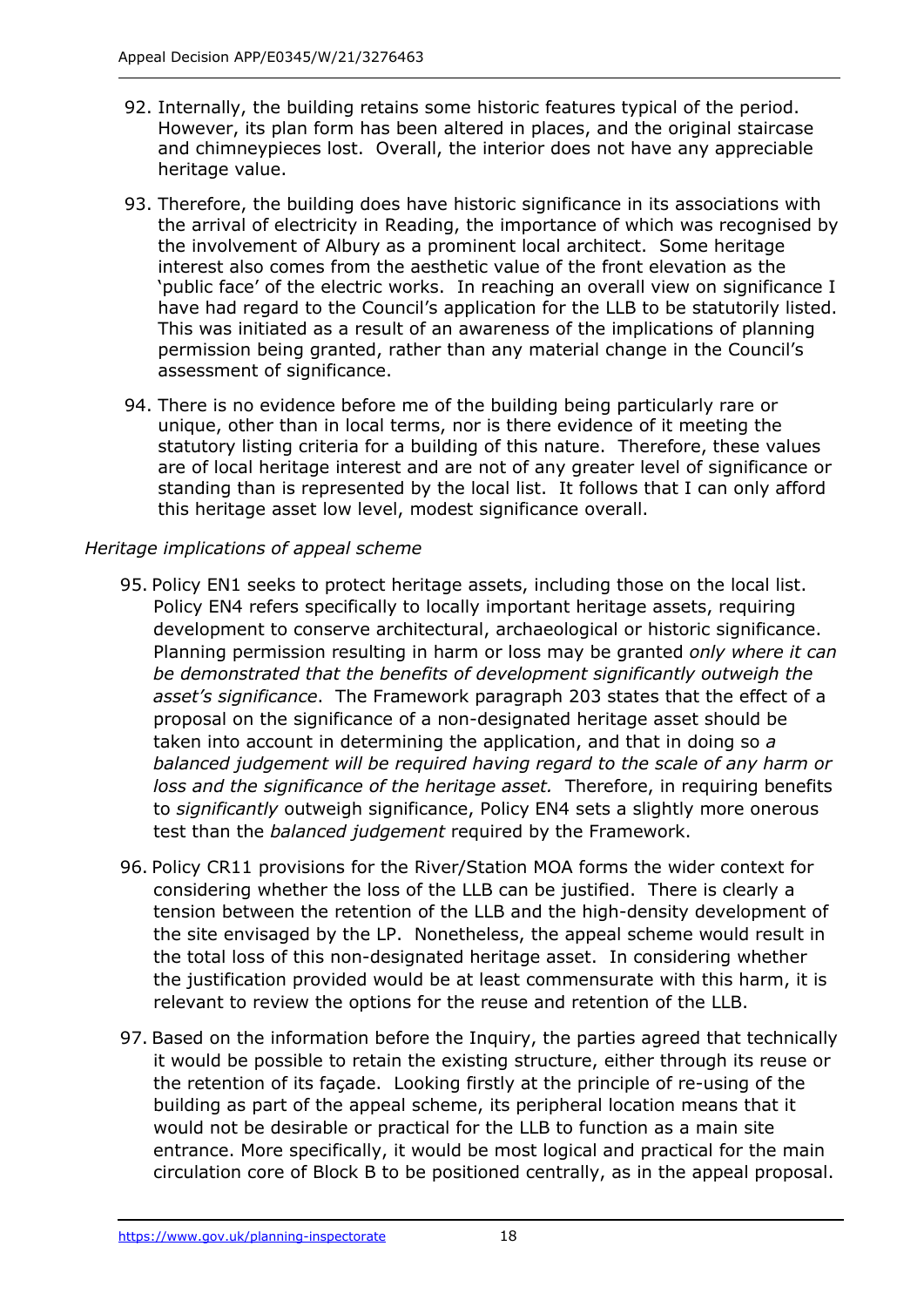Therefore, even if the LLB were to be used for some communal purpose such as an internal hallway or bicycle entrance, as it would be located some distance from the primary circulation core, it would be unlikely to be used by residents. Its practical utility would therefore be limited.

- 98. Various options around façade retention have been considered. As a starting point it is widely acknowledged that this approach inevitably results in various levels of harm to the ability to appreciate the heritage interest and significance of buildings. If in this case it were to simply involve the front façade of the LLB being set against the backdrop of the taller building, it would appear incongruous as it would be detached from any other reference point. The example of façade retention at the Great Expectations Public House is not comparable as this is set within a street of frontages of similar scale, with rebuilding at a lower level to the rear. This structure therefore retains a significant presence in the street scene in its own right.
- 99. It was also suggested that the two-storey façade of the LLB could be retained, including some of the depth of its current structure, with the frontage of the new building rising up from this, extending some design elements. More specifically it was suggested that greater visual integration could be achieved if the development were to be stepped down towards the LLB, so that there would only be a further two storeys above it. This would be of a similar scale to the western side of Block B on the Vastern Road frontage. However, once again, with this approach there would be little relating the building to its context, or to tie it to its functional origins. There would also be implications in terms of a reduction in the number of dwellings that could be provided, a point to be considered as part of the overall balance.
- 100. Contrasting elevational materials and design elements are proposed throughout the appeal scheme to reflect the site's history. This includes the use of blue brick bands to define the first two storeys of the Block B Vastern Road frontage, seeking to achieve articulation of and visual interest for people passing this frontage. This simple design feature does not in itself indicate that, in visual terms, a successful integration of the LLB could be achieved.
- 101.Setting aside concerns about heritage impacts and design integration, options to retain the LLB, whether the façade alone or some/all of the building, would entail extensive and delicate engineering operations. This would be necessary to stabilise the historic fabric through some sort of internal or external support structure, as well as other internal alterations to enable its adaptation. This would inevitably cause harm to and loss of historic fabric. Consideration must also be given to whether such a response would be proportionate to the level of significance of the LLB.
- 102.The LLB was not identified specifically as a townscape receptor within the appellant's TVIA, meaning that the effects of the development on it were not specifically considered within this document. Also, the DAS contains some factual inaccuracies and errors relating to the LLB. Nonetheless, the presence of the LLB did directly inform the DAS, supported by the assessment of significance set out in the appellant's Heritage Statement. Overall, the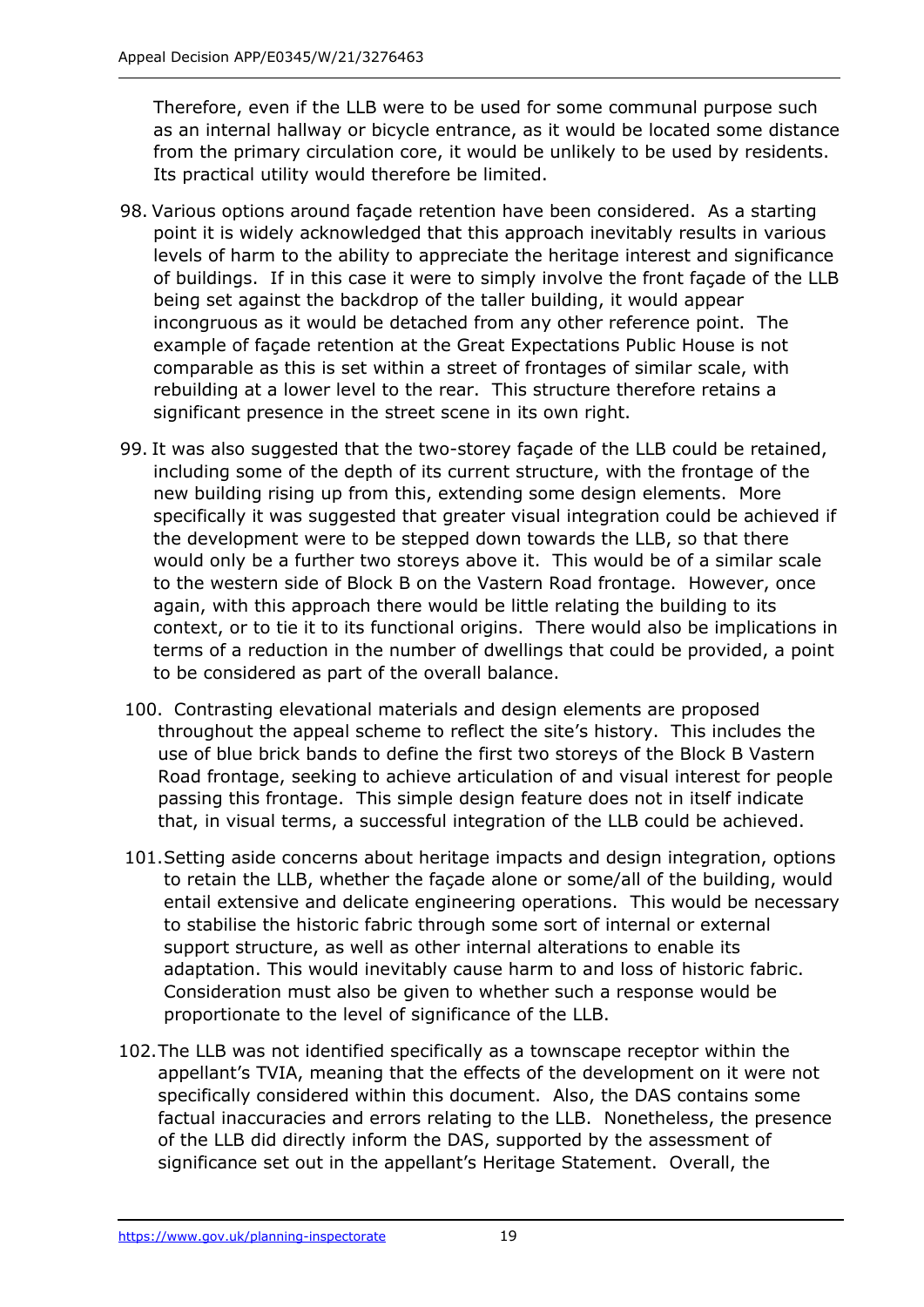appellant gives proportionate and reasonable consideration to the implications of development and options for LLB.

- 103.It is agreed that the appeal scheme seeks to respond to the historic context by including design cues taken from the LLB. This would be, for example, through the use of blue brick quoining, contrasting red brick details, stone string courses and heads, and also a nod to the ground level decorative archway. This would represent a modest and straightforward interpretation of design elements of the LLB and other predecessor buildings. It would seek to reflect distinctive elements rather than represent them specifically as some sort of pastiche design. In this sense it would comply with that part of Policy EN4 which requires that *replacement buildings should draw upon heritage elements of the previous design, incorporating historical qualities that made the previous building significant*.
- 104.My attention has been drawn to a recently dismissed appeal relating to the proposed demolition of a locally listed building at 71-73 Caversham Road, known as Dowson's Maltings. This structure occupies a prominent corner position and, whilst much altered, is of significant scale. It also connects visually with more modestly scaled development in the surrounding streets. It appears to have been a Victorian warehouse constructed for use as maltings, with brewing being important to Reading at that time. The Inspector found that the original use as maltings could be appreciated and that there was a sense of architectural cohesion with the surrounding area. As these functional and visual connections are not present in relation to the current LLB, a distinction in terms of the level of heritage significance present can be drawn. Furthermore, unlike the appeal site, the Dowson's Malting site is not part of the area allocated for comprehensive development.

## *Conclusion on LLB*

- 105.As the appeal development would result in the total loss of a LLB there would be conflict with Policies EN1 and EN4, which seek to protect and conserve nondesignated heritage assets. These policies allow for consideration of whether there would be clear and convincing justification for such loss, usually in the form of public benefits, and whether such benefits outweigh, or significantly outweigh, significance. There would also be conflict with Policy CR3v. which refers to the need to conserve and enhance the historic environment of the centre and the significance of heritage assets.
- 106.As a starting point I have concluded that the LLB can be afforded no more than a low level and modest degree of significance overall. Set against this the policy provisions for the development of the MOA are of relevance and, within this context, the implications of reuse and retention options must be considered. I have found that the options considered would themselves cause harm to the heritage significance of the LLB through loss of fabric and ability to appreciate its original form. Further, the effective integration of remaining elements with the appeal development would raise considerable practical challenges. Overall, my view is that the appellant's approach to using the site's industrial heritage to inform the design of the appeal buildings would be an appropriate and proportionate response to these circumstances.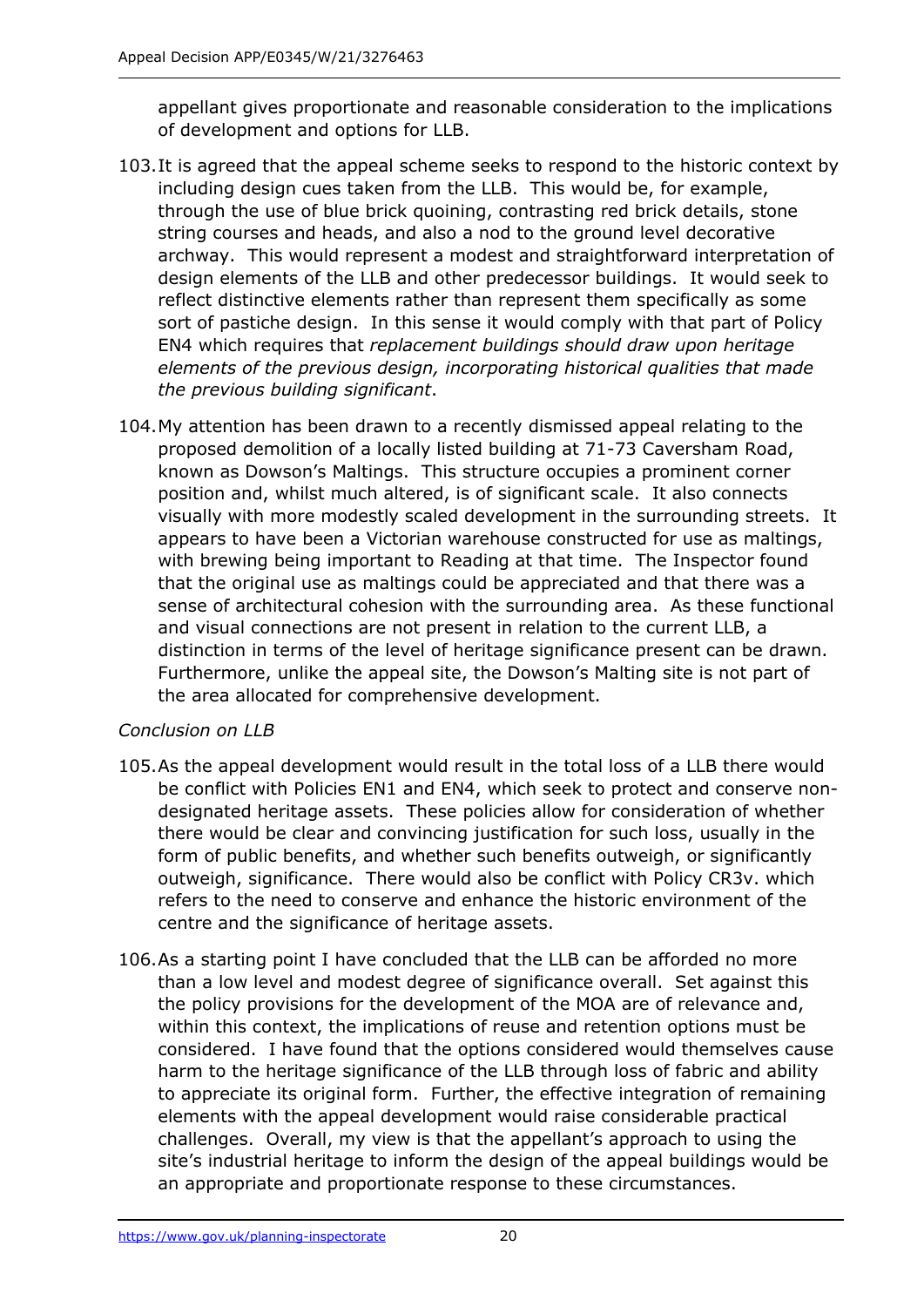- 107.In order to make the heritage balance it is necessary to consider the public benefits of the scheme. I will return to this in the concluding section.
- 108.The third main issue considered at the Inquiry refers to the effect of the proposed development on the natural environment with, particular reference to marginal habitats and large canopy trees. For clarity and convenience I have dealt with these matters under separate headings.

## **Natural environment**

#### *Marginal habitats*

- 109.The River Thames is an important wildlife corridor, qualifying as a Habitat of Principal Importance for the purpose of conserving biodiversity. This relates in part to the marginal vegetation and other riparian habitats that form part of the river system. Marginal vegetation (MV) is herbaceous vegetation located at or just below water level on the margins of watercourses, as distinct from other bankside vegetation. Overall, the parties agree that, in terms of its ecological value, the River and its habitats are of Borough importance.
- 110.Whilst precise details of the overall extent of marginal habitat (MH) within Reading Borough were not presented to the Inquiry, in the vicinity of the urban area of Reading its presence is patchy. The MV introduced at the time of the construction of the Bridge in 2015 was in the form of pre-planted coir rolls positioned along the south riverbank between the bridge ramps, and partly adjacent to the appeal site. A narrow strip of wildflower grassland was also planted along the bank, which is currently an area of uncut grassland into which some of the semi-aquatic vegetation has grown. It is agreed that this area of MV, referred to as MVA1, now amounts to 70 $m<sup>2</sup>$  of MV (15 $m<sup>2</sup>$  in the coir rolls and 55m<sup>2</sup> on the riverbank). A further length of coir roll was installed to the south-east of the eastern bridge ramp, referred to as MVA2. There is no suggestion that MVA2 would be affected by the development.
- 111.As a starting point it is agreed that the 'Ellenberg indicator values' give the MV species present a light value of 7, described as *plants generally in well-lit places, but also occurring in partial shade*. This describes a range of possibilities in terms of shade tolerance, or intolerance. Beyond this, the cases of the main parties present greatly differing viewpoints and conclusions in terms of the shading effects of the appeal scheme on MVA1, the implications of the mitigation hierarchy and any compensation requirements. I review each in turn below.

## *Impact of shading on MV*

112.I viewed MV at a range of waterside locations on my site visit in mid-December. Whilst the evidence on this point is not conclusive, it did appear that some species of MV were growing in heavily shaded conditions, even during winter months. This included the shade cast by a line of Leyland Cypress trees adjacent to the Kennet and Avon Canal. The shaded MV was less vigorous in comparison with close by areas that are not overtopped by the tree canopies. Nonetheless the species present looked reasonably healthy along most of this stretch. It appeared that a visible gap in MV related to a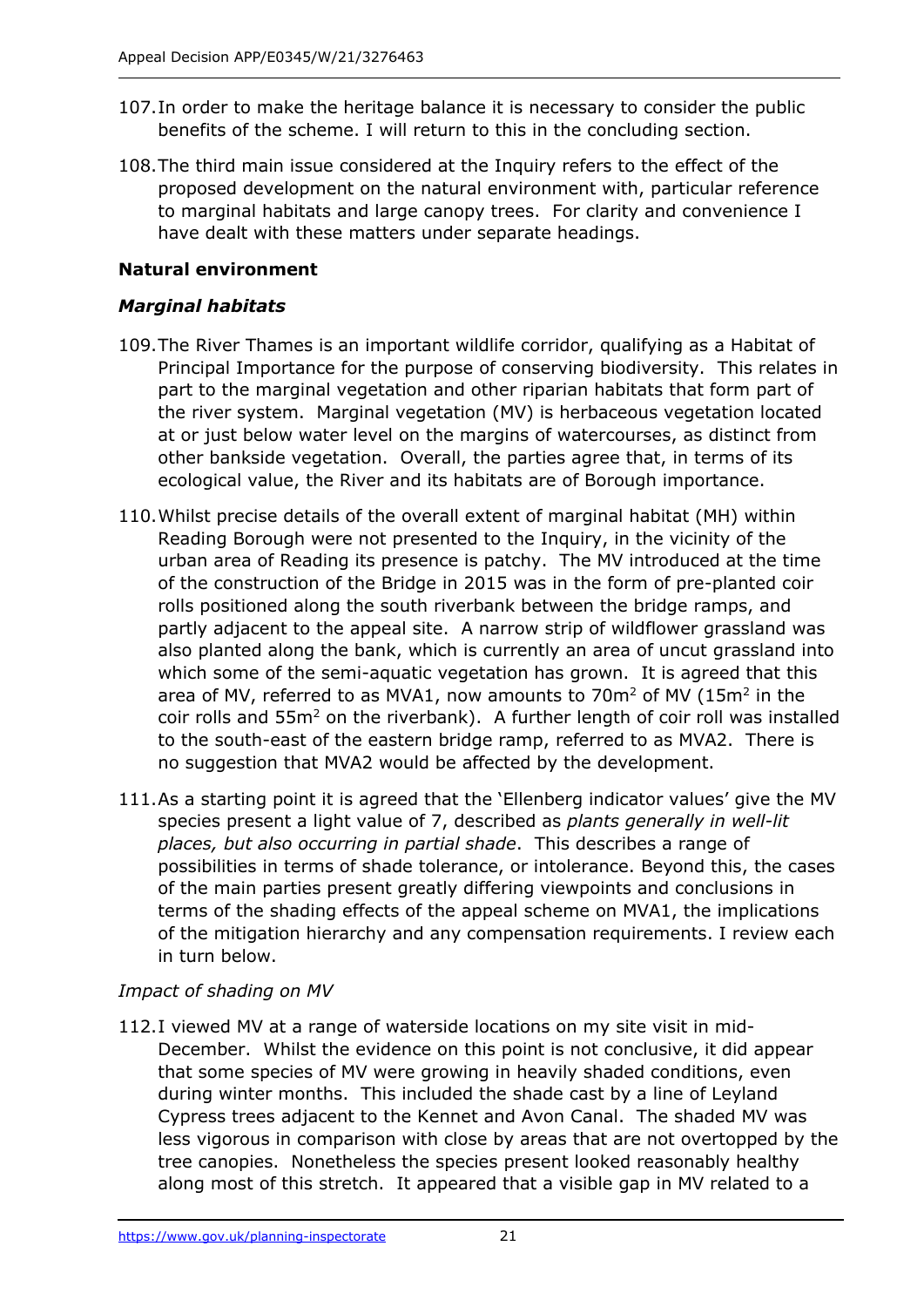wildfowl grazing point, judging by the presence of feathers, and not to a particular gap in tree cover. The other locations referred to by the parties adjacent to the River at Hills Meadow Park and Kings Meadow Park are shaded by deciduous trees adjacent to the riverbank. This also indicated that some species of MV can and do grow in heavily shaded situations. Where MV was absent, it appeared that other factors were at play, such as disturbance by walkers and anglers.

- 113.Turning to consider the current condition of MVA1, this area of MV has established with varying success. The appellants' sunlight assessment provides an overview of the number of sunlight hours across this section of the River between March and September. When existing sunlight exposure is compared with the MV present, it does appear that the established central section is located where exposure is generally between a minimum of 4-5 hours and over 6 hours (and up to almost 14 hours) over the main growing season. The areas where MV has failed relate to the eastern and western extents where exposure is much less than this, generally less than 2 hours.
- 114.Looking specifically at the eastern end, shading is caused by the descending ramp and the poplar trees to the south. This has created a highly enclosed environment, exacerbated in recent times by the growth of scrub and tall ruderal plants on the immediately adjacent bankside. At the opposite western end of MVA1, the final 2m of coir roll have also failed to establish. This is close to the point where the Bridge reaches the bank, generating additional shading from the Bridge itself and the descending stairs, as well as scrub and tall ruderal vegetation which also appears on the bank around this point. Of note is the fact that this area does not appear to have been managed, meaning that damaged coir rolls have not been repaired, and also that competing tall ruderal and scrub vegetation has established over a significant area of the bankside. Without management, it is likely that tall ruderal and scrub vegetation would spread further.
- 115.It therefore appears that the parts of MVA1 that have not established have been placed in challenging situations with restricted access to light and the presence of competing vegetation. Observations from the other MV locations suggest that some species of MV can grow in heavy shade. However, as shade is cast by trees, they do not replicate the shading cast by solid built form. They do not, therefore, provide a direct comparison with the effects of shading from the appeal scheme. On this point it is relevant that Building Research Establishment (BRE) guidance on sunlight calculations indicates that whether trees should be included depends on the type of shade they produce, and that normally they need not be included, partly because the dappled shade of a tree is more pleasant than the deep shade of a building.
- 116.With the appeal scheme in place a significant proportion of MVA1 would see a reduction in daily sunlight exposure during the growing season. This would amount to a reduction from over 6 hours (and up to almost 14 hours), to around 2-4 hours. The appellant agrees that there would be some impact on MV leading to a slight reduction in vigour and a loss of small areas of MH already struggling to establish. The Environment Agency's (EA) assessment is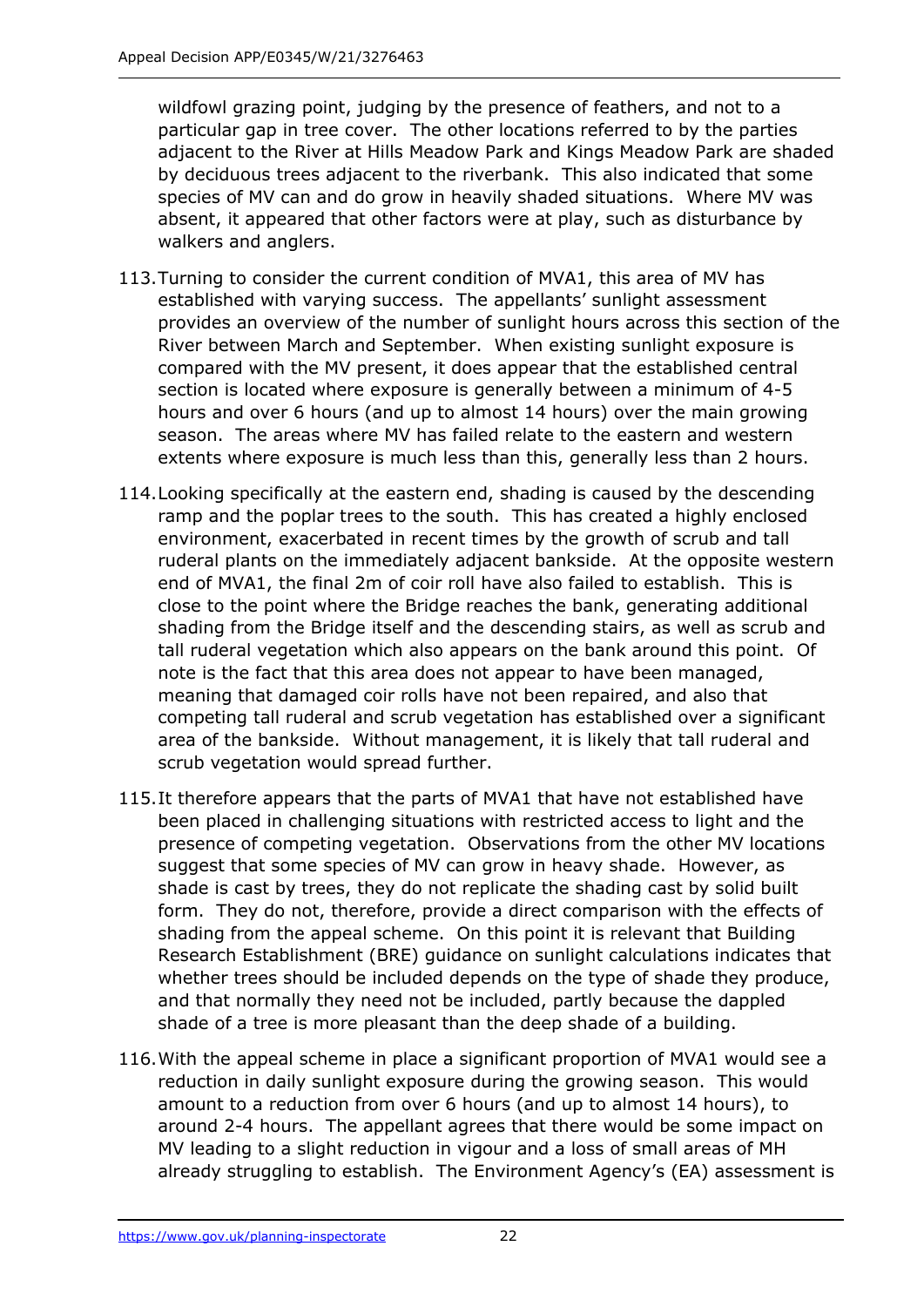that the development would be *likely to reduce the vigour of this planting and may result in the loss of some species.* This is at odds with the Council's conclusion that MVA1 would be likely to fail in its entirety.

- 117.The Dawson and Haslam paper referred to by the Council does not particularly assist with this analysis as it refers in the main to the shading effects of MV itself in terms of aquatic plant control. Submerged aquatic vegetation is distinct from the emergent nature of MV. The paper promotes the control of vigorous aquatic plants occupying central river and therefore less shaded positions by using the half-shade created by bankside planting. Whilst still referring to aquatic plant growth, of relevance is the reference made to the complexities involved in predicting growing conditions, noting situations in which aquatic growth has been appreciable even where there has been full shade. This is due to the presence of general skylight.
- 118.The evidence before me is not conclusive on this point. Nonetheless, the nature of the shade caused by the evergreen trees adjacent to the Kennet and Avon Canal does strongly suggest that some species of MV can tolerate a high degree of shade, perhaps due to the continued presence of general skylight.
- 119.I therefore conclude that the development proposed would be most likely to result in reduced vigour to MVA1, and a reduction in the extent to which it would spread further, though there is nothing before me to indicate that this area would be likely to fail completely. That said, the fact that tall ruderal and scrub vegetation has colonised the more shaded parts of the bankside suggests that, with the additional shade caused by the development, this would be likely to spread more rapidly, posing further challenge to the vigour and extent of the MV. As such, a greater than modest effect on the extent and health of MVA1 cannot be ruled out.
- 120.The Framework paragraph 180a) refers to situations where there is significant harm to biodiversity resulting from a development. In determining whether significant harm would be likely in this case, the 'precautionary principle' is to be considered. The glossary to the Guidelines for Ecological Impact Assessment (EcIA) sets out that the precautionary principle means *that the absence of complete information should not preclude precautionary action to mitigate the risk of significant harm to the environment.* The Council relies on the specific, and perhaps more cautious, descriptor within the EcIA that *in cases of reasonable doubt, where it is not possible to robustly justify a conclusion of no significant effect, a significant effect should be assumed.*
- 121.Assistance with the practical application of the principle is derived from two legal judgements. The general proposition set out in the Kenyon judgement<sup>4</sup> is that the principle will only apply if there is *a reasonable doubt in the mind of the primary decision-maker* (§66), meaning that it does not apply simply because someone else takes a different view. The other legal authority relates to a fracking case,<sup>5</sup> in which it was found that the existence of scientific doubt or dispute did not necessarily require the engagement of a precautionary

<sup>4</sup> R (Kenyon) v SSHCLG [2020] EWCA Civ 302

<sup>5</sup> Preston New Road Action Group v SSCLG [2018] EWCA Civ 9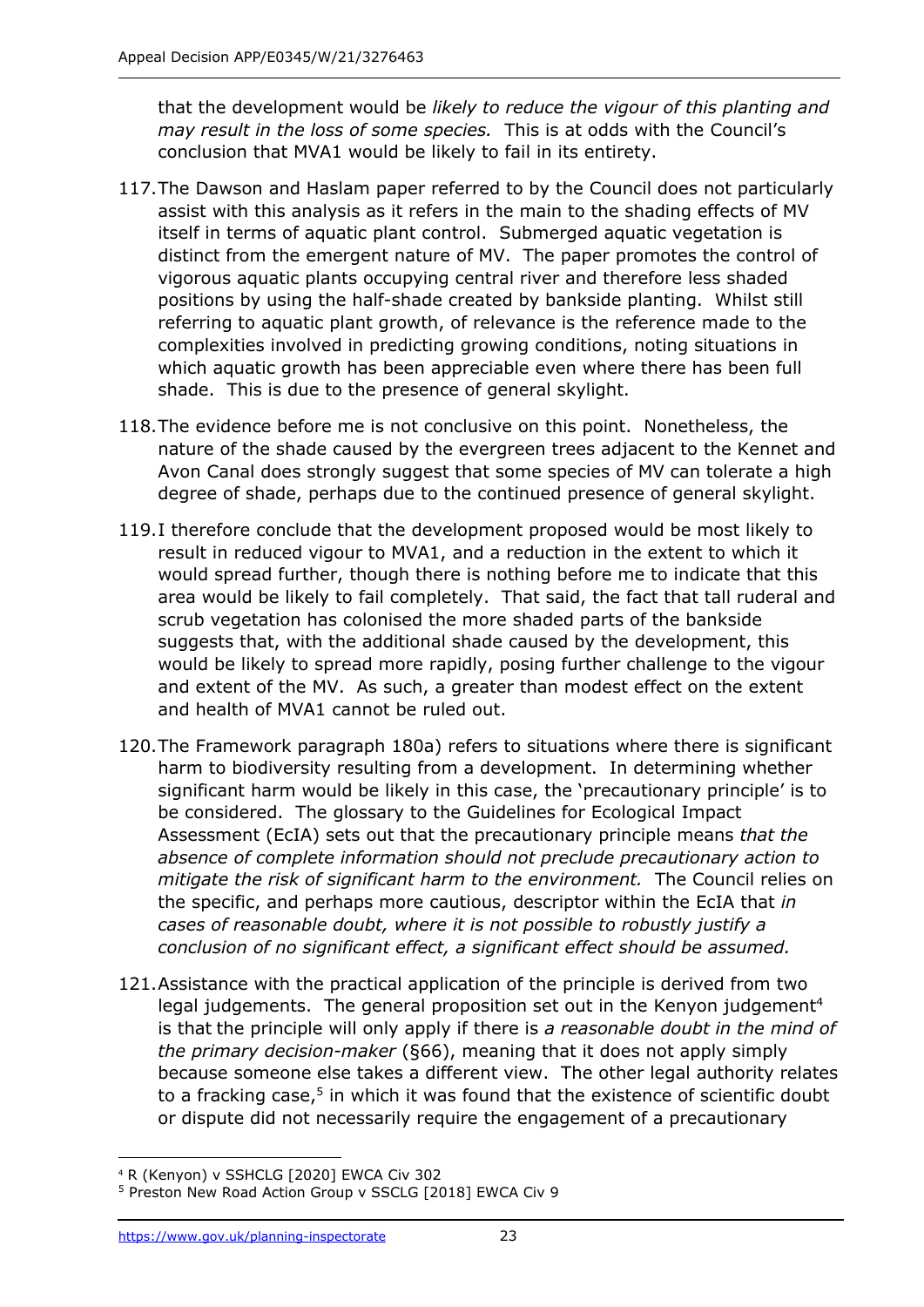approach. I take from this that the precautionary approach should be engaged where there can be reasonable doubt about the effects of the development, specifically in terms of whether the appeal proposal would have a significant impact on MVA1.

122.On the basis of the evidence before me, including what I was able to see on site, it is most likely that there would be some moderate harm to MVA1 in terms of lost vigour. However, a significantly harmful effect, which would be of Borough significance, cannot be ruled out.

#### *Implications of the mitigation hierarchy*

- 123.A precautionary approach means that it is necessary to apply the mitigation hierarchy. As set out in paragraph 180a) of the Framework and section B of Policy EN12, the mitigation hierarchy seeks firstly to avoid impacts, then to minimise them, then take on-site measures to rehabilitate or restore biodiversity, before finally offsetting residual, unavoidable impacts.
- 124.Considering firstly whether harm could be avoided or minimised, the Council's case is that even if Block D were to be set back to reduce the level of overshadowing, a significant quantum of housing could be delivered on this site. Further, this is presented in the context of the Council being on course to deliver housing in excess of the required figures over the development plan period. On the other hand, the appellant refers to the importance of maximising housing delivery in this highly sustainable location, as well as harm in terms of the loss of enclosure and definition in townscape terms if Blocks D and E were to be set back/reduced in height. Setting aside design matters, my view is that given that the site is allocated for 250-370 dwellings, it is reasonable to expect that its development would involve comprehensive site coverage and relatively high buildings, making the avoidance of impact challenging.
- 125.On-site measures to rehabilitate or restore biodiversity would not be appropriate, noting the specific nature and high distinctiveness of MH. Therefore, in these circumstances, in considering whether harm could be adequately compensated for, Policy EN12 sets out that the provision of off-site compensation shall be calculated in accordance with nationally or locally recognised guidance and metrics.

## *Adequacy of off-site compensation*

- 126.The appellant's position is that the condition of the MV overall would not change. Nonetheless, as a precautionary measure, the appellant proposes the replacement of 8m of coir roll at the eastern end of MVA1, and at MVA2 the addition of a 53m length of new coir roll and a 53m length of brushwood roll into which MV would grow. The total area would be  $34.2m<sup>2</sup>$  of new MV.
- 127.The parties have applied a combination of the DEFRA 2.0 and DEFRA 3.0 Biodiversity Metric (the Metric), a practical tool used to measure gains and losses of biodiversity in England. It has been used to assess the biodiversity value of the existing MVA1 in terms of habitat units (HU), the effect of the change in terms of those HU, and the value of the proposed compensation.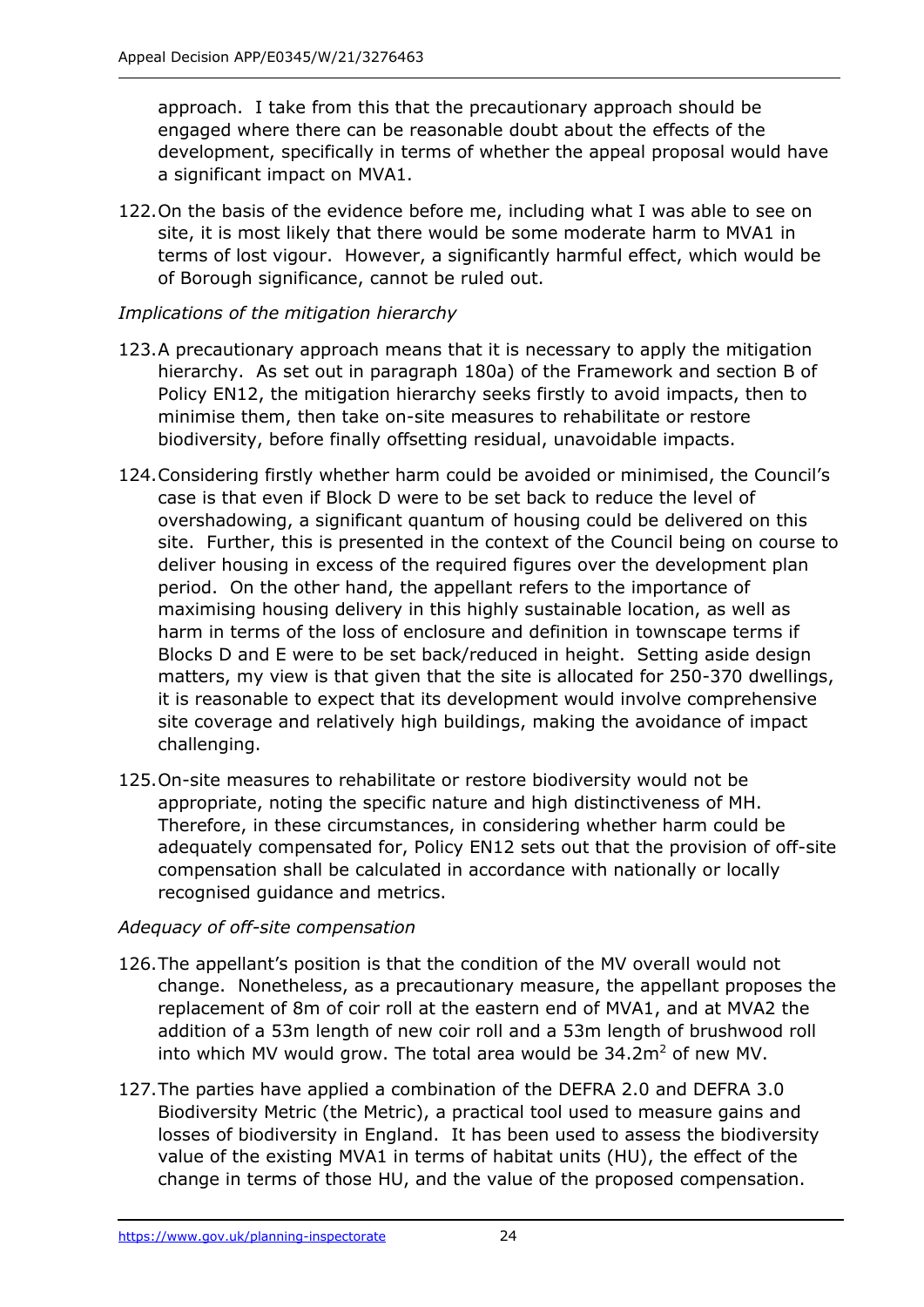The Metric involves some subjective evaluation and comes with a 'health warning' indicating that its outputs should not be considered as absolute values but provide a proxy for the relative biodiversity worth of a site pre- and post-intervention. The greatly varying conclusions of the parties on the outcomes of the Metric indicate that subjective evaluation relates to both the data inputs and the interpretation of value elements.

- 128.As a starting point the parties agree that the pre-intervention condition of the MV should be assessed on the basis of the closest category habitat type in the Metric: wetland-reedbeds. However, the initial and most significant discrepancy between the respective positions of the parties relates to the fact that the Council's calculations assume that there would be a significant effect on the total quantity of 0.007 ha of MV adjacent to the site. In contrast the appellant has included the MV in the coir rolls only (0.0015 ha), excluding the MV on the bank (0.0055 ha), suggesting that there is no evidence of a significant impact on this area. However, the appellant's sunlight exposure study shows that there would be a reduction in sunlight reaching the MV on the bankside area from generally over 5 hours per day to around 2-4 hours per day in March and September. For the remaining spring and summer months the reduction would be from over 6 hours (and up to almost 14 hours per day) to around 2-5 hours per day for most of this area. Therefore, the change in environmental conditions would be likely to have some effect on the growth of bankside MV.
- 129.It may well be the case that post-development, the bankside area could continue to meet 5 out of 6 of the Metric core condition criteria for wetland habitats. However, as the appellant notes, it is appropriate to consider other non-listed criteria that would affect the condition of MV. My view is therefore that the effect on bankside MV should be considered as part of the overall assessment of the effect of the development on MV. That said, the weight that should be attached to harm to this area is moderated by the fact that, as noted above, the future resilience of this area of MV in its current circumstances is uncertain.
- 130.The Council's Metric calculations are based on an assessment of the full area of MV, that is 0.007 ha, and appear to set out all necessary factors, whereas the appellant's figures are less transparent. I have therefore considered the component elements of the Council's calculations alongside the appellant's critique and suggestion of alternatives, as a basis for reaching a view on the adequacy of the compensation proposed.
- 131.The Council has assessed the value of this wetland area in terms of HU based on it being either in 'good' or 'moderate' condition. It appears that the area relating to the coir rolls fulfils all 6 of the Metric's core condition assessment criteria, meaning that it could be considered to fall within the 'good' condition category. That said, the existing heavy shading from the Bridge and ramps greatly limits the ecological functionality value of this area, and the Bridge is an unnatural physical obstruction to the wildlife using the MV. Whilst this is not listed as a criterion, it has clearly affected the establishment and condition of the MV. As such, in line with the principles set out in the Metric user guide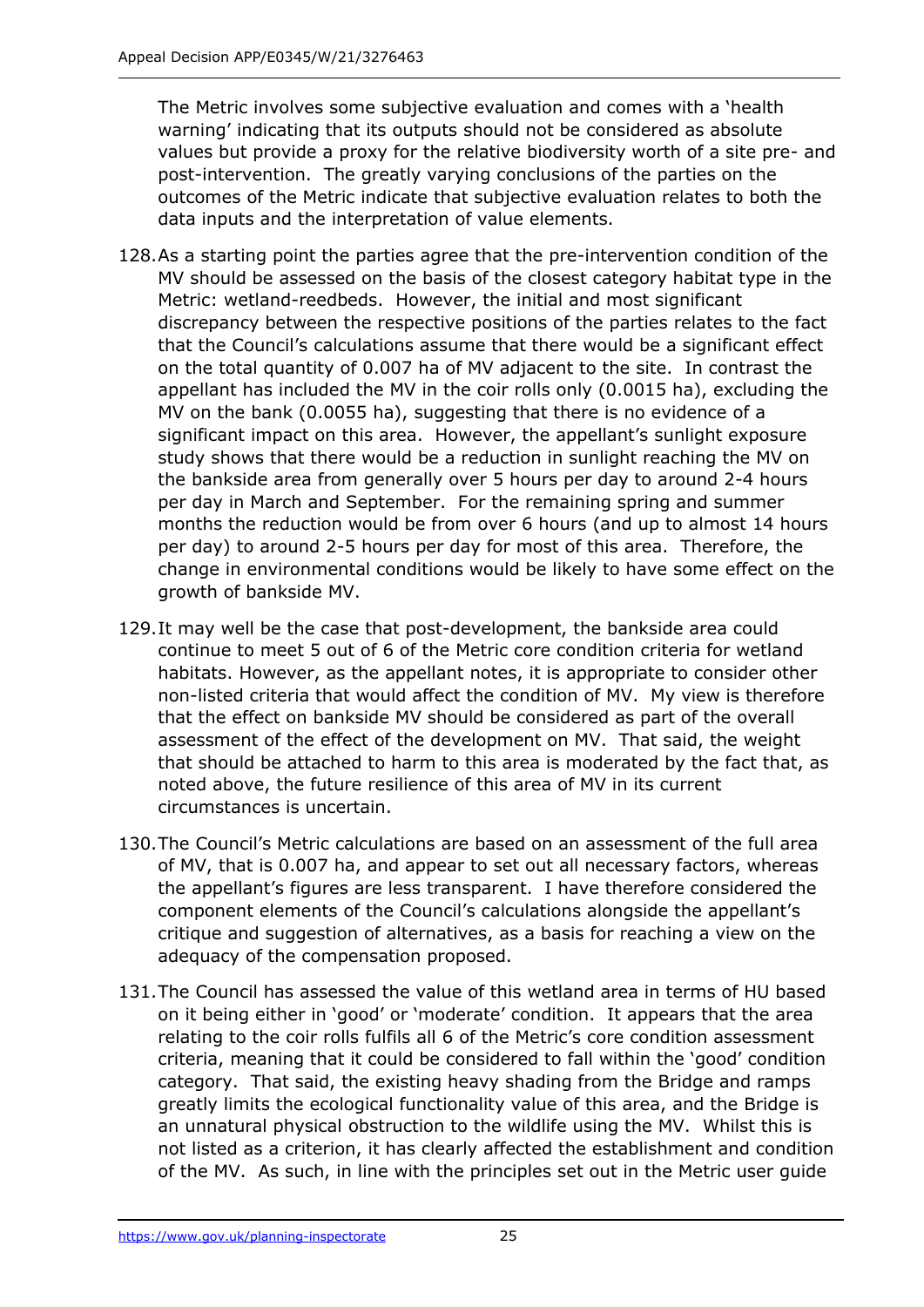which highlights the need to apply ecological principles and consider local conditions alongside the Metric outputs, my view is that the 'moderate' condition category is more appropriate for assessing this MV.

- 132.As the bankside vegetation does not meet the non-negotiable condition criteria requiring that the water table is at or near the surface throughout the year, its current condition can be no greater than moderate. On this basis the Council gives a pre-intervention value to MVA1 of 0.10 HU.
- 133.The post-intervention effect of development on MVA1 in terms of HU is then calculated. I have established that it is most likely that the MV would survive in poor condition, rather than not surviving, post-development. In these circumstances the Council sets out that MVA1 would have a value of 0.05 HU, reflecting a loss of 0.05 HU.
- 134.Turning to the value of the off-site compensation in terms of HU, the starting point is to consider the value of the river habitat pre-development. The appellant suggests that deducting a figure for the value in HU represented by the area of river in which compensation planting will take place is a significant error, with reference to a point in the Metric guidance which specifically excludes coir rolls from in-water encroachment calculations. However, this part of the methodology applies only to linear habitat biodiversity calculations and not the area habitat biodiversity calculations used by the experts in this case. Such a deduction is therefore appropriate.
- 135.Whilst the River is a distinct habitat in Reading, there is no specific habitat type for rivers in the Metric. The nearest classifications are either 'lakesartificial lake or pond' (lake/pond) or 'lakes-reservoir' (reservoir). The lake/pond type relates to an enclosed artificial standing water body and falls into a low distinctiveness category. The reservoir type refers to an artificial water body for water supply/irrigation, falling into the medium distinctiveness category.
- 136.In considering the most appropriate classification, this is an impoverished section of the River Thames, lacking significant natural vegetation, experiencing high levels of boat traffic/moorings and adversely affected by large numbers of wildfowl. This is reflected by the fact that the EA designate this part of the River as a Heavily Modified Water Body for navigation, recreation and flood protection reasons, and have classified it as having Moderate Ecological Potential in 2016, failing for invertebrates and phosphates. Nonetheless, it appears that the EA classification correlates most closely with the 'medium' distinctiveness category reservoir habitat type, rather than the low distinctiveness category of enclosed artificial standing water.
- 137. At this point the Council's calculations assume that  $20m^2$  of new MV would be created, whereas it has subsequently been agreed that an additional  $34.2m<sup>2</sup>$  of MV would be created at MVA2. Therefore, the assessed value of the river area lost to the new MV as 0.02 HU is an underestimate. However, the fact that the Council also gives a post-intervention value to the new MV of  $0.02m^2$ , effectively suggesting that the intervention would have zero benefit in habitat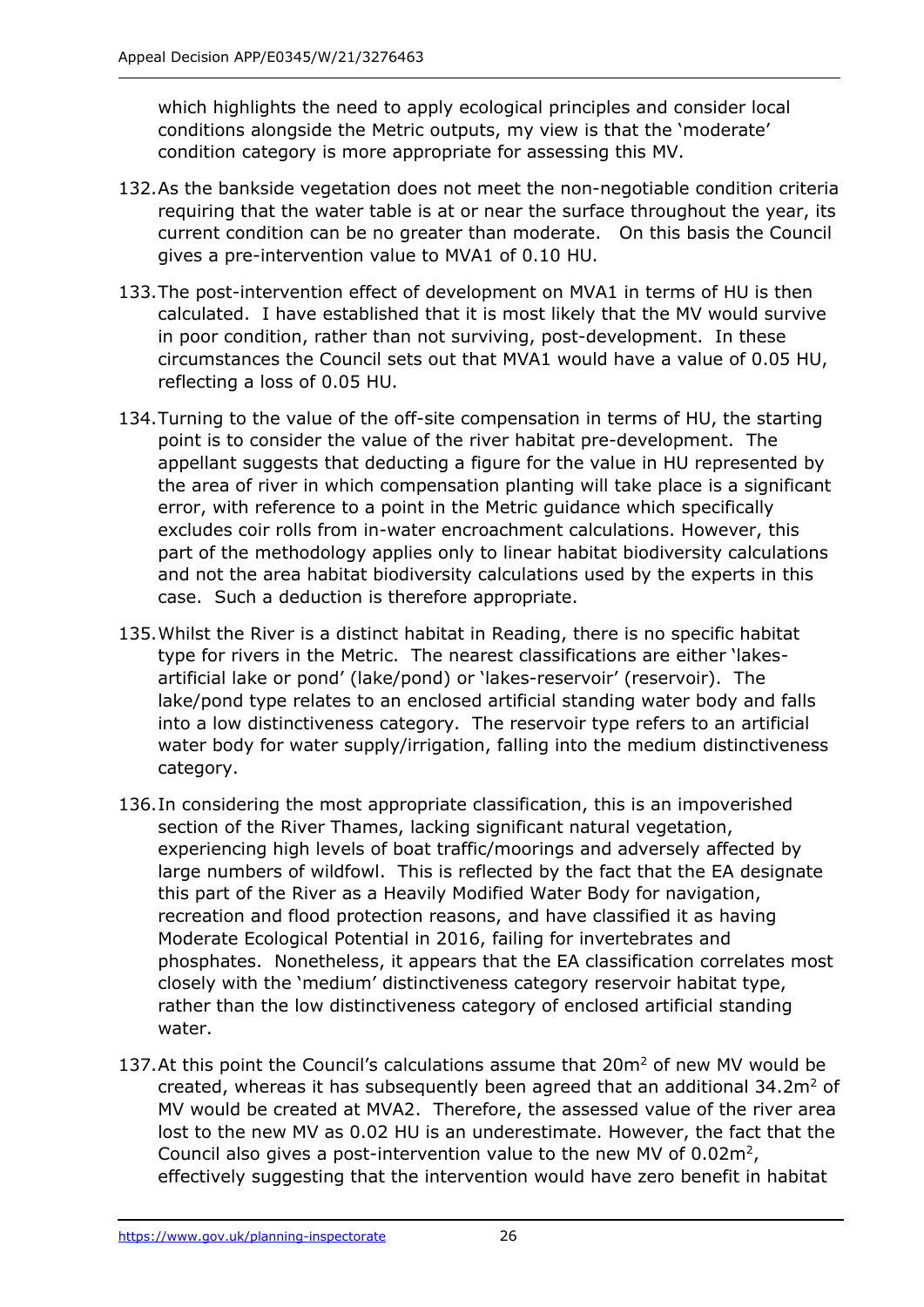terms is, it seems, a further indication of the challenge of applying the Metric. I understand that some of the issues here relate to the relatively small habitat areas involved and the fact that figures in the model are rounded.

- 138.The overall outcome of the Council's application of the Metric is the suggestion that compensatory habitat of between  $80m^2$  (based on an additional 0.04 HU) and  $542m^2$  (based on an additional 0.13 HU) would be required. In contrast the appellants calculations, based on the smaller area of MV within the coir rolls, $6$  suggest that the additional 34.2m<sup>2</sup> of MV would be appropriate compensation for the  $15m^2$  coir roll MV. This is based on the Metric giving existing MV twice the value of new areas.
- 139.The disparity between the party's calculations means that a clear conclusion on the adequacy of the compensation proposed in numerical terms is not possible. It suggests that a degree of pragmatism is required. The principles and rules guiding the Metric's biodiversity assessments state that losses of habitat are to be compensated for on a 'like for like' or 'like for better' basis, particularly for high distinctiveness habitats. In this case the future health and stability of this unmanaged area without the development in place is uncertain given the challenging circumstances, particularly the presence of competing vegetation. On this basis I have noted that less than full weight should be attached to possible harm to the bankside MV. Further, with the development in place it would be unlikely that MVA1 would disappear. In these circumstances I do not consider that an area greater than the current total size of MVA1, as suggested by the Council, to be necessary.
- 140. Set against this, the adequacy of the appellant's proposed  $34m<sup>2</sup>$  of MH must be considered. Of relevance is the fact that in this location the River is more open and with a shallower depth than at MVA1, giving greater potential for the MV to thrive. Also, brushwood bundles would be placed alongside the new coir rolls acting as a buffer to boat wash and the effects of wildfowl, thereby increasing its resilience. Further, the greater width of coir rolls would offer a more sustainable long-term option for enhancing biodiversity compared with the existing single width coir roll. Finally, and perhaps most significantly, the provisions of the S106 set out that this area would be managed in perpetuity, in accordance with an agreed Ecological Works Scheme. The Council questions the additionality of the MV proposed at MVA2, observing that where the existing fence has collapsed the MV has extended into the river. However, I have highlighted the consequences of not managing new areas of MH in this environment. In this sense the potential biodiversity benefits offered by the appellants proposal to enhance MV provision are of considerable weight.

## *Conclusion on marginal habitats*

141.I therefore find that, noting both the condition of existing MV and the quality of the compensation proposed, any harmful effects caused by the proposed development would be adequately addressed. The proposal would therefore comply with the requirements of Policy EN11 in relation to the protection and

<sup>6</sup> Using, as far as possible, comparable inputs to the Council, these calculations suggest that the existing MV has a value of 0.0207 HU (in moderate condition), reducing to 0.0104 HU (poor). The loss of river would be 0.0079 HU (lake/pond), and the new MV would provide 0.0326 HU (good condition).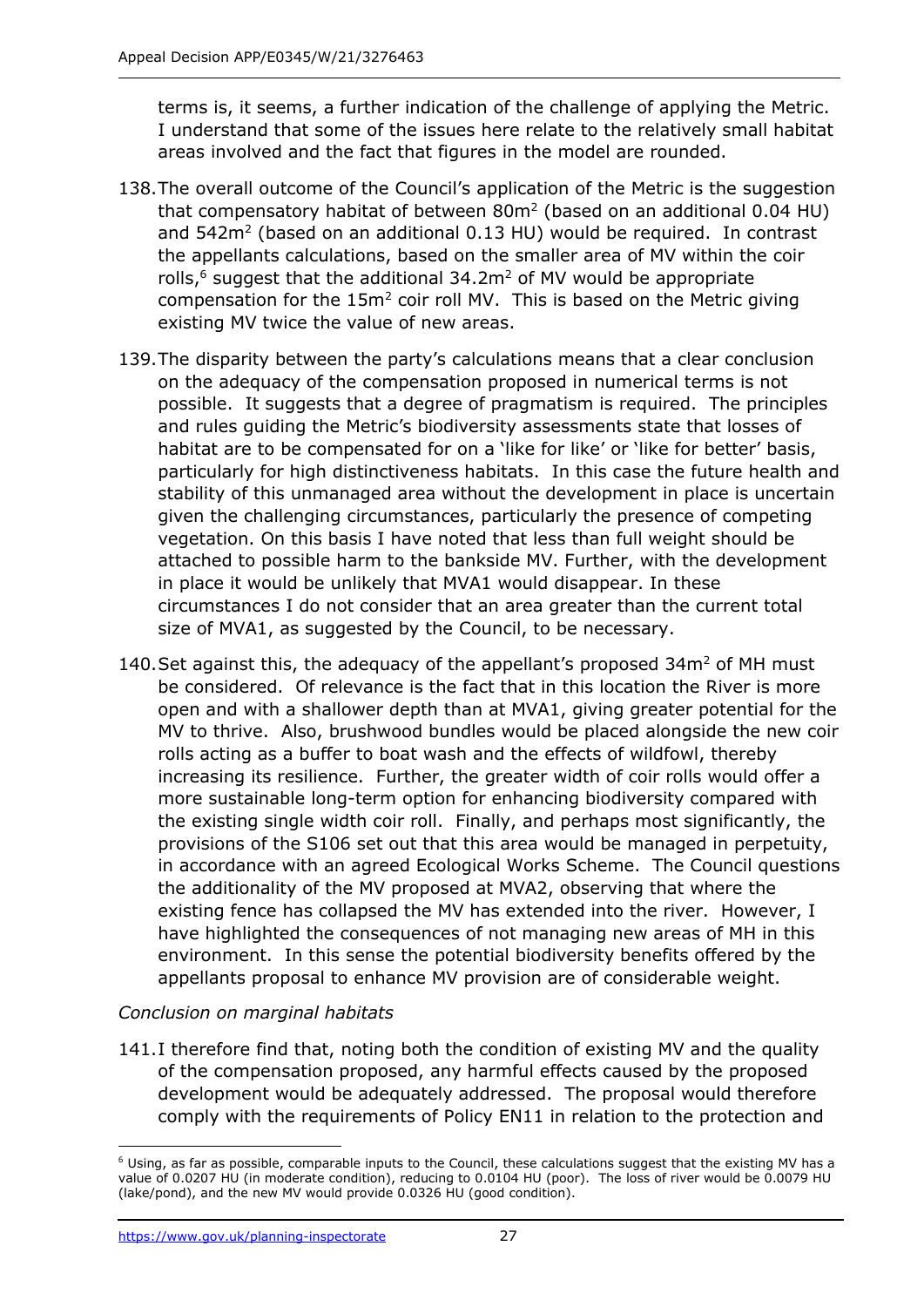enhancement of Reading's waterspaces, so that they can continue to contribute to local and regional biodiversity and ecology. The provision of offsite compensation would also meet the requirements of Policy EN12 in demonstrating that there would be no net loss of biodiversity. Whilst the requirement to calculate off-site compensation using recognised metrics has proved challenging, overall I have found that the compensation proposed would be a proportionate and reasonable response to this situation. Similarly, in the terms of the Framework paragraph 180a), I find that, on the basis that harm cannot be avoided, there would be adequate compensation.

## *Large canopy trees*

- 142.It is agreed that the overall quantity of tree cover proposed is appropriate. However, the disagreement relates specifically to the type of riverside trees proposed and the fact that only one of the riverside trees would have a large canopy. Linked to this is also the question of whether there would be sufficient space within the riverside buffer for a sustainable long-term relationship between the riverside buildings and further large canopy trees at this part of the site. The matters to be considered relate to the extent of tree cover in terms of biodiversity and climatic considerations, and the landscape and visual implications of the scheme both in terms of its setting and the quality of riverside public realm created by the appeal scheme.
- 143.The latter point is closely connected to urban design considerations relating to Riverside Development, as considered earlier in my decision. In this section I focus on the nature of the tree cover that should be provided and also the sites general landscape setting.
- 144.An early iteration of the appeal scheme included a selection of broadleaved wide canopy trees (in the mature form) along the River frontage. Such trees are defined as 'large canopy' (LC), meaning that they would ultimately become large trees (20m+ in height) with a broad spreading canopy. However, the Council's concerns regarding the potential for overshadowing and future conflict with the appeal buildings resulted in the substitution of several of the LC trees with more fastigiate varieties. Such cultivars are naturally tall and upright with branches more or less parallel with the main stem, thereby providing a narrower crown spread. The response was suggested to maintain a sustainable long-term relationship between the riverside buildings and trees.
- 145.Policy EN14 sets out the importance of improving tree cover within the Borough to maintain and enhance the character and appearance of the area in which a site is located, thereby supporting biodiversity and contributing to measures to reduce carbon and adapt to climate change. No reference is made to LC trees within the Policy, though the supporting text sets out the need to use appropriate LC trees, reflecting the fact that environmental improvements in terms of biodiversity and climate adaptation are achieved more effectively by LC trees. In simple terms, the larger the canopy spread of the tree the greater the support provided to wildlife, the greater the carbon capture and other climatic benefits, particularly in terms of summer shading and improvement in air quality.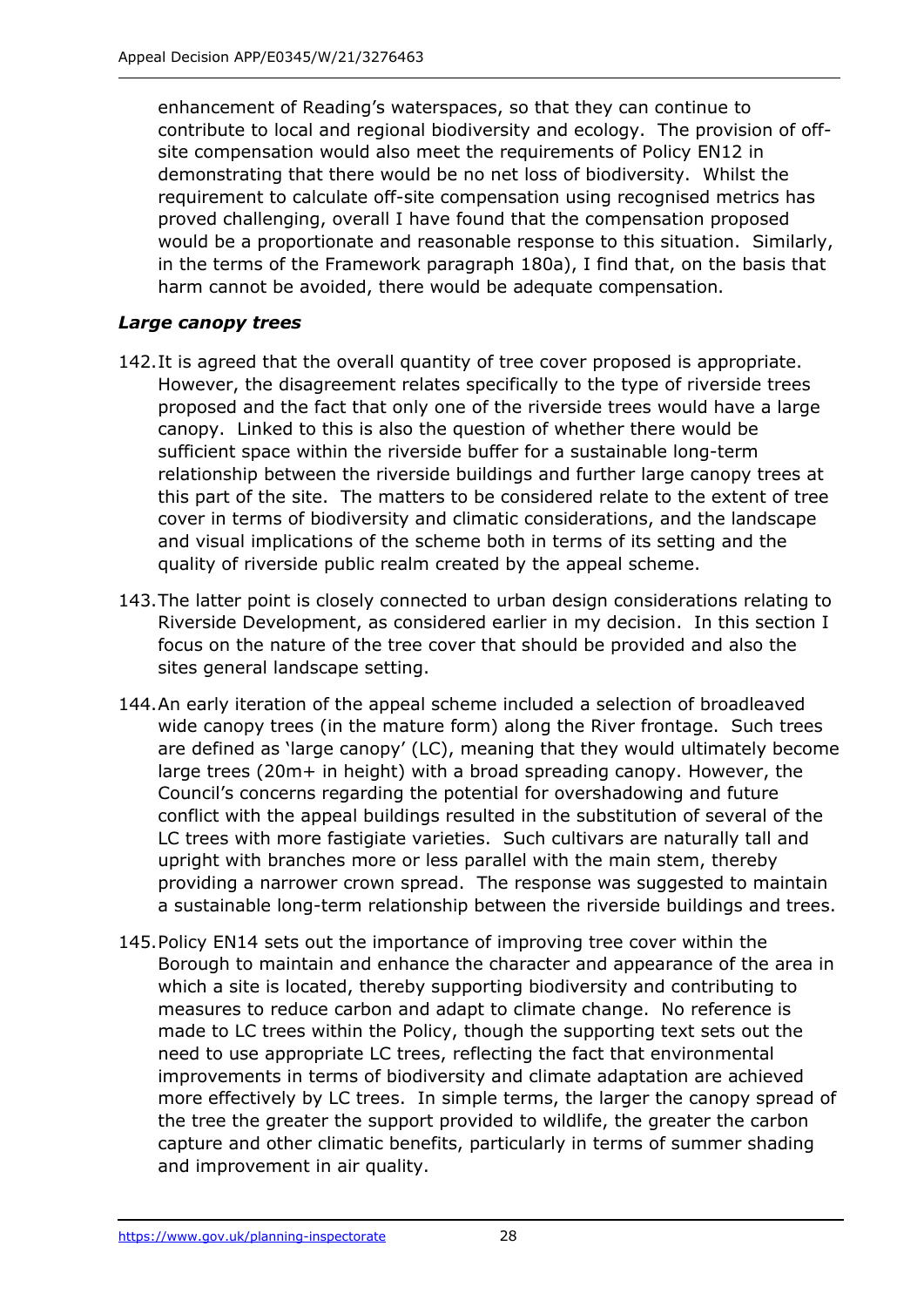- 146.The adopted Sustainable Design and Construction SPD reiterates the beneficial effects of, and preference for, LC trees. Similarly, the adopted Tree Strategy sets out the importance of planting LC species wherever feasible, targeting priority areas for tree planting based on factors such as canopy cover and air pollution. In these respects, the appeal site is located in both a 'low canopy cover' ward, where the aim is to secure immediate improvement, and a designated Air Quality Management Area (AQMA). As most of the trees proposed are not LC varieties, the contribution to improvements in canopy cover and AQMA objectives would be less than optimal.
- 147.The Framework paragraph 131 also sets out the importance of tree planting, along with the requirement to ensure that *the right trees are planted in the right places*. This practical concern is with ensuring that proposed trees can be successfully integrated to achieve their optimum size without concerns about future conflict with built form or other infrastructure. Of particular relevance in this regard is the requirement in Policy EN11 that development be set back at least 10m from watercourses wherever practicable, and the sitespecific requirement in Policy CR11g that development be set back at least 10m from the top of the riverbank. Notwithstanding the fact that this is a minimum requirement, it has more or less been met by the appeal scheme and slightly exceeded in places. However, it remains that this area would not be of sufficient width to accommodate a line of LC trees. The appellant's suggested compromise is therefore a reflection of this constraint.
- 148.Turning to the implications for landscape and visual character, I have considered policy provisions relating to the protection of the River environs as part of the Riverside Development section. With reference to Policies EN11, EN13 and CR3 I found a requirement for development to support the natural character of waterway environments, though recognising that it is not necessarily possible to do so where strongly urban influences are apparent.
- 149.The River Thames is a MLF, to be protected for its own sake and as a distinctive setting for its wider urban context. I have recognised that this area is characterised by an overriding sense of generous spaciousness and greenery. That said, the fact that the southern riverbank forms an urban edge is apparent, with built form of significant mass set close to the southern towpath with relatively limited tree cover. It is also accepted that built form of substantial scale should come forward on the appeal site.
- 150.The RSAF vision sets out that an area of high-quality public realm would also be accommodated here, where the north-south spine meets the River, though notes that this would not be large in size due to space constraints. The degree to which it was envisaged that this area would be able to accommodate significant tree canopies adjacent to the River is therefore uncertain.
- 151.In practical terms the 10m set back could accommodate trees which, whilst with relatively modest canopies, would be of significant mature height and could provide a degree of softening of this frontage. The central tree, an oak, and therefore a LC variety would, when mature, further assist in softening and would also provide a focal point along the river frontage. Therefore my view is that, in the context of the development envisaged for this area, the trees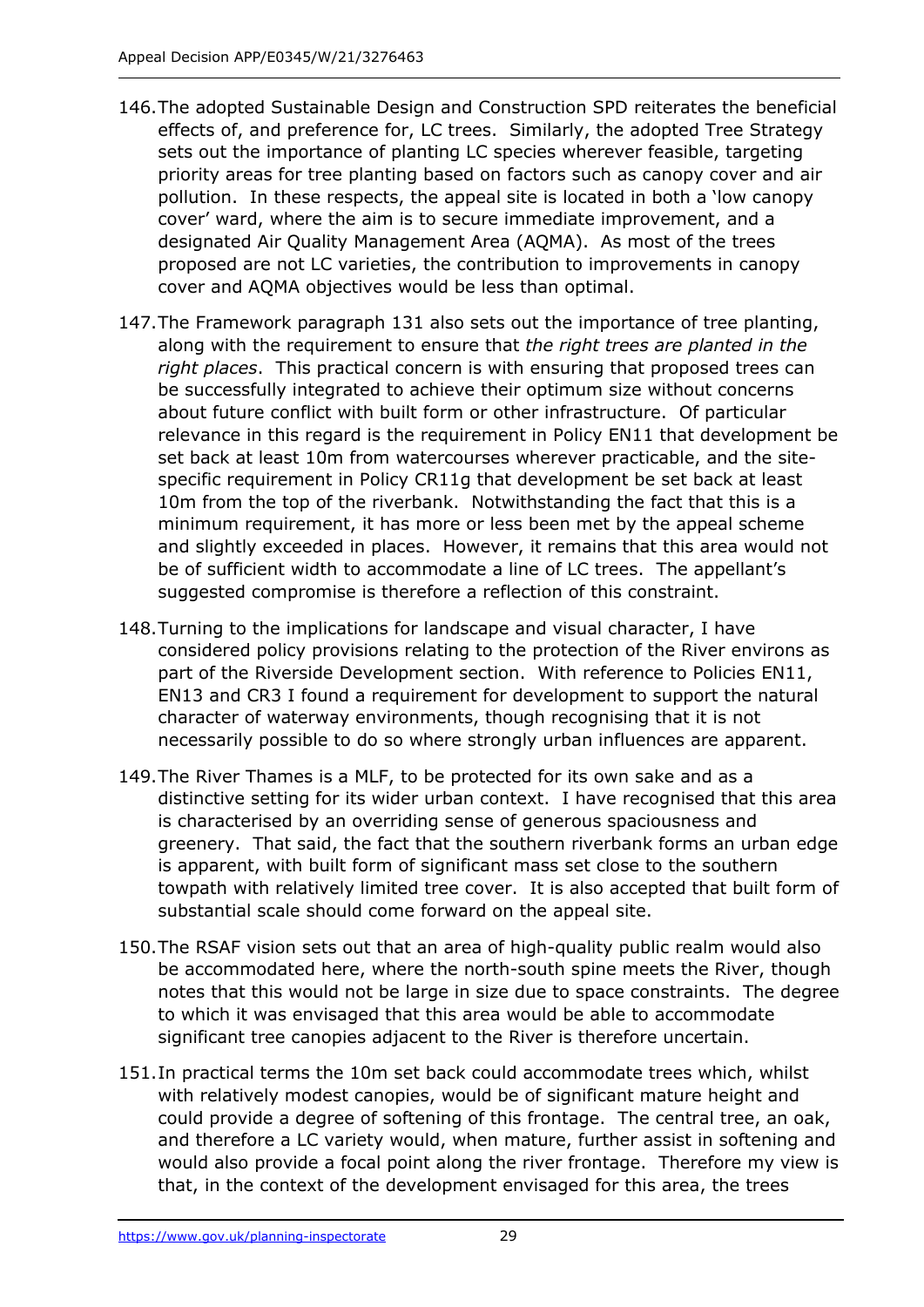proposed would represent a reasonable response to the setting. They would follow the principle that the right trees should be planted in the right places, and would also enhance the landscape provision along the southern riverbank.

- 152.Drawing these threads together, there are tensions between the need on the one hand to secure the high-density development of the site, and on the other the aim to deliver LC trees and protect and enhance the character of the MLF. In terms of tree types, the riverside canopy cover proposed would be less than optimal in terms of delivering environmental benefits. The proposal would not fully comply with the requirements of Policy EN11 and CR11g for development to be set back a minimum of 10m from the River. Nonetheless, the appeal scheme would represent a minor technical breach of this requirement, with the fact remaining that even if a strict 10m set back were to be observed, it would not be of sufficient width to support LC trees.
- 153.The tree types selected could be accommodated without future conflict, a principle supported by the Tree Strategy and the Framework paragraph 131. I have also found that the scheme would relate reasonably well to the landscape character of the south bank of the River, reflecting its proximity to the urban centre and securing some landscape improvements. It would therefore comply with the relevant provisions of Policies EN11, EN13 and EN14. It would also comply with the provisions of Policies CC7, CR2 and CR4 in relation to the provision of green infrastructure and landscaping, and adding to the setting and character of the Thames.
- 154.Overall, this is a compromise position in which a high-density scheme would be accommodated with some softening of the frontage and some environmental benefits. Nonetheless, the appeal scheme does offer broad compliance with policy and guidance.

# **Comprehensive development**

- 155.In past discussions about the development of the CR11g Riverside area the site owner, SSE, have indicated their intention that the entire site would be comprehensively redeveloped. Past feasibility studies illustrate various approaches to development, including retaining and encapsulating electricity transmission equipment below new buildings. Representations were made to the Council in 2017 and 2018 seeking to secure alterations to the emerging LP. This related to a suggested extension of the tall building cluster to include the site and a request that the 10m riverside setback be relaxed to 5m. These representations indicated that such alterations would allow maximisation of potential riverside development, presumably by allowing taller buildings closer to the River. Further, the riverside frontage development would generate the high values required to support the relocation of the central electricity transformers, thereby opening up this part of the site for the desired central pedestrian/cycle link.
- 156.It appears that the failure of these representations to result in amendments to the LP led to the conclusion that moving the substations and transformers within the site or to another location was financially unviable. As a result, the part of the site no longer required for operations was sold on. Evidence to the Inquiry indicates that SSE have no plans to relocate their equipment, with the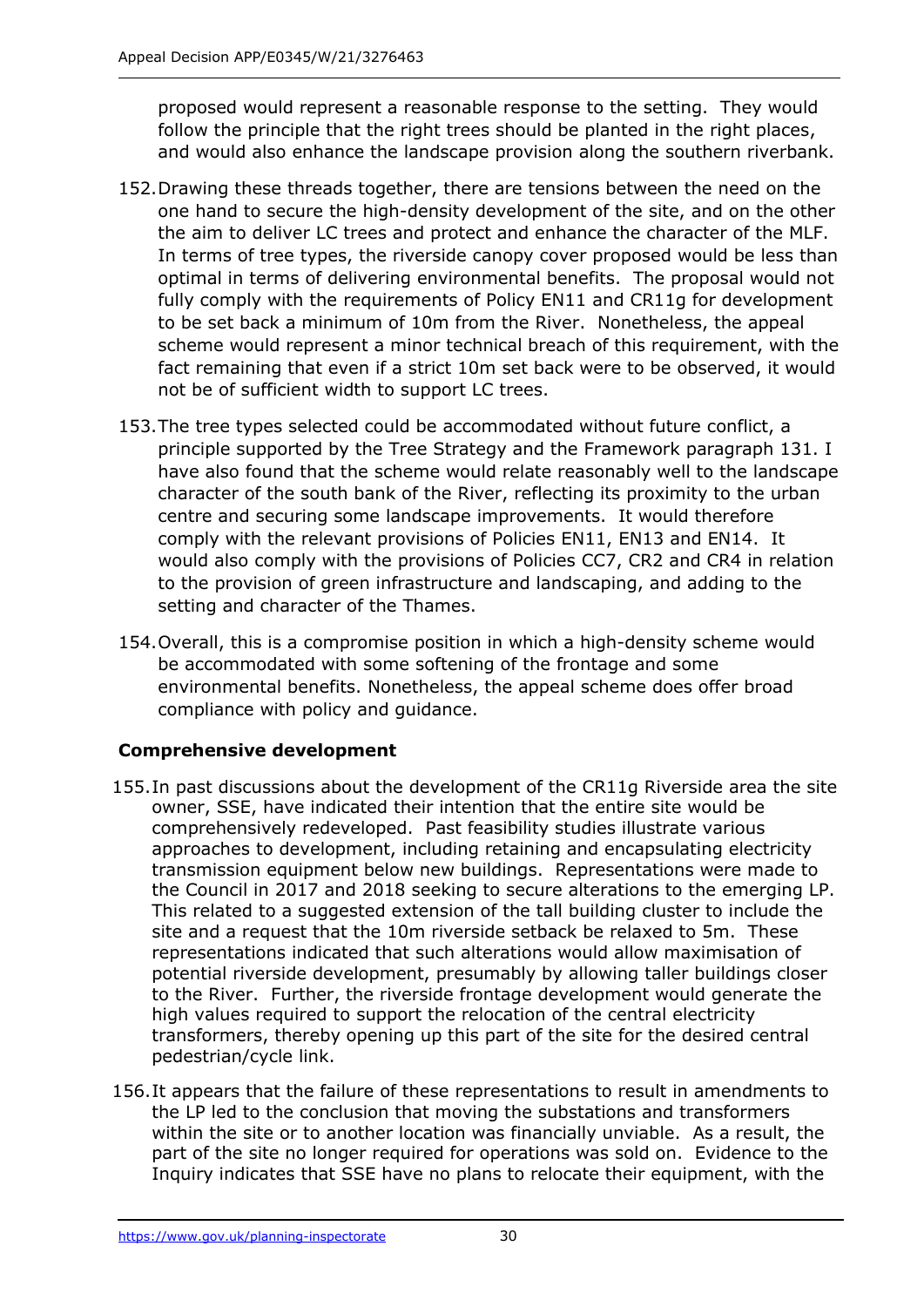strategic requirement for the substations and transformers *highly unlikely to change in the short or long-term*.

- 157.Whilst ideally the development of Policy CR11 sub-areas should be undertaken comprehensively, it is recognised that some parts may be developed to different timescales. It is agreed that the responsibility falls to the appellant to provide sufficient information to demonstrate that the appeal scheme is part of a comprehensive approach to the development of the sub-area. Policy CR11viii) requires that such an approach should not prevent neighbouring sites from fulfilling the aspirations of this Policy for the Station/River MOA and Central Reading. Specifically, the supporting text sets out that *it is vital that there is clear regard for the rest of the sub-area and that planning applications are accompanied by information that addresses how the development will relate to the potential or planned development of neighbouring sites*. Further, Policy CR2f. requires development to be designed with consideration of adjacent development sites. It should not prevent or cause unreasonable burdens on the future development of those sites.
- 158.It would be unreasonable to expect a fully developed scheme setting out the height and form of buildings and detailing parking and open space provision. Nonetheless, my view is that, given the unique nature of the site and the unusual central configuration of its two parts, some sense of visual and functional integration and complementarity should be apparent.
- 159.The sketch plan provided with the appellant's DAS shows the approximate locations and footprints of four development blocks, two as linear blocks against the eastern boundary and two internal blocks abutting the appeal scheme Blocks C and D. Parking courts and broad indications of landscaping are shown separating the buildings, with a link from Vastern Road to the towpath and also a connection between the two sites. In reviewing the scheme, Design South East welcomed this consideration of how the appeal scheme would relate to the remainder of the site. Nonetheless, it was left to the Council to assess the *possible future relationship as part of their consideration of this scheme and their aspirations for the wider site long term*.
- 160.The sketch plan presents some cause for concern relating to the possible future development of the adjoining site. The appeal site commands much of the River frontage, with the remaining 19m constrained by the presence of the mature poplar trees to the east. Block D is positioned in order to maximise the benefits of this aspect, being as close as possible to the eastern site boundary and River, with windows and balconies on its eastern elevation up to 10 stories. This would mean that the remaining narrow river frontage of the SSE site, an area attracting premium development values, would be effectively blighted. This outcome is suggested in the DAS sketch plan. The appellant's position is that the open frontage would allow views through to the River from three of the blocks. This may be so, but these views would be highly restricted.
- 161.The suggested movement patterns indicate a duplication of the north-south link, with the nature of the central connection between the two sites not being clear. It would be unlikely that the tight gap between Blocks C and D could function effectively as a vehicular/emergency access route, suggesting that a further vehicular access point would be required from the Vastern Road frontage. The appellant has suggested that alterations could address such concerns. However, without further clarity about the nature of such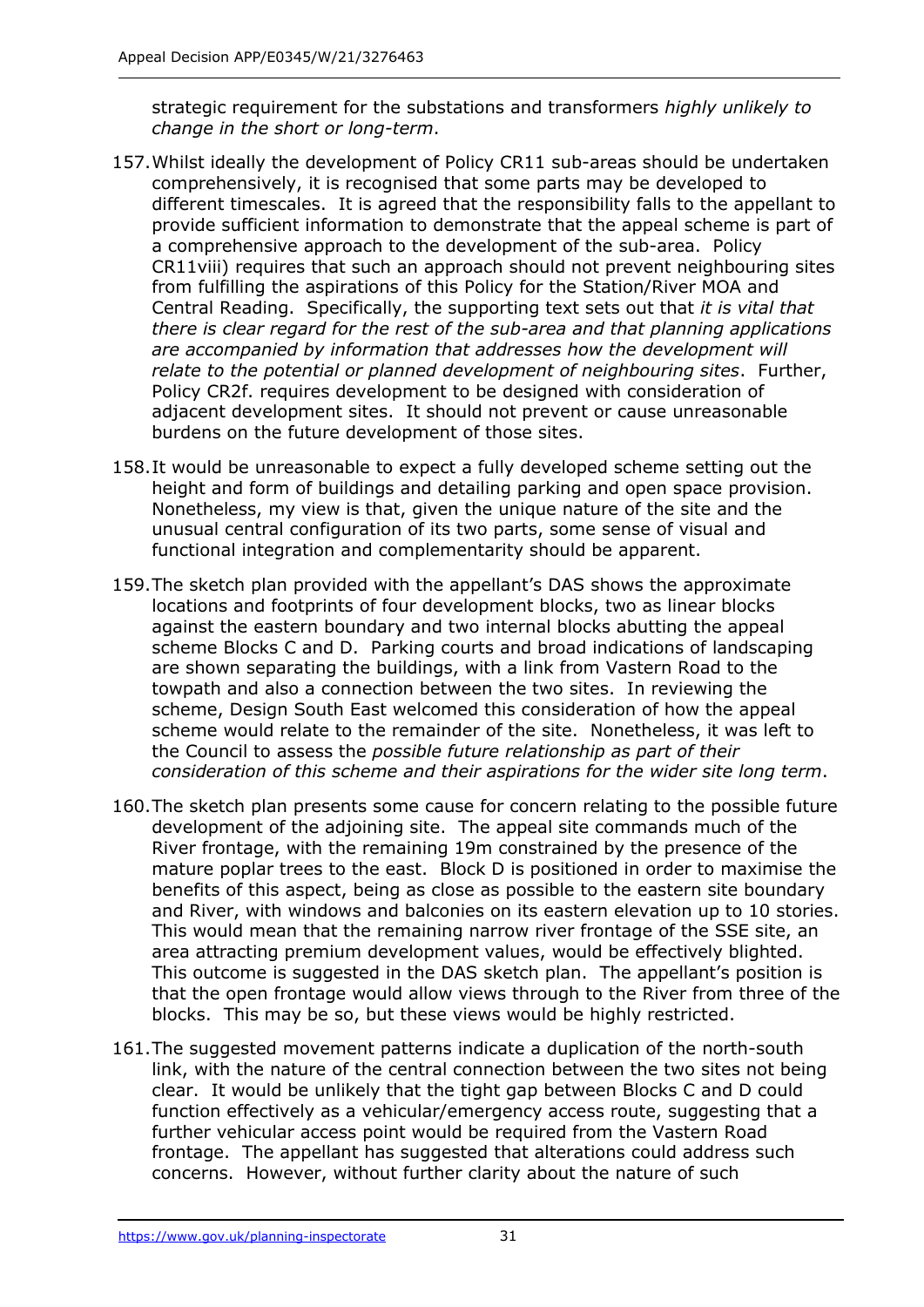modifications, it remains doubtful that effective and efficient internal and external circulation patterns could be achieved. Whilst permeability is to be supported, particularly on north-south links, practical uncertainties undermine any suggested benefit in this regard.

- 162.The sketch plan suggests that the built coverage of the site would be around 30%, suggesting an inefficient use of the site, noting the Housing and Economic Land Availability Assessment aspiration for 43% coverage on sites such as this. Whilst the appellant again suggests that alterations to the layout could perhaps address this point, there is little evidence of how significant increases in built coverage could be achieved and the use of available space optimised. There are other matters of concern about the development potential of the remaining site area, such as the small footprints and the limited aspects of two of the blocks.
- 163.I have already referred to the considerable constraints and challenges of developing the appeal site in view of its relationship with the remaining part of the CR11g site. In particular, the management of the retained transformer equipment has visual and acoustic implications, as well as other technical constraints. In this regard buildings cannot be placed within 2m of the boundary of the central part of the site. There is also a requirement for a 3m high 'blast wall' around the central part of the scheme. This would be created along the boundary to the south of Block D, east of Block C and the northernmost element of Block B. It does appear that this would be the most efficient way of managing these ongoing constraints. The resulting blank walls without fenestration would relate to those elevations directly facing the central transformers. The fact that this would result in an unusable 2m gap between buildings appears difficult to resolve.
- 164.That said, it is possible that the resolution of this and other matters could be achieved through reviewing the configuration or omission of some elements of the appeal scheme. For example, it may be possible to accommodate a block of around 13m width on the frontage of the SSE site, though this would require the omission of either some of the northern extent of Block D, or at least some of the windows and balconies on its eastern elevation.
- 165.Addressing these concerns would have townscape implications. For example, it may not be desirable in townscape terms for there to be a significant reduction to the pattern of fenestration on the eastern elevation of Block D, given its visual prominence. It is also inevitable that such changes would result in some loss of dwelling yield on the appeal site.
- 166.Nonetheless, I consider it appropriate to address the concerns highlighted to provide some assurance that the development potential for the remaining site would not be unduly impeded. Further matters relate to the fact that the development of the remaining SSE site presents challenges in terms of managing the removal or integration of the remaining transformer equipment, and the presence of both the line of mature poplar trees and the existing offices to the east. Proper consideration of these points would support the principle that the whole of the allocated area should have the potential to come forward as envisaged by Policy CR11.
- 167.I have noted that SSE have clearly stated that they do not envisage the site coming forward for development any time soon. Nor do they envisage the appeal scheme jeopardising the future development of the remaining site area.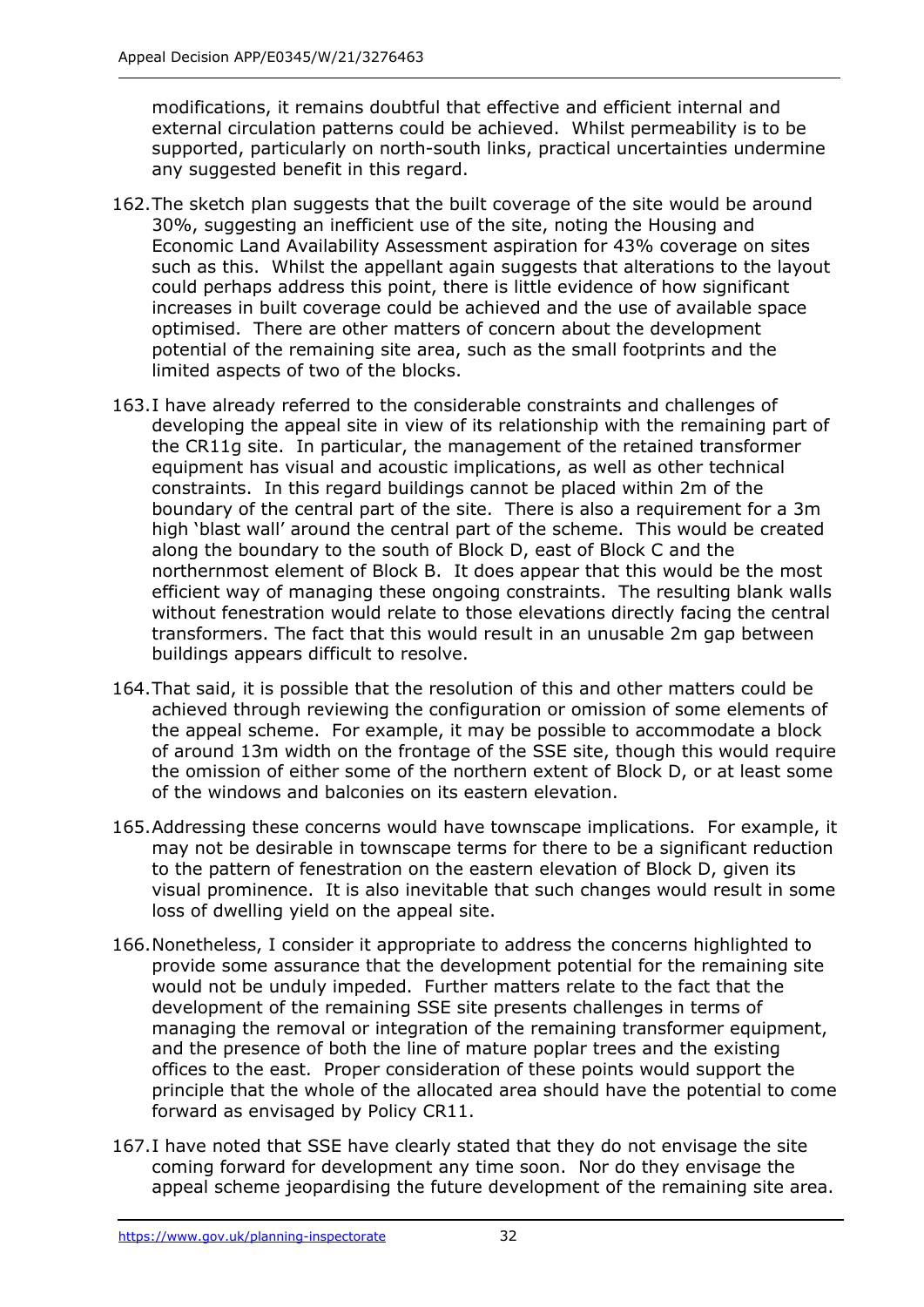However, it is not clear from the correspondence provided that specific consideration has been given to the remaining site challenges. I note particularly that earlier representations made much of the abnormal costs involved in relocating electricity infrastructure, and therefore the need for development value to be maximised. Furthermore, whilst no specific evidence was presented on this point, in the current climate it is reasonable to speculate on the likelihood of changes in the way electricity is delivered in the future, leading to questions about the longevity of the current infrastructure. Such considerations have not been addressed, directly or indirectly.

168.I therefore conclude that it has not been demonstrated that the proposal would be part of a comprehensive approach to the development of the Riverside subarea of the MOA. In particular, concerns regarding the viability of development on the remaining part of the site, the effectiveness of movement patterns within and between the sites and the efficiency of the use of the remaining site area have been identified. In these regards there would be conflict with the requirements of Policies CR11viii) and CR2f., as set out above.

## **Other Matters**

#### *Matters raised by the Rule 6 and interested parties*

- 169.Whilst they do not form matters of dispute between the Council and the appellant, I have had careful regard to the range of other considerations raised by the Rule 6 Party and other interested groups and individuals during the course of the Inquiry. Some are addressed elsewhere in my decision. My thoughts on others are set out here.
- 170.The appeal site is highly accessible brownfield land. There is general acceptance that the allocated area, and the wider MOA, will contribute towards providing a high-density mix of uses. Of specific relevance is the fact that the Framework paragraph 191 sets out the need to make efficient use of such underused land. In this context the quantum of development sought falls within the general parameters set by Policy CR11g. The indicative potential for the allocated area is between 250 and 370 dwellings, which on a proportionate basis suggests that a range of between 152 and 226 dwellings would be appropriate on the appeal site. At 209 dwellings the appeal scheme would be at the higher end of this spectrum, though would be within acceptable parameters, providing other relevant policy requirements are met.
- 171.The suggestion that the remaining central portion of the allocated site could potentially accommodate taller buildings is not unreasonable, noting that it is set away from the River and the sensitive residential areas to the west. However, this would not in itself undermine the merits of the appeal scheme. On this point the supporting text to Policy CR11 states that whilst indicative capacity figures are included, actual development capacity can vary significantly on high density town centre sites, providing that high-quality welldesigned development can be achieved.
- 172.The appeal scheme has sought to respond to the proximity of the site to the residential streets to the west by positioning buildings of lower height in the most sensitive locations. Specifically the parts of Blocks C and B positioned parallel to Lynmouth Road, would comprise three to four storey elements. Policy CC8 seeks to safeguard the living conditions of the residents of existing properties in terms of privacy, overbearing development and outlook. It sets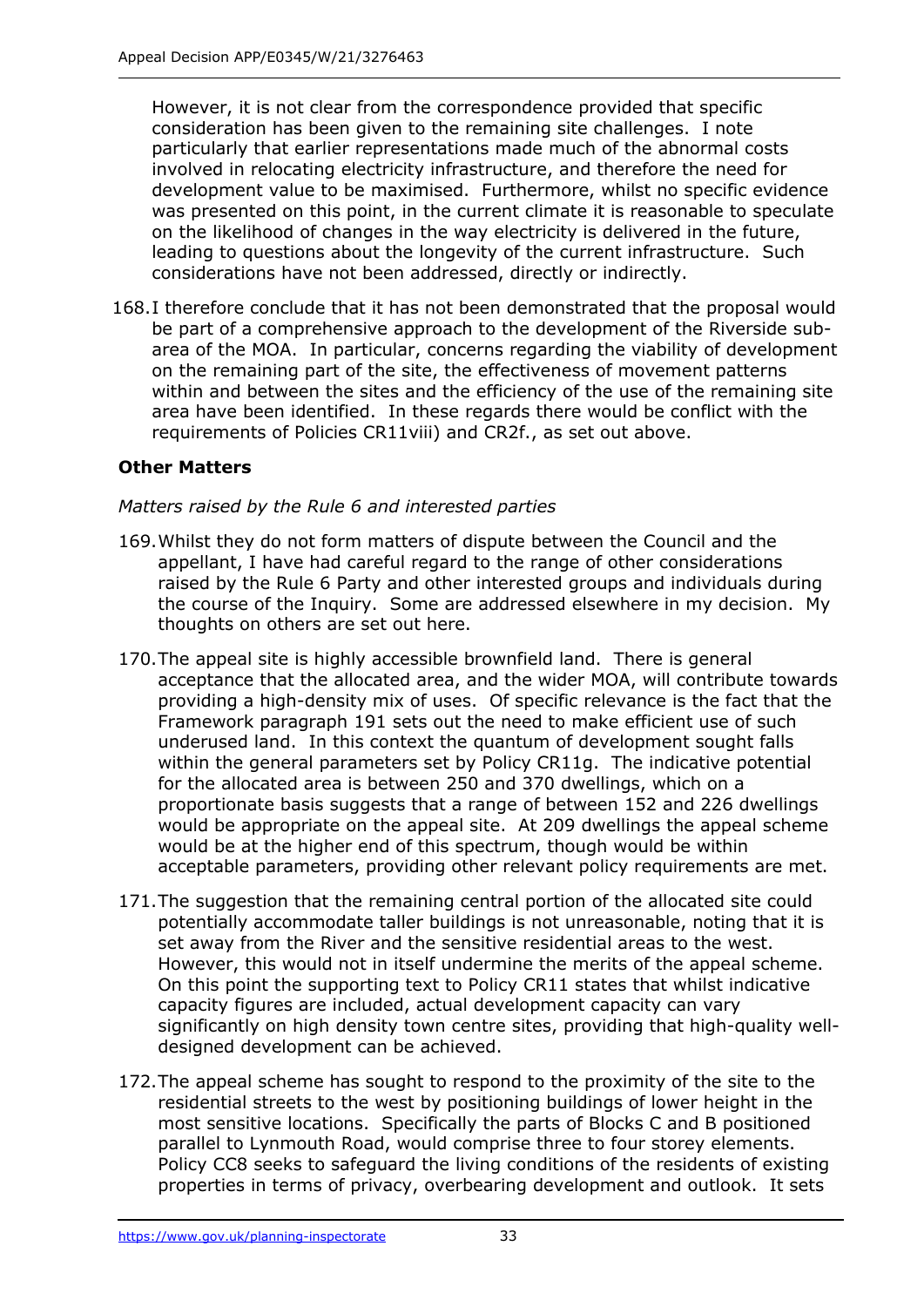out that a minimum back-to-back distance of 20m is usually appropriate, although circumstances on individual sites may enable dwellings to be closer without a detrimental effect on privacy. In this case, whilst the relationship would be back-to-front, the fact that this distance would be between 25 and 29m suggests that this would be sufficient to ensure that privacy would be protected. Most balconies on this Block B and Block C elevation would be set further away from the Lynmouth Road properties.

- 173.Some overlooking of the rear gardens of the Lynmouth Road properties would be possible. However, it is unrealistic to expect total privacy within inner urban environments such as this. For example, several of the Lynmouth Road properties have accommodation within their roof spaces, enabling greater overlooking of adjacent rear gardens than previously. That said, whilst deciduous trees on the site boundary would not block views year-round, their presence would soften views and provide a sense of screening and separation.
- 174.There would be less of a gap between the southernmost Lynmouth Road property and Block A, though as Block A would be of two storeys adjoining the rear garden area any harm in this regard would be limited. The close relationship between Block FG and the northern end of Lynmouth Road would be managed by the absence of windows above ground floor at the southern end of this Block.
- 175.The presence of higher-level development in Blocks A, B, D and E may suggest that overlooking would occur. However, intervisibility would be greatly restricted by the fact that these blocks would be set back some distance from the windowed elevations and gardens, and also by the acute angles of view.
- 176.In spatial terms the contrast between the currently open car park occupying most of the appeal site and the appearance of the appeal scheme would be stark, noting particularly the heights reached by elements of Blocks D and B, and to a lesser extent Blocks A and E. Nonetheless, there would be much less of a contrast between the heights of those elements most closely adjacent to existing residential areas, so that a sense of moderated scaling up would be achieved. In this context my view is that the appeal scheme would not appear unduly overbearing.
- 177.Similarly, the appeal scheme would result in loss of light to existing properties which currently benefit from the large degree of openness on the appeal site. Amendments made to the scheme post-submission have sought to improve daylight and sunlight provision. Lynmouth Court would be the most affected by the proposals. Some windows would see their vertical sky component obstructed to below 27%, though the fact that some of the rooms have less affected windows on other elevations would be a mitigating factor. The overall loss of sunlight would be largely within the BRE guidelines.
- 178.There would also be some loss of daylight for rear windows and garden areas of even numbered properties on Lynmouth Road. Light loss would be managed by the lower heights of buildings both in the centre of the site and relating to those portions of Blocks FG and Block A closest to the Lynmouth Road properties. Whilst light loss effects can be generally characterised as minor adverse, this would not be unreasonable in this urban context. Residents of existing properties further away from the appeal site, such as Thames Court, may experience some light loss, though this would be within BRE guidelines.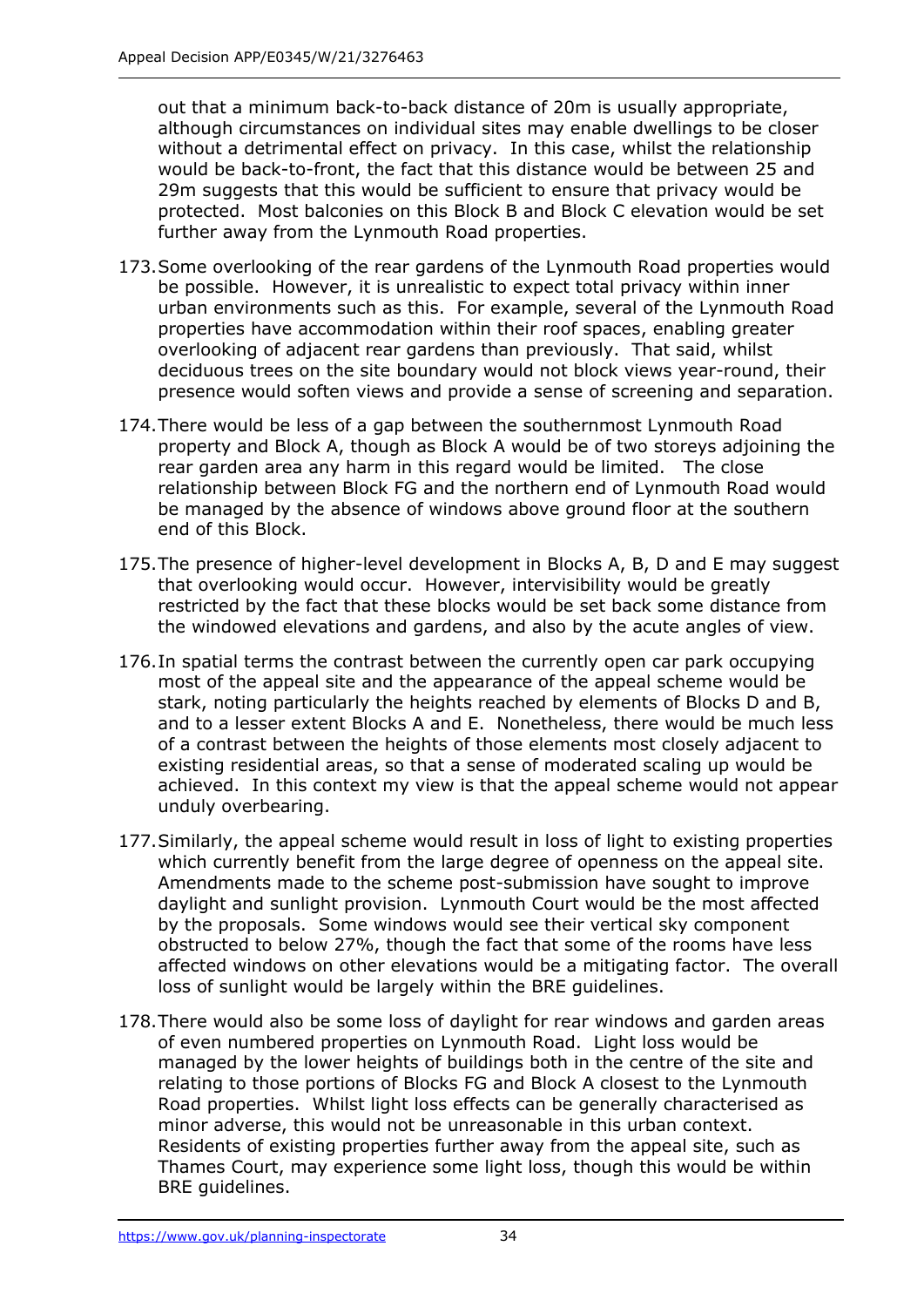- 179.Reference is also made to intrusive levels of artificial light impacting on the living conditions of existing residents. Should this scheme be acceptable in other regards, details of external lighting could be required by condition so that its effects would be managed. Overall, I find that the appeal scheme would not have any unacceptably detrimental impacts on the living environment of the occupiers of existing residential properties.
- 180.I have also considered the points raised about the overshadowing of the River and Meadows, and the suggestion that the mast of the Bridge can be used as a proxy in this regard. However, in comparison with the mast, the riverside blocks would be both notably lower and set back further south. Whilst it is possible that during the winter months the long shadows cast by riverside blocks could reach across to the Meadows, it is unlikely that they would extend across the entirety of this area. I have addressed the implications of shading for River habitats and there is nothing further before me to suggest harm in terms of shading.
- 181.The management of the trees planted close to the boundary with the Lynmouth Road properties could be linked to an appropriate landscape management condition to avoid damage to properties. This would enable matters such as the height difference between the site and the rear gardens of these properties, measured on site to be a little over 1m, to be managed using appropriate barriers.
- 182.Reference is made to concerns about the opportunity for crime created by the access road adjacent to the rear of the Lynmouth Road properties. However, the presence of trees along with densely planted hedgerow would provide a defensible boundary and buffer between the shared boundary and the parallel parking spaces/roadway on the appeal site.
- 183.Given the limited car ownership envisaged, residents of the new development would be likely to make use of home deliveries. The traffic forecasts relating to servicing and delivery vehicles has used an industry standard TRICs assessment. This is based on data gained from a range of similar residential developments, all with parking ratios of less than one space per unit. This suggests that on average there would be around 19 servicing and delivery trips daily, around two to three vehicles per hour. The site would provide several locations for deliveries. Therefore, even if a number were to coincide, it is unlikely that this would have any material impacts on surrounding roads. Whilst the closure of the local supermarket could have some effect on home delivery levels, the assessment data suggests that this would be within acceptable parameters. Further, parking controls would be put in place to ensure that residents of the development would be unable to park on surrounding streets. Therefore the appeal scheme would be unlikely to lead to traffic congestion locally.
- 184.The appeal scheme has been designed to accord with local and national policy in relation to flooding and surface water drainage. Specifically, it would introduce soft landscaping, permeable paving materials and underground rainwater storage. This would enable improvements in surface water management and associated impacts on the gardens of adjacent properties. The measures incorporated could be required via planning condition.
- 185.Development on this scale would inevitably lead to increased demand for and pressure on local facilities and services. There is nothing before me to indicate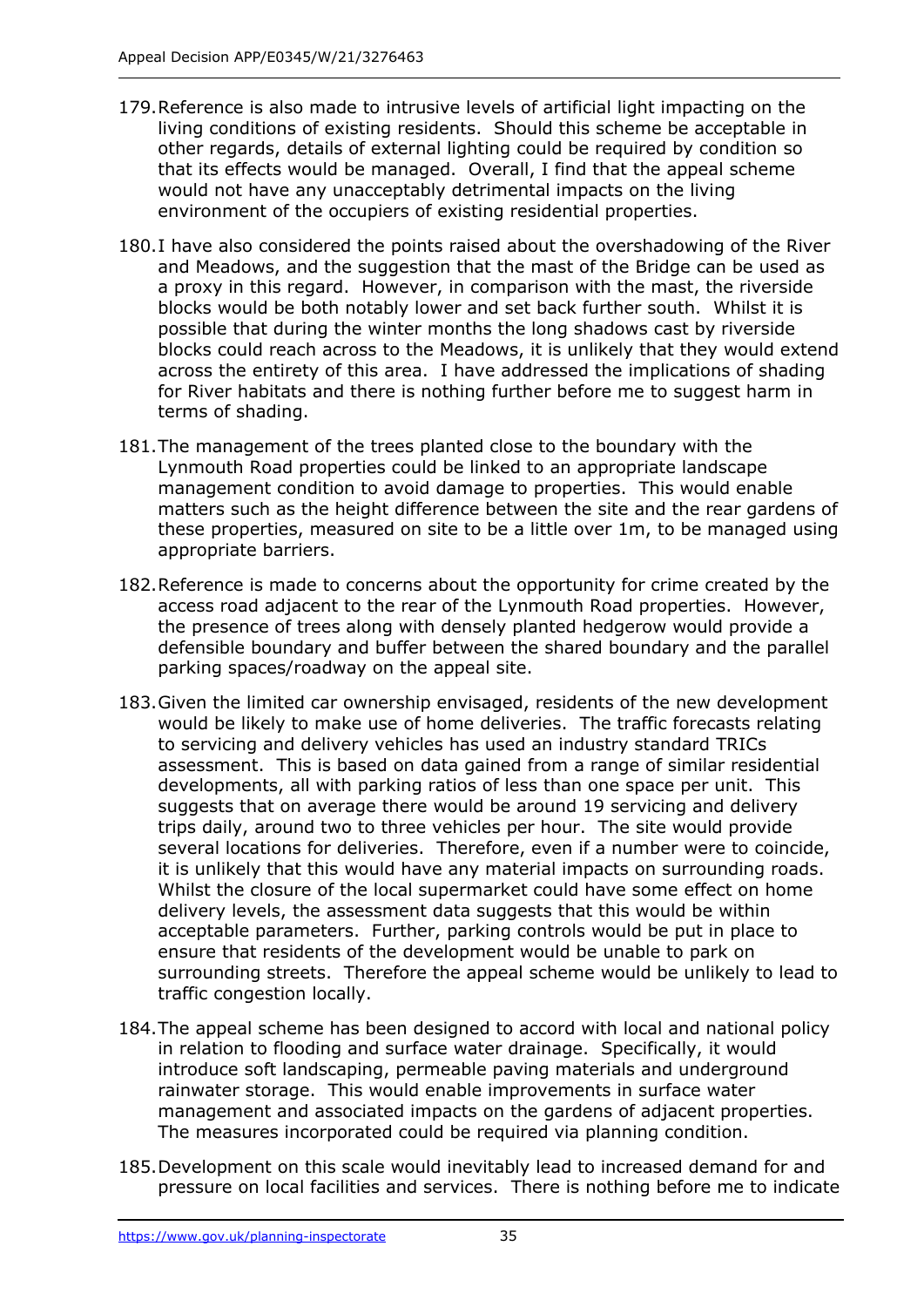that the scheme would have undesirable impacts in this regard. Further, proximity to a major public transport hub, along with the proposed improvements to walking and cycling provision, would assist in supporting access to a wide range of services and facilities via sustainable travel choices.

186.The evidence before me indicates that the appellant has sought to respond to many of the matters raised by interested parties as the scheme has evolved. Given the close proximity of neighbouring properties it is inevitable that concerns remain. Overall I find that the points raised have been adequately addressed.

#### *Housing land supply*

- 187.It is a matter of common ground that the Council can demonstrate a supply of housing land in excess of five years. This is based on the objectively assessed housing need examined as part of the LP, adopted in November 2019. The resulting housing requirement remains current for a period of five years, or longer if reviewed and found not to require updating. In circumstances other than this housing land supply must be calculated using the standard method set out in the Planning Practice Guidance (PPG).
- 188.These circumstances are at least several years away. There is therefore no policy basis for applying the standard method to the current situation. As such, these provisions are of limited relevance to the determination of this appeal.
- 189.The fact that much housing land supply comes from previously developed land means that many sites are in existing use, or there are other competing uses, so that there is uncertainty about anticipated delivery in terms of both quantum and timing than, say, greenfield sites. Such uncertainty and change is managed by setting lapse rates at various levels, only removing these when development starts on site. As a result, changes to site specific supply have meant that, at the time of the Inquiry, the Council was on course to deliver some 1,275 dwellings above the LP requirement over the plan period to 2036.
- 190.That said, the direction of travel is that pressure to deliver housing will continue. The Government priority of significantly boosting the supply of housing (Framework paragraph 60) is supported by LP Policy H1 which sets the housing requirement at a minimum level, that is *at least an additional 15,847 homes*. Whilst there may be speculation around the impacts of Brexit, and a greater prevalence of working from home following Covid, there is nothing before me to indicate any change in this overriding priority.
- 191.It may well be that at this point in time the appeal site does not need to be developed for the Council to meet its housing requirement figures. Nonetheless, it has the potential to accommodate a significant number of much needed new homes in a highly sustainable location, with associated environmental benefits. Whether or not the appeal scheme is required to meet the totality of supply across the wider plan period, it remains that securing a policy compliant housing scheme is of benefit to supply right now. Therefore this consideration should be afforded significant weight.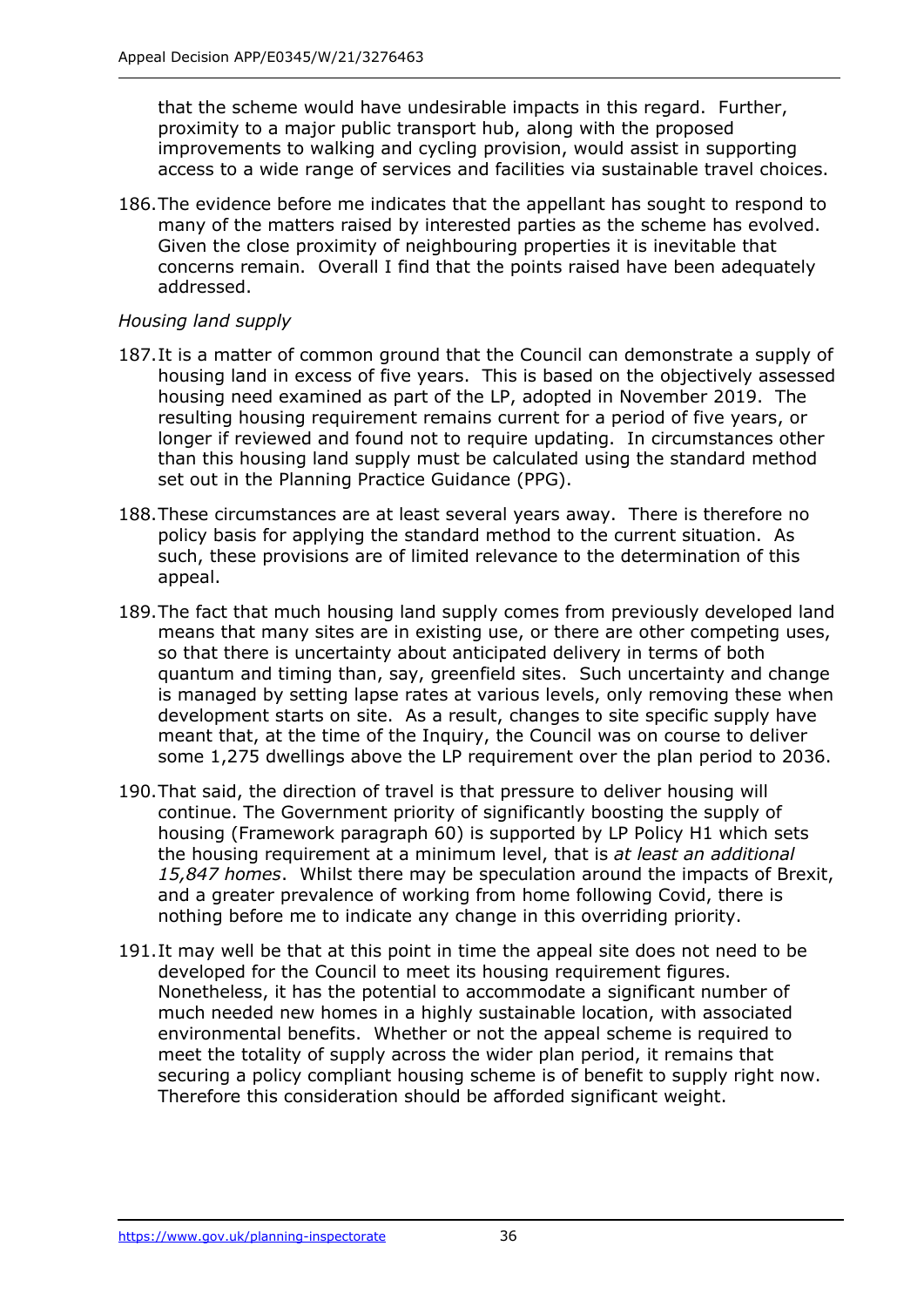# **Planning Obligations**

192.The submitted S106 sets out a range of obligations. These include:

- An affordable housing deferred contribution mechanism. This is considered further below.
- Various highways/ transport related works stemming from LP Policies TR1, TR3, TR5, CC9 and CR11 relating to the improvement of transport infrastructure. These include:
	- o Provision of a new north-south link connecting Vastern Road to the Bridge and associated infrastructure/signage
	- $\circ$  Provision of a new direct link from the site onto the towpath
	- $\circ$  Footway improvements and an upgraded site entrance onto Lynmouth Road
	- $\circ$  A contribution of £200,000 towards a new crossing on Vastern Road
	- o Provision of transport mitigation measures to include:
		- **Residential Travel Plan**
		- An on-site car club
- A contribution of £100,000 towards improving existing open space or providing new open space and leisure facilities, linked to the requirement of LP Policy EN9 to make provision for open space based on the needs of the development.
- An employment and skills financial contribution of £46,487.50 which would be used to fund employment, skills and training initiatives. This is in line with the provisions of LP Policy CC9 relating to securing infrastructure.
- A carbon offsetting contribution relating to the provisions of LP Policy H5c which expects major new build residential development to achieve zero carbon homes standards. A minimum a 35% improvement over Building Regulations standards is required, with the remainder secured as a financial contribution to offsetting, as is the case here.
- The requirement for off-site ecological mitigation in line with the requirements of Policy EN12. This was considered in relation to the effect of the appeal scheme on marginal habitats.
- 193.These provisions were addressed in evidence and by the CIL Compliance Statement submitted by the Council. This sets out the basis of the obligations in respect of policy and guidance. There is no dispute regarding these obligations, which address key elements of the scheme. The contributions are directly related to the proposal and are necessary to make the development acceptable in planning terms. The obligations meet the tests set out at paragraph 57 of the Framework and in Regulation 122 of the Community Infrastructure Levy Regulations 2010.
- 194.Some of the provisions, including the open space contribution, the employment and skills contribution, the carbon offsetting contribution and the off-site ecological mitigation, are designed to mitigate the impact of the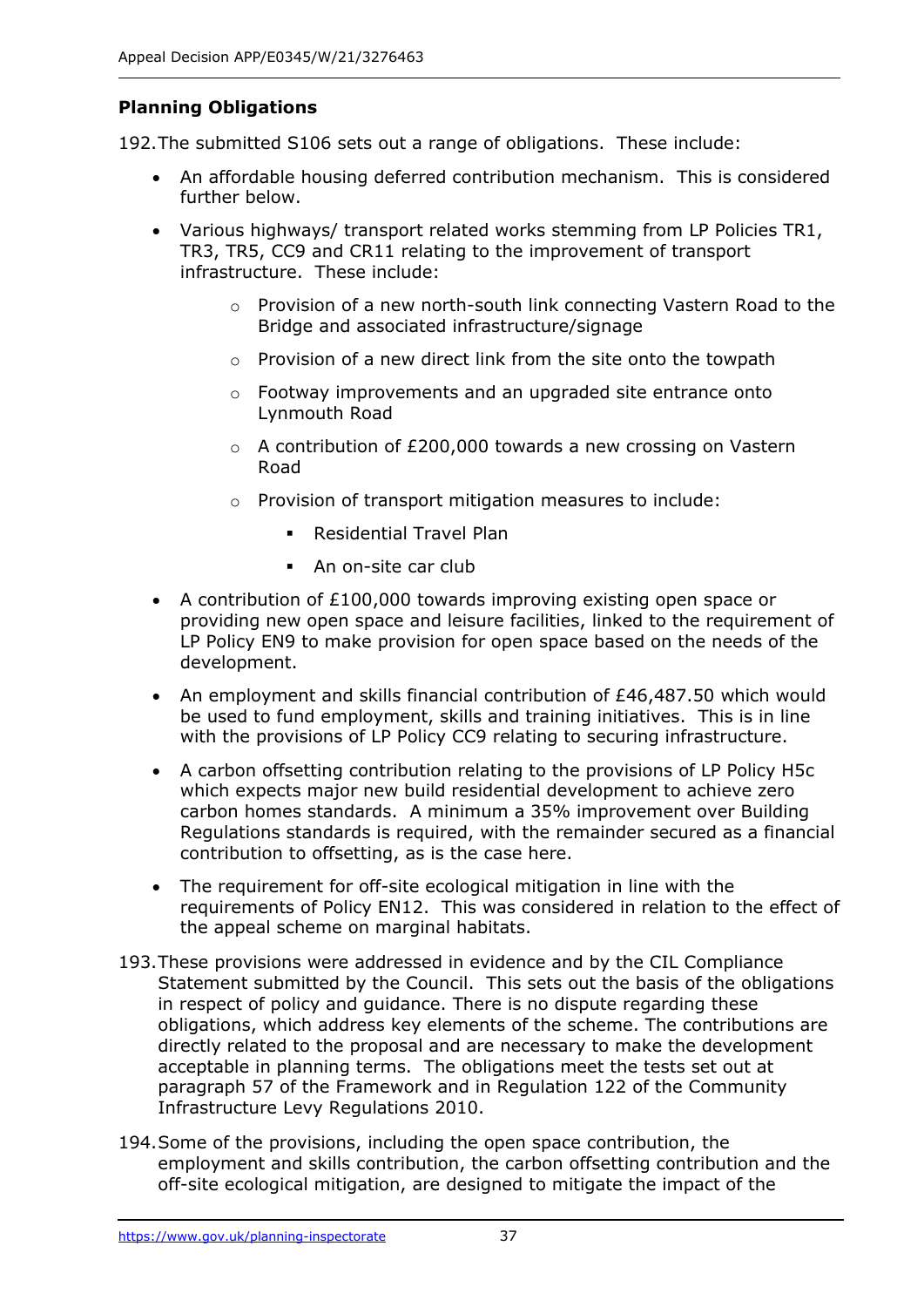proposal. These elements therefore do not provide benefits in favour of the appeal proposals. However, others can be viewed as benefits and are considered as part of the planning balance.

- 195.With reference to the affordable housing deferred contributions mechanism, LP Policy H3 sets out that *on sites of 10 or more dwellings, 30% of the total dwellings will be in the form of affordable housing*. However, *in all cases where proposals fall short of the policy target as a result of viability considerations… the onus will be on the developer/landowner to clearly demonstrate the circumstances justifying a lower affordable housing contribution*. More specifically, the Council's adopted Affordable Housing Supplementary Planning Document (2021)(SPD) sets out that *where a reduced contribution to affordable housing was agreed at application stage, a mechanism should be included within the S106 agreement that ensures that a proportion of increased profits are secured for affordable housing*. A formula for the calculation of the deferred contribution is set out in the SPD.
- 196.At application stage the scheme proposed 20.57% affordable units. However, based on the submission of a viability assessment by the appellant, and the Council's review of this document, I agree that the development cannot viably support the provision of affordable housing at this point in time. It is also agreed that the S106 should contain a deferred contributions mechanism, so that if the viability of the scheme improves at a future point an appropriate contribution can be sought. This would be directed towards schemes aimed at meeting housing needs within the Borough. I agree that any affordable housing contribution achieved in this way would be directly related to the development and would be fairly related in scale and kind.

## **Planning balance and conclusion**

- 197.Section 38(6) of the Planning and Compulsory Purchase Act 2004 and section 70(2) of the Town and Country Planning Act 1990 establish a statutory presumption in favour of the Development Plan which must be observed. The vision for the development of the allocated area as part of the extension of central Reading northwards has been in place for some 20 years. The challenge of delivering this vision on the appeal site has highlighted the need to address and reconcile tensions between policy and guidance relating to the unique location of the site between the urban core and the River.
- 198.The proposal would comply with key elements of the planning policy framework for the Borough, and for the site. Specifically, the principle of residential-led mixed use development of this inner urban site as part of the expansion of the core of the town centre northwards is firmly established in the LP. The establishment of a connection to the major north-south movement corridor would support a strategic planning objective. In these regards this highly accessible location is ideally suited to the proposed highdensity development with low car dependency. Further, the high-quality design which reflects the history of the site, has regard to its riverside setting, and connects key elements of the MOA with the rest of central Reading, would make a significant contribution to the overall environmental improvement of this area. The scheme would also provide a suitable response to the natural environment, with any harmful effects on MV addressed by an appropriate level of mitigation.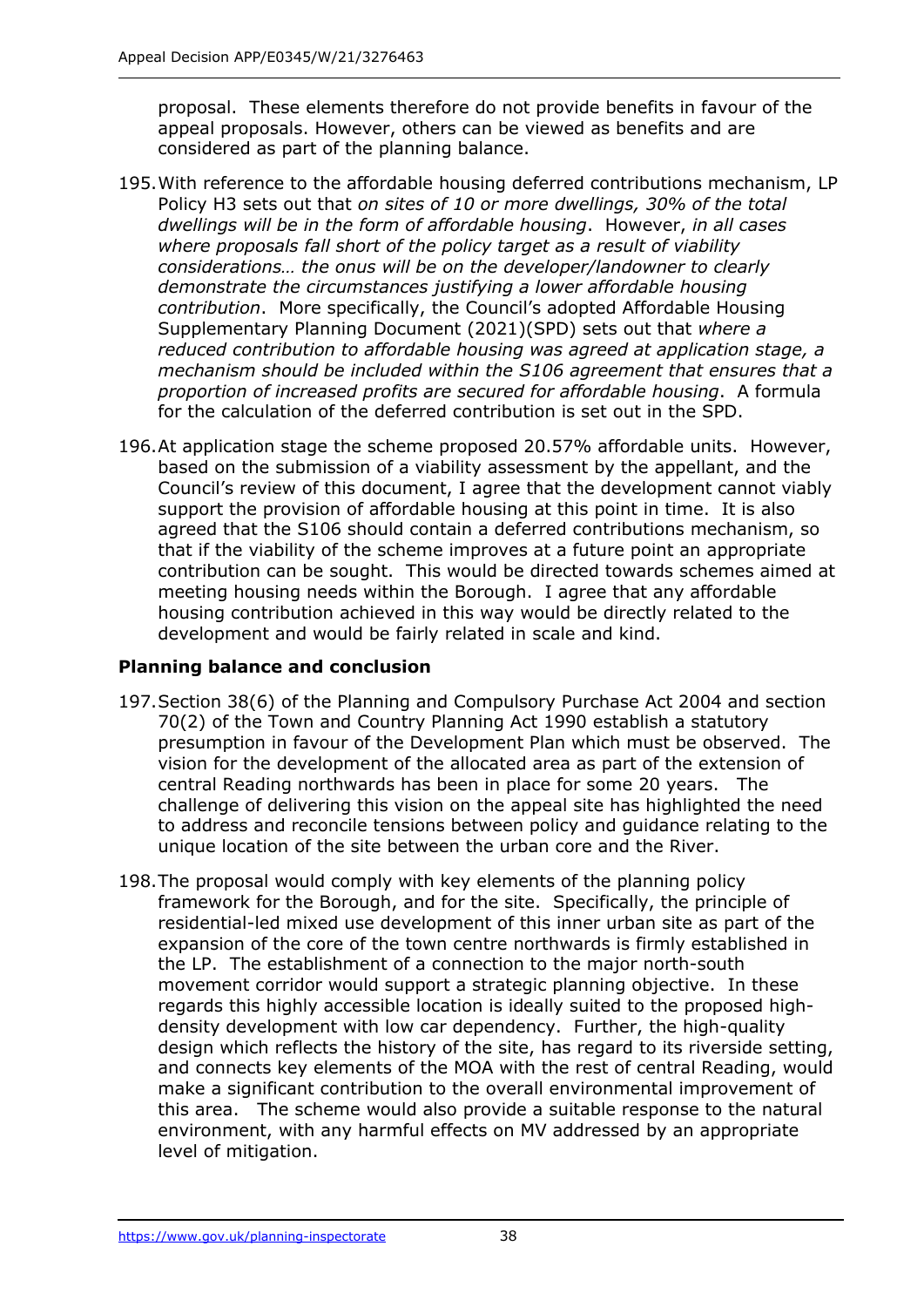- 199.Whilst there is a high degree of compliance with policy requirements, I have identified conflict in relation to the loss of the LLB and with provisions relating to the requirement to demonstrate that the proposal would be part of a comprehensive approach to the development of the Station/River MOA. I have also found technical conflict with the policy requirement for development to be set back 10m from the riverbank. I will consider the weight to be given to these harms before turning to the benefits of the appeal scheme.
- 200.The loss of the LLB must be considered against the requirements of Policy EN1 that the loss of a heritage asset should require clear and convincing justification, usually in the form of public benefits. The Policy EN4 test is that benefits should significantly outweigh significance. I concluded that the LLB can be afforded no more than a low level and modest degree of significance. I also found that, in the context of the site allocation, the approach to using the site's industrial heritage to inform the design of the appeal buildings would be an appropriate response. It may be possible to deliver the benefits of this development whilst in some way retaining the LLB. However, I have addressed the practical challenges of reuse/retention in my reasoning. Furthermore, I must consider the appeal scheme as presented.
- 201.I have considered the current application for listing this building. If this were to succeed, then the legal requirement that special regard must be had to preserving its special interest would apply. Further, the Framework sets out that great weight must be given to the conservation of designated heritage assets, and that any harm requires clear and convincing justification. In these circumstances I give the loss of the LLB significant weight.
- 202.I turn next to the requirement to demonstrate that the proposal would be part of a comprehensive approach to the development of this sub-area, as set out in Policies CR11viii) and CR2f. The specific concerns identified include the viability of development on the remaining part of the site and the effectiveness of movement patterns within and between the sites. There is considerable uncertainty over the future of the remaining part of the allocated area, with the owners suggesting that it is not likely to come forward in the short or long term. This does raise questions about whether development on the appeal site should be predicated on ensuring the feasibility of development options on this site. I raise this point noting also that any changes to accommodate a comprehensive scheme would be likely to lead to a reduction in the quantum of development on the appeal site. Current viability matters have already led to the withdrawal of on-site affordable housing, highlighting the challenge of achieving an economically robust scheme overall.
- 203.More generally, I have also had regard to the fact that the appeal scheme would secure the development of a substantial portion of the Riverside allocation, a site of great importance as a link between the town centre, the River, the Meadows and beyond. The challenges of designing a policycompliant scheme in terms of transport links, providing a high-density mixeduse scheme that responds to the River setting and adjacent residential areas, whilst also managing the presence of the adjacent SSE equipment and achieving the highest quality of design, has been considerable. Nonetheless, I must give this policy conflict significant weight.
- 204.Finally, I consider the breach of policy provisions relating to the requirement that development be set back at least 10m from the River to be a minor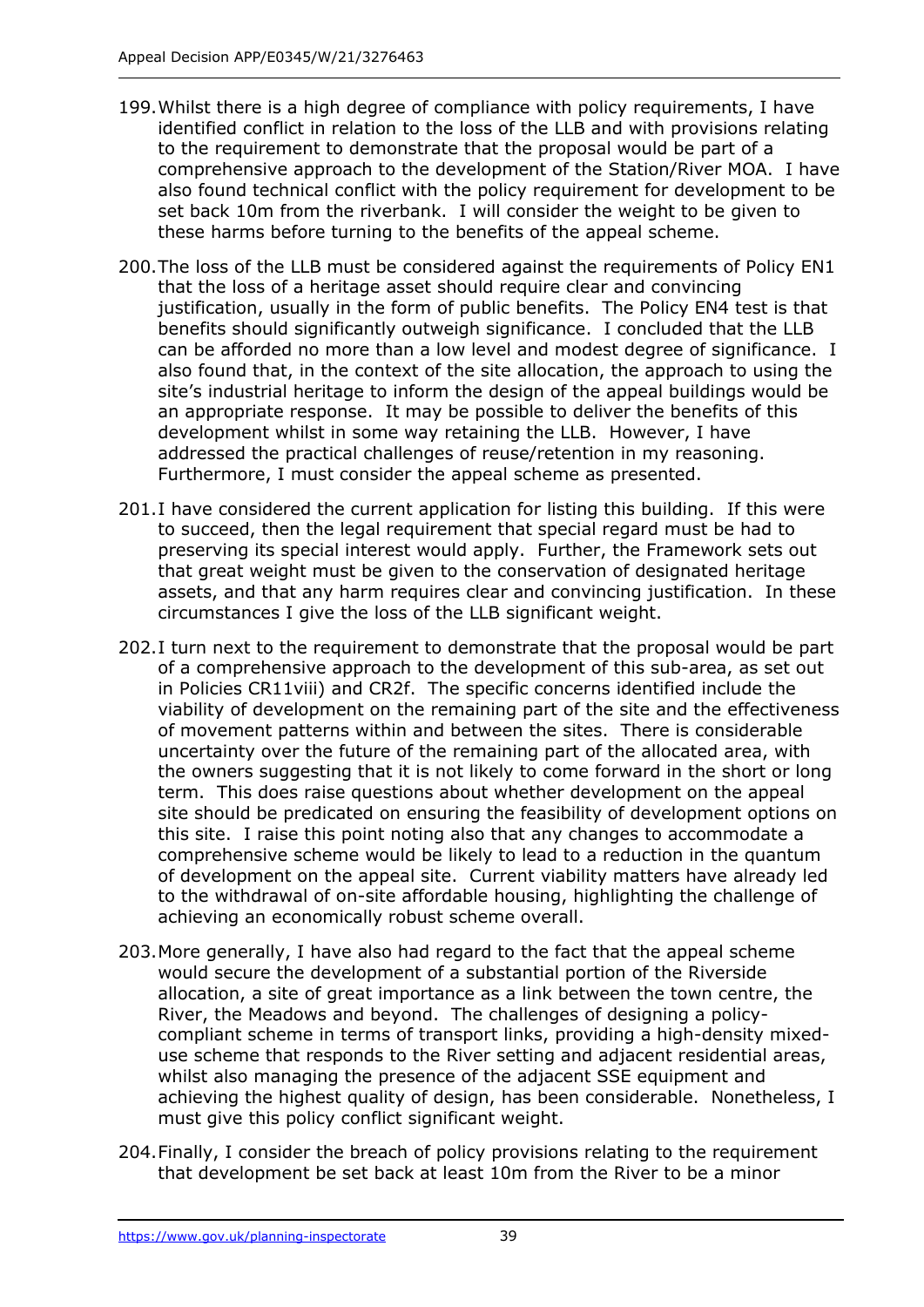matter, noting that in net terms this requirement would be achieved. I therefore give this conflict modest weight.

- 205.Set against these harms, the appeal scheme would deliver a significant amount of new housing on part of an allocated brownfield site in a highly sustainable location. At the present time the site, and the quantum of housing proposed, may not be needed for the Council to meet its LP housing requirement figures. Nonetheless, the housing requirement is set at a minimum level. In the context of the importance of boosting the delivery of homes nationally, housing supply considerations must attract significant beneficial weight.
- 206.The scheme would deliver a key section of the north-south pedestrian and cycle link, connecting the Bridge and River towpath with the Station. It would provide an important link supporting the Council's aspirations for this key movement corridor, enabling sustainable and healthy travel choices. The opening up of the riverside area and provision of a café would support the attractiveness of this route. The continuation of this north-south link is a policy requirement. Nonetheless, this has been a policy objective for some 20 years, with the supporting text to Policy CR11g setting out that achieving the north-south link is the main priority for the site and should be given substantial weight in development management. Further, given the evident challenges of achieving a viable route through the site, my view is that securing the delivery of this important piece of infrastructure would be a benefit attracting significant weight.
- 207.There is dispute as to the extent to which financial contributions towards the provision of a pedestrian/cycle crossing facility over Vastern Road would be a benefit. Nonetheless, as this would support connectivity across the wider north-south sustainable travel corridor, it should be afforded beneficial weight in the balance.
- 208.There would be wider social, economic and environmental benefits associated with urban development of this nature, though collectively such generic benefits attract no more than moderate weight. Other considerations, such as biodiversity net gain, the employment and skills contribution, the open space/leisure contribution, the carbon off-setting contribution and the provision of flood protection measures would mitigate against the effects of the development on social, economic and environmental infrastructure. They are therefore required to make the development acceptable in planning terms and do not attract beneficial weight.
- 209.The scheme would not be able to viably support affordable housing. A deferred contributions mechanism would be secured via the S106 and could convey additional benefits, though I cannot give this weight at this stage.
- 210.Turning to the final balance, on the one hand I have identified harms which carry weight against the appeal proposal. Set against this are a number of public benefits which carry beneficial weight that is demonstrably above policy compliance. When seen in the context of the significant benefits associated with managing the regeneration of the site as a whole, my view is that the policy harms identified would be clearly outweighed.
- 211.Section 38(6) requires decisions to be made in accordance with the development plan unless material considerations indicate otherwise. In this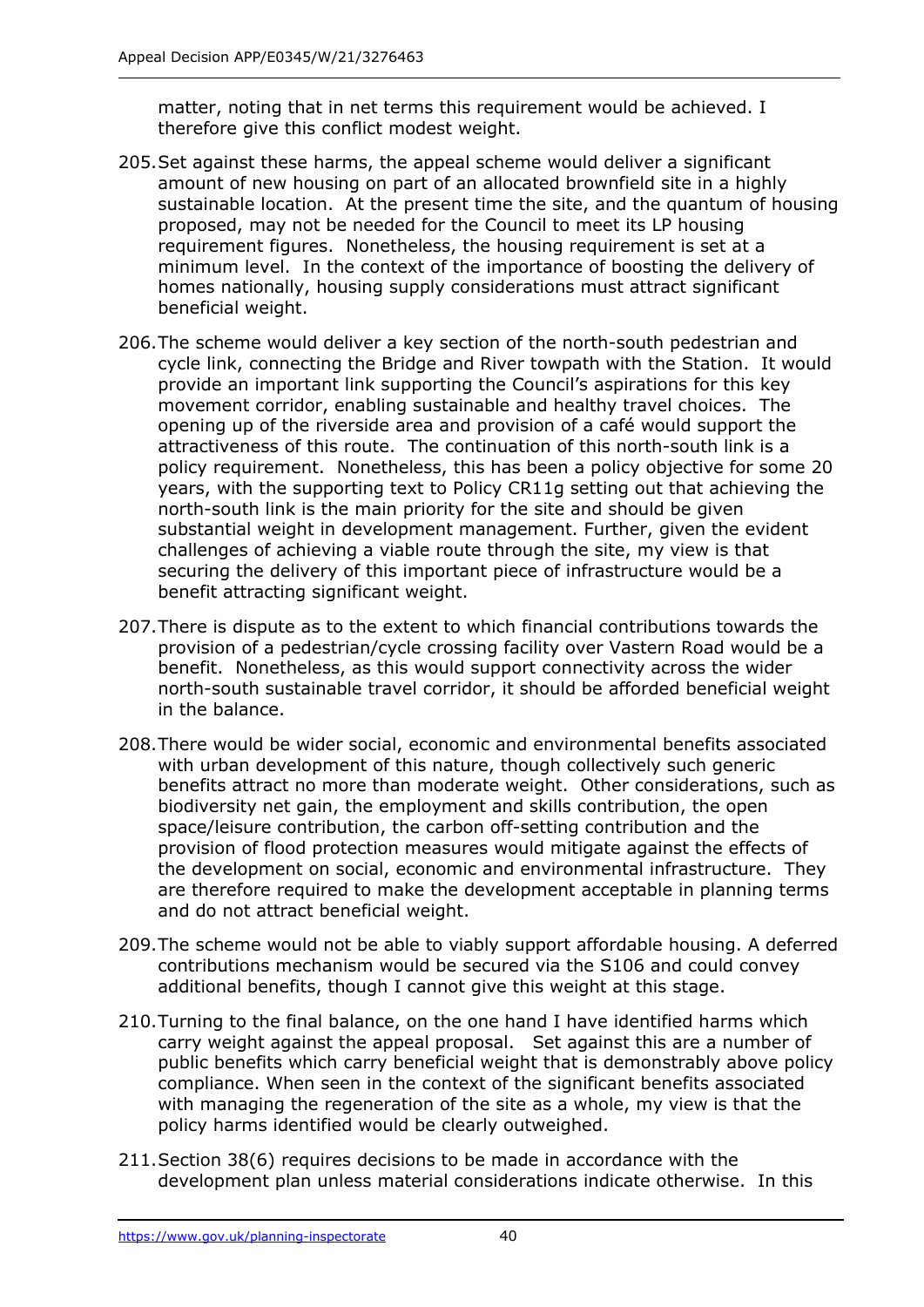case whilst I have identified a high degree of policy compliance, there remains conflict with some provisions of the development plan. However, the beneficial elements identified represent material considerations which indicate that a decision which does not fully accord with the development plan may be taken.

212.For the reasons set out above I conclude that the appeal should succeed.

*A J Mageean* 

INSPECTOR

# **Conditions**

- 213.I have considered the conditions put forward by the main parties against the relevant advice within the Framework and PPG. I have amended the wording of some conditions as necessary so that they meet the relevant tests.
- 214.In addition to the standard time limit condition, a condition specifying the approved plans provides certainty (Condition 2). Condition 3 relating to materials is required in the interests of visual amenity and ensuring that the new development responds positively to the local context and character.
- 215.Conditions relating to a Construction Method Statement (Condition 4), hours of construction/demolition (Condition 20) and burning waste on site (Condition 21) are required to protect the amenity of the neighbouring residents and local land uses, the character of the area, highway safety and air quality.
- 216.Conditions relating to land contamination (Condition 5), remediation (Conditions 6, 7 and 8), and land gas (Condition 10) are required to ensure that the development is suitable for its end use and the wider environment and does not create undue risks to occupiers of the site or surrounding areas. Condition 9 relating to groundworks is required to protect the water environment.
- 217.Condition 12 relating to crime prevention is necessary to ensure that the development can be safely accessed by intended users, to protect the amenity of future occupiers and in the interests of protecting the character and appearance of the buildings and wider area.
- 218.Conditions requiring development to be carried out in accordance with the submitted flood risk assessment (Condition 13) and the completion of a sustainable drainage scheme (Condition 14) are required to reduce the risk of/prevent flooding on site or elsewhere.
- 219.Conditions relating to the operation of mechanical plant (Condition 16) and the odour assessment of the café (Condition 17) are required to safeguard the amenity of the occupiers of adjoining properties and the environment of the area generally. Conditions restricting the café hours of deliveries/waste collection (Condition 18) and hours of opening/operation (Condition 19) are required to protect local residents from unreasonable disturbance. Condition 15 relating to bins stores is required to ensure sufficient provision is made for the storage and collection of refuse and in the interests of visual amenity.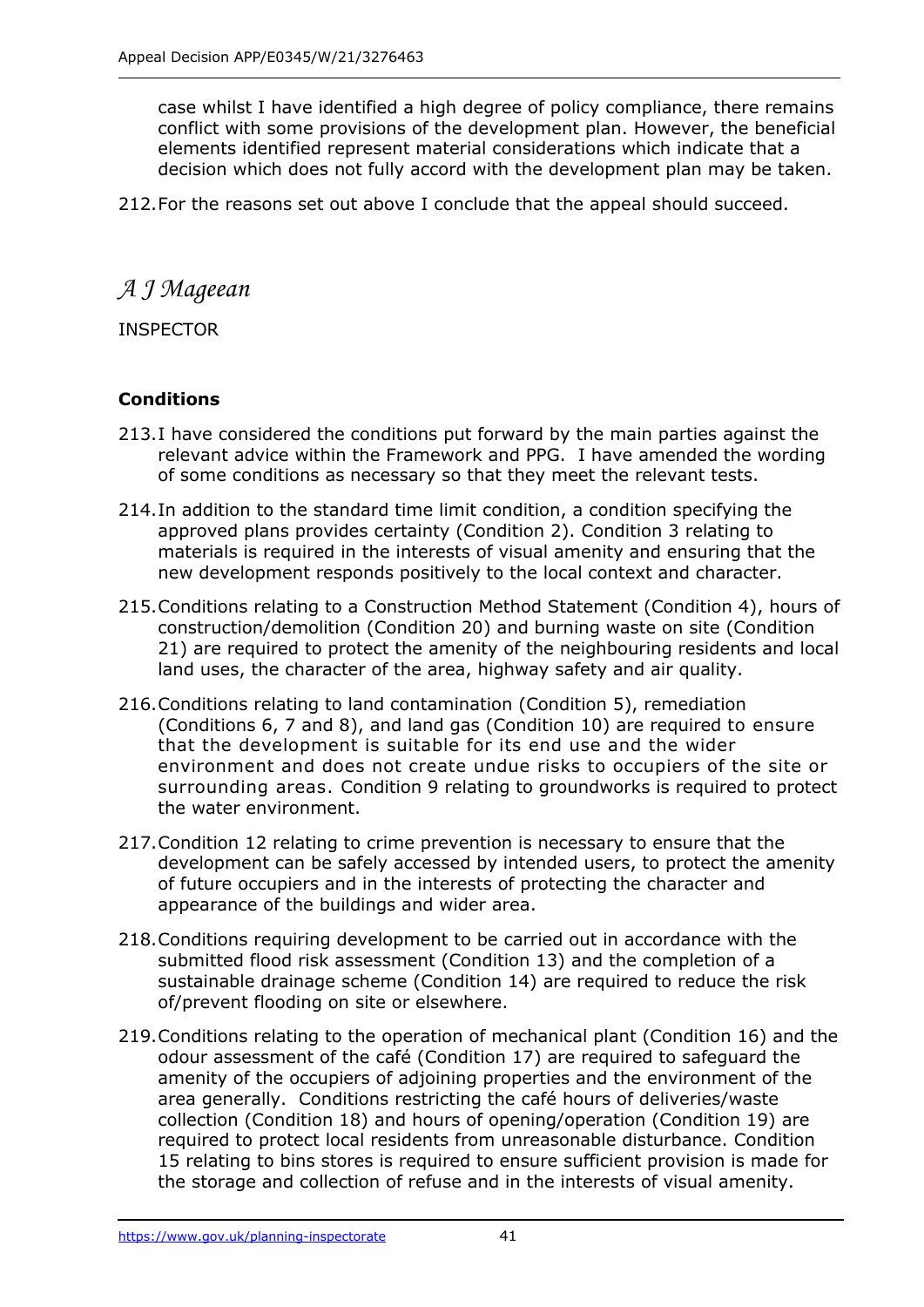Condition 47 referring to the glazing and ventilation provision in Block B is required to safeguard the living conditions of future occupants from noise and disturbance

- 220.Conditions relating to the recording of details of the locally listed building (Condition 22) and requiring a contract for completion of the redevelopment of the site to be secured prior to demolition works (Condition 23) are necessary in the interests of recording this non-designated heritage asset and ensuring that it is not lost unnecessarily. Condition 11 refers to archaeological field investigations and is necessary to ensure the preservation of heritage assets present on site in a manner appropriate to their significance.
- 221.Condition 24 relating to the dwelling mix is required to ensure that the development meets the identified housing needs of different groups.
- 222.Condition 25 referring to active window displays in the non-residential unit is required in the interests of a vibrant and attractive streetscene and improving active surveillance. Condition 26 requiring details of photovoltaics is necessary to secure measures to adapt to climate change, in the interests of visual amenity and to protect local context and character.
- 223.Condition 27 requires the details of at least 11 wheelchair adaptable units to be provided and is necessary to ensure both a suitable standard of accommodation for future occupiers and that the internal layout of the building is able to respond to the changing accessibility requirements of future occupiers. Condition 42 requiring the details and ongoing provision of a DDA compliant route to accessible parking bays is necessary to ensure adequate provision that meets the needs of future occupiers.
- 224.Conditions requiring details of hard and soft landscaping (Condition 28), the submission of a landscape management plan (Condition 30) and an arboricultural method statement (Condition 31) are necessary to ensure the protection and enhancement of the local environment and its ongoing maintenance and management. Conditions requiring details of boundary treatments (Condition 29) and details of external lighting (Condition 32) are necessary to protect the privacy of adjoining and future occupiers and to ensure the enhancement of the local environment. Condition 33 requiring details of privacy screens and their permanent retention for some Block D and E units is necessary to safeguard the living conditions of the occupiers of adjoining residential units.
- 225.Condition 34 requiring details of on-site public art is necessary to enhance the appearance of the development and provide visual interest.
- 226.Condition 35 requiring the provision of parking spaces prior to occupation is necessary to meet the needs of residents, and to reduce the likelihood of highway safety issues associated with on street parking. Conditions requiring the provision of vehicular access (Condition 36) and visibility splays (Condition 37) prior to the occupation of dwellings are necessary in the interests of highway safety. Condition 38 refers to the provision of cycle parking facilities prior to occupation and is required to support sustainable travel choices. Condition 48 requiring details of the towpath connection is necessary to ensure that a suitable access connection to the towpath is made for both pedestrians and cyclists, thereby supporting sustainable travel choices.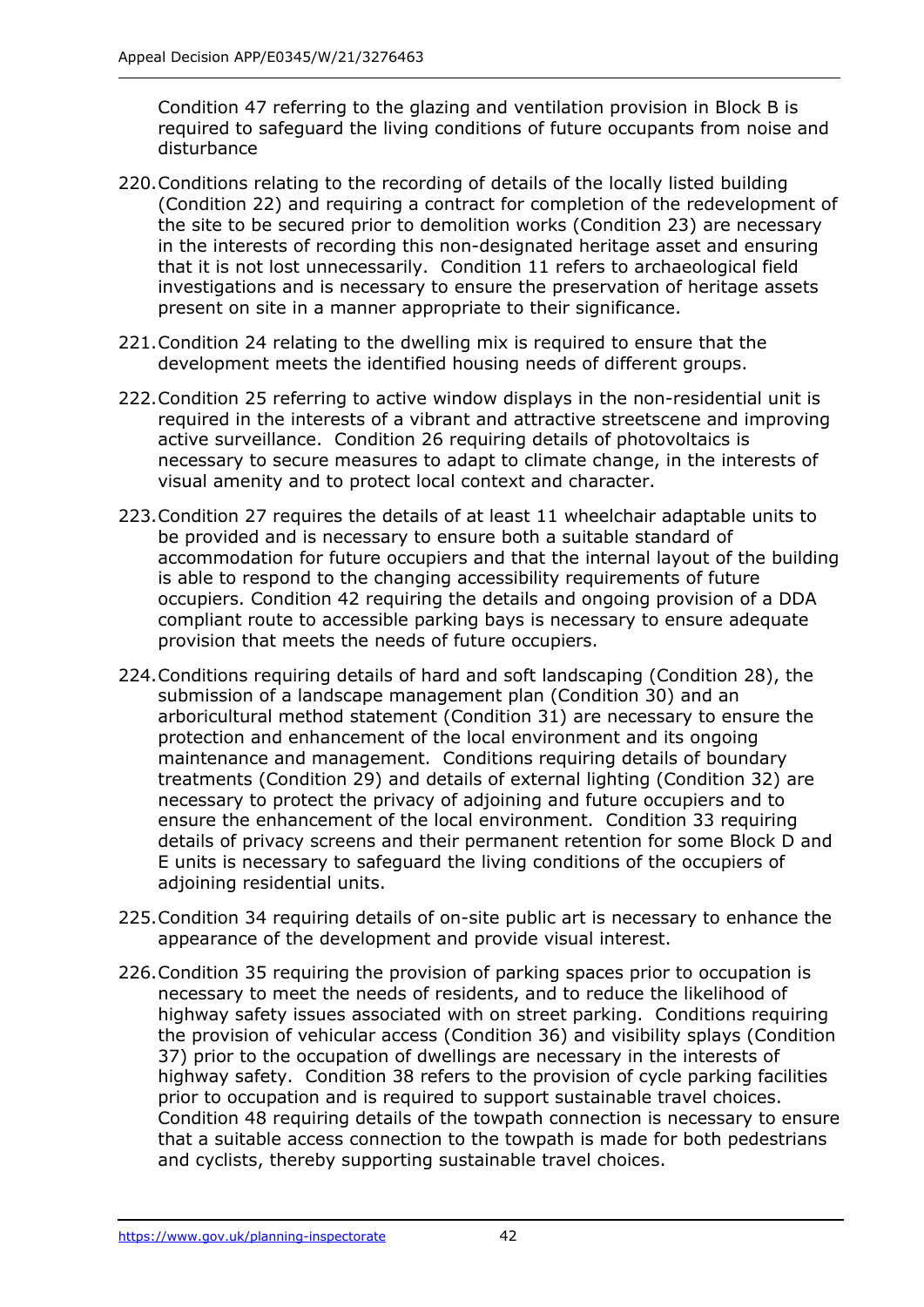- 227.Conditions requiring details of postal addresses to ensure that future residents are not eligible for parking permits (Condition 39) and requiring details of parking restrictions to be provided to prospective occupiers (Condition 40) are necessary in the interests of managing parking levels and to ensure that the development does not harm the amenities of the occupiers of neighbouring residential properties by adding to the high levels of on-street car-parking in the area. Condition 49 referring to a car parking management plan is required to support the safety and convenience of all highway users.
- 228.Condition 41 requiring the provision of an electric vehicle charging scheme is necessary in the interests of environmentally sustainable transport.
- 229.Conditions referring to biodiversity enhancements (Condition 43) and the need to demonstrate a net biodiversity gain of at least 10% (Condition 44) are required to ensure compliance with relevant policy and legislation. Condition 45 requiring details of internal and external lighting relates to nature conservation objectives and is necessary to manage the impact of light pollution from artificial light on the natural environment. Condition 46 relating to a construction environmental management plan is required to minimise impacts on biodiversity.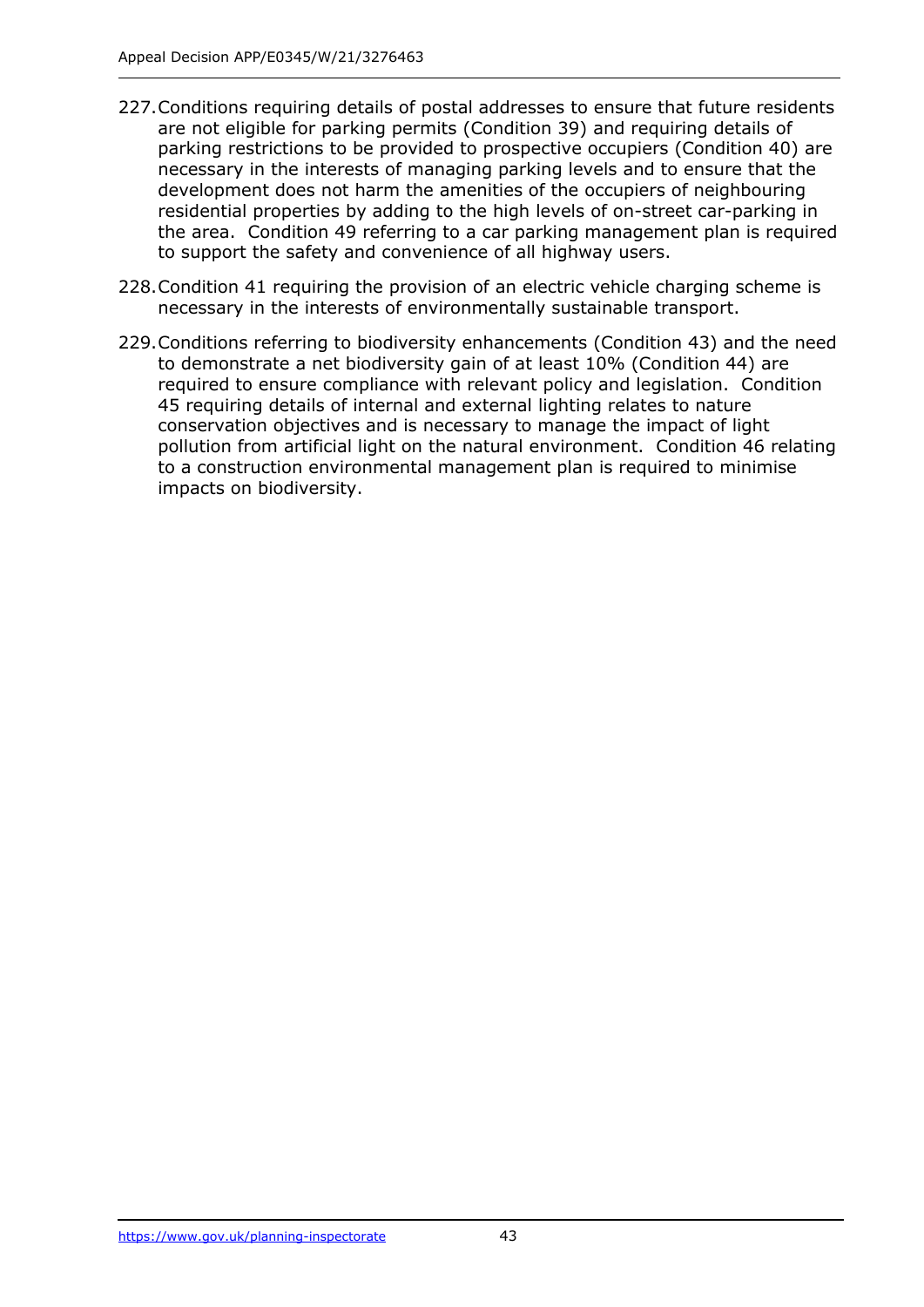#### **APPEARANCES**

FOR THE APPELLANT:

Timothy Corner QC assisted by Alex Shattock, they called:

| David Taylor BA(Hons) DipArch ARB RIBA<br>Patrick Clark BA, MA Lsc Arch, CMLI                                             | Design Director, Berkeley Homes<br>Associate Landscape Planner, Barton<br>Willmore |
|---------------------------------------------------------------------------------------------------------------------------|------------------------------------------------------------------------------------|
| Scott Witchalls MSc, MCILT, MIHT                                                                                          | Director of Transport and<br>Infrastructure, Stantec                               |
| James Weeks MA, IHBC<br>John Barnes BSc, PGDip                                                                            | Director, Built Heritage Consultancy<br>Director/Owner, eb7                        |
| Iain Corbyn MA (Oxon) MSc CEnv MCIEEM<br>Kim Cohen BSc, MCD, MRTPI                                                        | Managing Director, Ecoconsult Ltd<br>Planning Partner, Barton Willmore             |
| FOR THE LOCAL PLANNING AUTHORITY:                                                                                         |                                                                                    |
| David Lintott assisted by Ruchi Parekh, they called:                                                                      |                                                                                    |
| Michael Doyle BA(Hons), DipUD, DipTP,<br><b>MRTPI</b>                                                                     | Principal, Doyle Design                                                            |
| Darren Cook                                                                                                               | <b>Transport Development Control</b><br>Manager, Reading Borough Council           |
| Bruce Edgar IHBC, MPhil, ICOMOS (UK),<br>MPIA, BArch                                                                      | Conservation and Urban Design<br>Officer, Reading Borough Council                  |
| Christopher Rumbold                                                                                                       | Corporate Asset Management Team<br>Leader, Reading Borough Council                 |
| Mark Worringham BA (Hons) MSc MRTPI                                                                                       | Planning Policy Team Leader, Reading<br>Borough Council                            |
| Giles Sutton BSc (Hons) MSc CEnv MCIEEM<br>Sarah Hanson BSc, ABC L4 Dip Arb, MArborA Natural Environment Officer, Reading | Owner/Director GS Ecology Ltd                                                      |

Jonathan Markwell BSc (Hons) MSc LRTPI

FOR THE THAMES PATH RESIDENTS ASSOCIATION:

Sebouh Sarafian BSc CIMA

Borough Council<br>Principal Planning Officer, Reading

Borough Council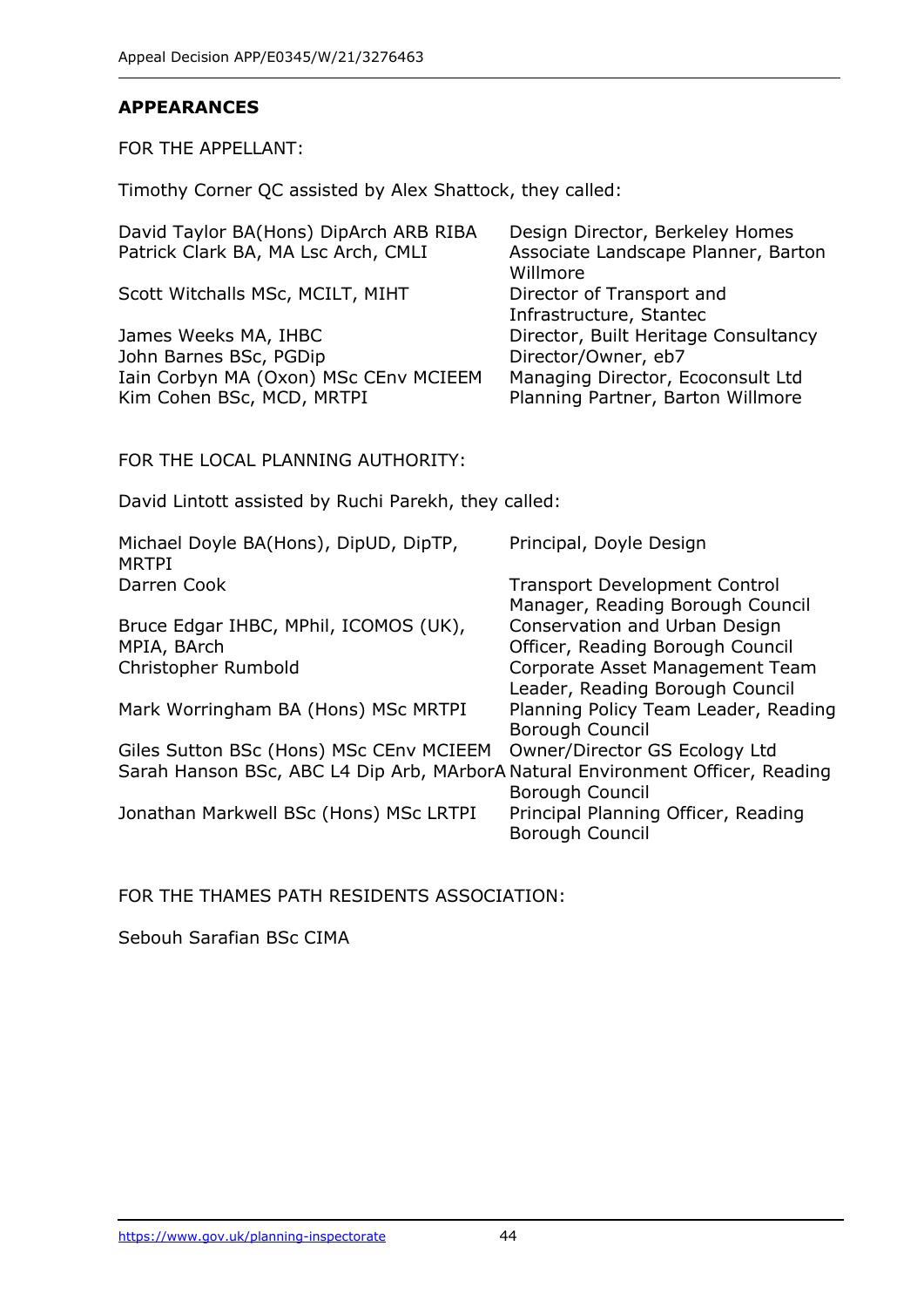## **INQUIRY DOCUMENTS**

- Letter regarding SSE Local Plan Representations
- Representation by SSE to Draft Local Plan June 2017
- Representation by SSE to Pre-Submission Draft Local Plan January 2018
- Appellant Opening Submissions
- Council Opening Submissions
- CD 143: Designing for walking, cycling and horse-riding
- Photographic evidence illustrating width restrictions on NCN Route 5
- Erratum to Mr Cooks Rebuttal Proof of Evidence
- Representation by Krys Jankowski
- Local Cycling and Walking Infrastructure Plan (LCWIP) 2019
- Mr Bruce Heritage SoC/PoE erratum
- Appeal decision APP/E0345/W/20/3263270
- Representation against statutory listing of 55 Vastern Road from Built Heritage Consultancy
- Representation to the Inquiry from SSE
- Agenda for Heritage round table discussion
- Third Addendum Statement of Common Ground: Transport
- Fourth Addendum Statement of Common Ground: Ecology
- Fifth Addendum Statement of Common Ground: Noise
- Agenda for Housing Land Supply round table discussion
- Agenda for Rule 6 Party and interested parties round table discussion
- Representation by Sahil Atreja
- Photographic evidence from Iain Corbyn (08/11/21)
- Updated planning conditions
- Draft Section 106 Agreement
- Section 106 Agreement Comparison
- Revisions to suggested conditions 14 and 39
- Location plan for marginal habitat photographs
- Rule 6 Party Closing Statement
- Section 106 agreement 19 November 2021
- S106 Annexure 1 Plan 1 Site Boundary Plan
- S106 Annexure 2 Plan 2 Highway Improvement Plan
- S106 Annexure 3 Plan 3 North-South Link Plan
- S106 Annexure 4 Plan 4 Ecological Works Plan
- S106 Annexure 5 Framework Travel Plan
- S106 Annexure 6 Viability Assessment
- S106 Annexure 7 Plan 5 Parks plus Play Areas map of Reading
- S106 Annexure 8 Plan 6 Christchurch Café Plan
- Sixth Addendum Statement of Common Ground
- Council Closing Submissions
- Appellant Closing Submissions
- Appellant Additional Legal Authorities
- Section 106 Agreement Part 1 of 2 Signed 1 December 2021
- Section 106 Agreement Part 2 of 2 Signed 1 December 2021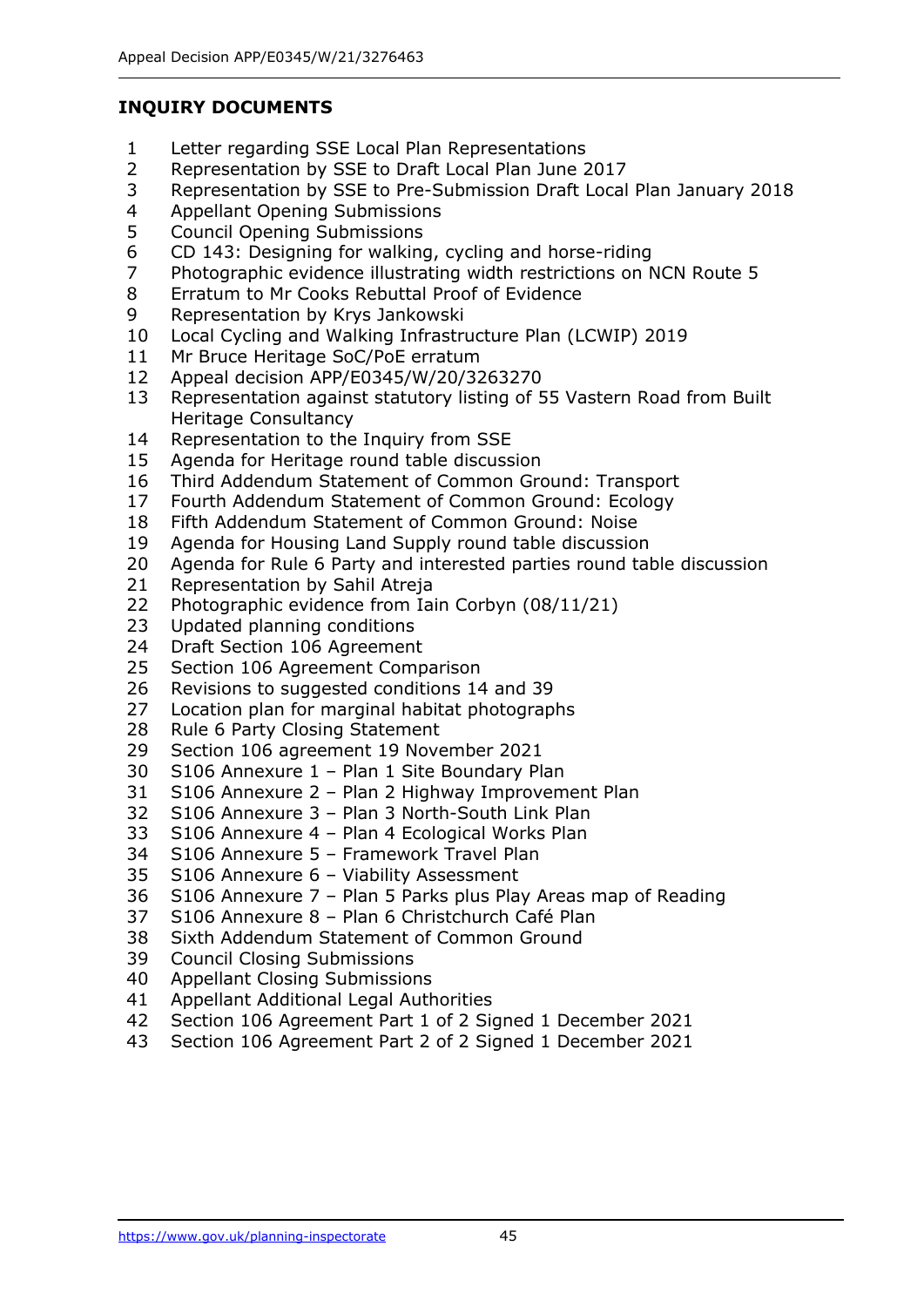# **SCHEDULE OF CONDITIONS**

- 1. The development hereby permitted shall be begun before the expiration of three years from the date of this permission.
- 2. The development hereby permitted shall be carried out in accordance with the following approved plans:

448.PL.SP.003 Existing Block Plan, as received 04/02/2020 RT3190463P0001 Existing Ground Floor Plan, as received 04/02/2020 RT3190463P0002 Existing First Floor Plan, as received 04/02/2020 RT3190463P0003 Existing Second Floor Plan, as received 04/02/2020 RT3190463P0004 Rev A South, East and North 1 Elevations, as received 05/03/2020 RT3190463P0005 North 2 and West Elevations, as received 04/02/2020 RT3190463P0006 Street Scene South and West, as received 04/02/2020 RT3190463P0007 Street Scene North, as received 04/02/2020 448.PL.SL.001 Rev B Site Location Plan Application Boundary, as received 10/06/2020 448.PL.A.100 Rev B Block A \_Ground - Third Floor, as received 01/06/2020 448.PL.A.101 Rev B Block A\_Fourth - Roof Floor, as received 01/06/2020 448.PL.A.200 Rev B Block A\_Elevations, as received 01/06/2020 448.PL.A.300 Rev B Block A\_Section A-A, B-B and C-C, as received 01/06/2020 448.PL.BC.100 Rev D Block BC\_Ground Floor Plan, as received 12/11/2020 448.PL.BC.200 Rev D Block B and C\_Southwest Elevation, as received 05/11/2021 448.PL.BC.201 Rev D Block B and C\_Southeast Elevation, as received 05/11/2021 448.PL.BC.202 Rev E Block B and C\_Northeast Elevation, as received 05/11/2021 448.PL.BC.203 Rev D Block B and C\_Northwest Elevation, as received 05/11/2021 448.PL.BC.300 Rev D Block BC\_Section A-A and B-B, as received 05/11/2021 448.PL.BC.301 Rev D Block BC\_Section C-C, as received 05/11/2021 448.PL.D.100 Rev C Block D\_Ground Floor Plan, as received 10/12/2020 448.PL.D.101 Rev C Block D\_First Floor Plan, as received 10/12/2020 448.PL.D.102 Rev B Block D\_Second Floor Plan, as received 10/12/2020 448.PL.D.103 Rev B Block D\_Third Floor Plan, as received 10/12/2020 448.PL.D.104 Rev B Block D\_Fourth Floor Plan, as received 10/12/2020 448.PL.D.105 Rev B Block D\_Fifth Floor Plan, as received 10/12/2020 448.PL.D.106 Rev B Block D\_Sixth Floor Plan, as received 10/12/2020 448.PL.D.107 Rev B Block D Seventh Floor Plan, as received 10/12/2020 448.PL.D.108 Rev B Block D\_Eighth Floor Plan, as received 10/12/2020 448.PL.D.109 Rev B Block D\_Ninth Floor Plan, as received 10/12/2020 448.PL.D.110 Rev B Block D\_Roof Floor, as received 10/12/2020 448.PL.D.200 Rev C Block D\_Southeast Elevation, as received 10/12/2020 448.PL.D.201 Rev C Block D\_Northeast and Southwest Elevation, as received 10/12/2020 448.PL.D.202 Rev B Block D\_Northwest Elevation, as received 10/12/2020 448.PL.D.203 Rev A Block D Southwest Elevation, as received 10/12/2020 448.PL.D.300 Rev B Block D\_Section A-A and B-B, as received 10/12/2020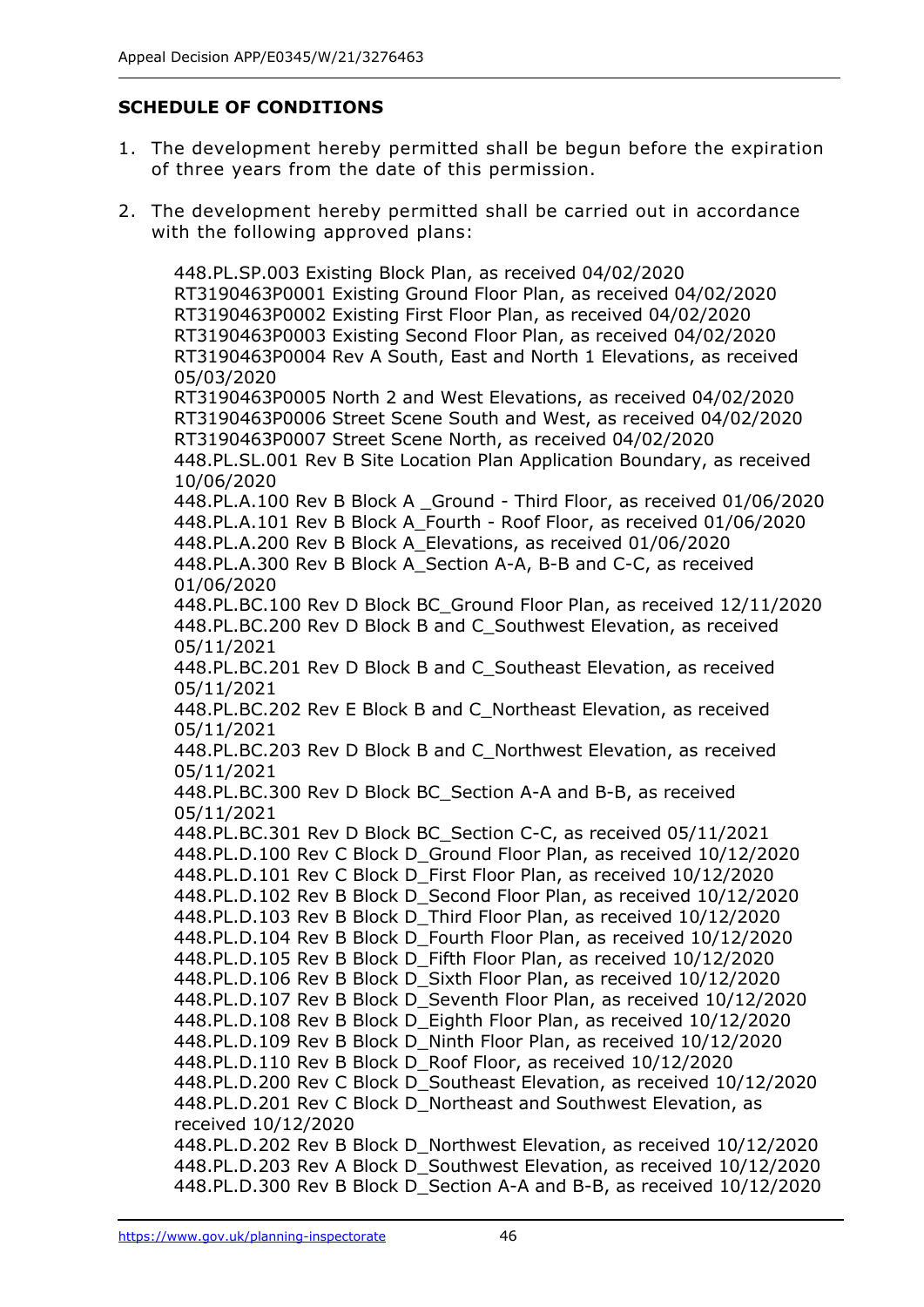448.PL.EFG.100 Rev A Block EFG\_Ground Floor Plan, as received 01/06/2020 448.PL.EFG.101 Rev A Block EFG\_First Floor Plan, as received 01/06/2020 448.PL.EFG.102 Rev A Block EFG\_Second Floor Plan, as received 01/06/2020 448.PL.EFG.103 Rev A Block EFG\_Third Floor Plan, as received 01/06/2020 448.PL.EFG.104 Rev A Block EFG\_Fourth Floor Plan, as received 01/06/2020 448.PL.EFG.105 Rev A Block EFG\_Fifth Floor Plan, as received 01/06/2020 448.PL.EFG.106 Rev A Block EFG\_Sixth Floor Plan, as received 01/06/2020 448.PL.EFG.107 Rev A Block EFG\_Seventh Floor Plan, as received 01/06/2020 448.PL.EFG.108 Rev A Block EFG\_Roof Plan, as received 01/06/2020 448.PL.EFG.200 Rev B Block E\_Southeast and Southwest Elevation, as received 01/06/2020 448.PL.EFG.201 Rev B Block E\_Northwest and Northeast Elevation, as received 01/06/2020 448.PL.EFG.202 Rev C Block FG\_Southwest, Southeast and Northwest Elevation, as received 01/06/2020 448.PL.EFG.300 Rev B Block EFG\_Section A-A, B-B and C-C, as received 01/06/2020 448.PL.H.100 Rev A Cafe\_Floor Plans, as received 28/02/2020 448.PL.H.200 Rev A Cafe\_Elevations, as received 28/02/2020 448.PL.200 Rev A Context Site Elevation\_River Front, as received 28/02/2020 448.PL.201 Rev A Context Site Elevation\_Vastern Road, as received 28/02/2020 448.PL.202 Rev A Context Site Elevation\_Street Section, as received 28/02/2020 448.PL.203 Context Site Elevation\_Street Section, as received 28/02/2020 448.PL.204 Context Site Elevation\_Lynmouth Road, as received 28/02/2020 448.PL.SS.300 Rev A Site Sections\_Section A-A, E-E, as received 28/02/2020 448.PL.SS.301 Rev A Site Sections\_Section B-B, C-C, D-D, as received 28/02/2020 448.PL.SL.002 Rev E Illustrative Masterplan, as received 07/10/2020 448.PL.SL.003 Enclosure Plan, as received 28/02/2020 448.300.LAND.001 Christchurch Bridge Connection Section, as received 28/02/2020 448.LAND.SK.101 Towpath Access – 1:21, as received 05/11/2021 448.PL.BC.V.100 Block B and C– Glazing and Ventilation Plans– MVHR Proposal, as received 05/11/2021 448.PL.BC.V.101 Block B and C – First Floor Plan – MVHR Proposal, as received 05/11/2021 448.PL.BC.V.102 Block B and C – Second Floor Plan – MVHR Proposal, as received 05/11/2021 448.PL.BC.V.103 Block B and C – Third Floor Plan – MVHR Proposal, as received 05/11/2021 448.PL.BC.V.104 Block B and C – Fourth Floor Plan – MVHR Proposal, as received 05/11/2021 448.PL.BC.V.105 Block B and C – Fifth Floor Plan – MVHR Proposal, as received 05/11/2021 448.PL.BC.V.106 Block B and C – Sixth Floor Plan – MVHR Proposal, as received 05/11/2021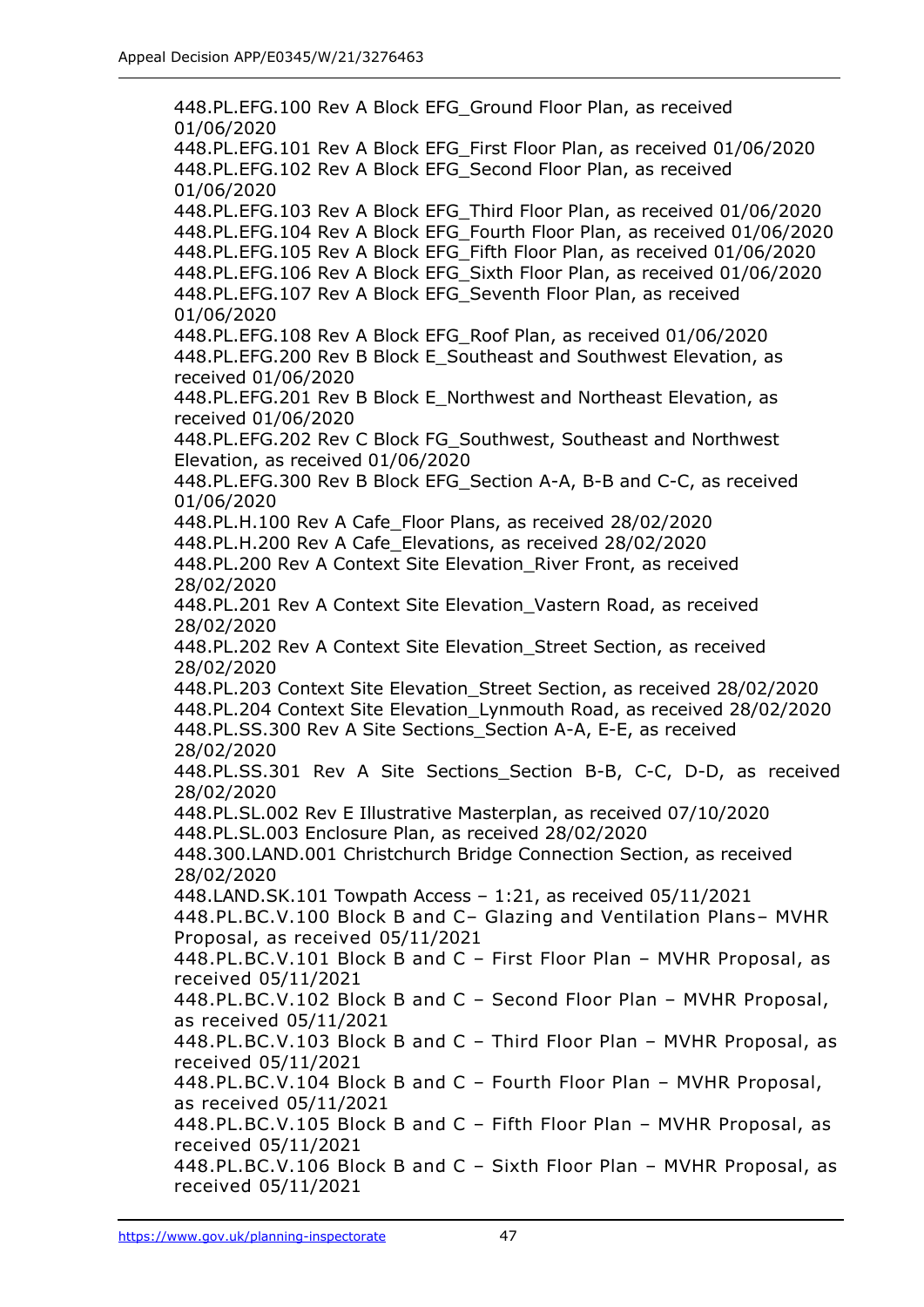448.PL.BC.V.107 Block B and C – Seventh Floor Plan – MVHR Proposal, as received 05/11/2021 448.PL.BC.V.108 Block B and C – Eighth Floor Plan – MVHR Proposal, as received 05/11/2021 448.PL.BC.V.109 Block B and C – Ninth Floor Plan – MVHR Proposal, as received 05/11/2021 448.PL.BC.V.110 Block B and C – Tenth Floor Plan – MVHR Proposal, as received 05/11/2021 448.PL.BC.V.111 Block B and C – Roof Plan – MVHR Proposal, as received 05/11/2021

- 3. No development [excluding demolition] shall commence beyond foundation level of the relevant proposed building ((a) Block A - The Railway Warehouse; (b) Block B - The Goods Warehouse; (c) Block C - The Goods Office; (d) Block D – The Generator / The Turbine Hall; (e) Block E – Christchurch Wharf; (f) Block F - The Coal Drop Building; (g) Block G; (h) Café) until a schedule of the materials to be used in the construction of the external surfaces of the relevant building hereby permitted have been submitted to and approved in writing by the Local Planning Authority. Details shall include manufacturers specification details of all external facing materials (to be submitted to the Local Planning Authority) and samples of those materials (to be provided on site of a minimum  $1m^2$  each - approved details to then be retained on site and available for inspection throughout the duration of the construction of the development) specifying the brickwork, mortar, joint profile and bond. The development shall be carried out and thereafter maintained in accordance with the details approved.
- 4. No development shall commence on site, including any works of demolition, until a site-specific Demolition and Construction Method Statement has been submitted to and been approved in writing by the Local Planning Authority. The Statement shall provide for:
	- a) Required measures to control the emission of dust, dirt and other airborne pollutants during demolition and construction;
	- b) Provisions to be made for the control of noise coming from the site during demolition and construction;
	- c) Full details of pest control measures following any demolition required. Where necessary, capping of drains/sewers and baiting arrangements;
	- d) Details of parking arrangements for site operatives and visitors;
	- e) Location on site for storage of plant and materials used in constructing the development;
	- f) The erection and maintenance (including removal of any graffiti or fly posters) of security hoarding around the site;
	- g) Identification of any footpath closures or road closures needed during construction;
	- h) Required wheel washing facilities on site;
	- i) A scheme for recycling waste resulting from the construction works.
	- j) Measures for controlling the use of site lighting whether required for safe working or for security purposes.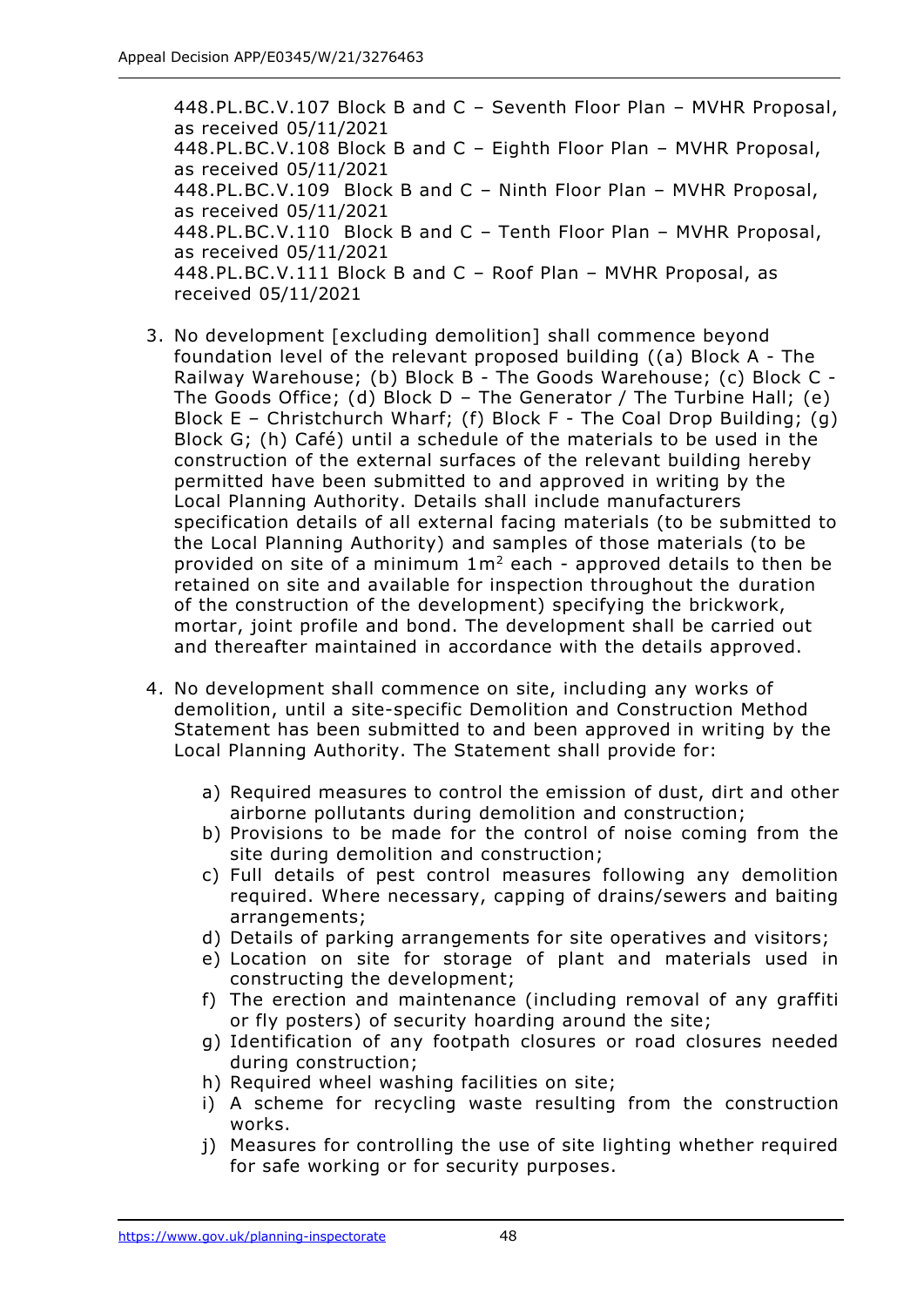The measures within the approved Statement shall be adhered to throughout the demolition and construction period.

- 5. No development shall commence on site [excluding demolition and any preparatory works necessary to complete characterisation of site contamination] until an assessment of the nature and extent of contamination has been submitted to and been approved in writing by the Local Planning Authority. This assessment must be undertaken by a competent person, and shall assess any contamination on the site, whether or not it originates on the site. Moreover, it must include:
	- a) a survey of the extent, scale and nature of contamination;
	- b) an assessment of the potential risks to:
		- human health,
		- property (existing or proposed) including buildings, crops, livestock, pets, woodland and service lines and pipes,
		- adjoining land,
		- groundwaters and surface waters,
		- ecological systems, and
		- archaeological sites and ancient monuments.
- 6. No development shall commence on site [excluding demolition and any preparatory works necessary to complete characterisation of site contamination] until a detailed remediation scheme to bring the site to a condition suitable for the intended use by removing unacceptable risks to human health, buildings and other property and the natural and historical environment has been submitted to and been approved in writing by the Local Planning Authority. The scheme must include all works to be undertaken, proposed remediation objectives and remediation criteria, an appraisal of remedial options, and proposal of the preferred option(s), and a timetable of works and site management procedures. The scheme must ensure that the site will not qualify as contaminated land under Part 2A of the Environmental Protection Act 1990 in relation to the intended use of the land after remediation.
- 7. The approved remediation scheme under Condition 6 shall be implemented in accordance with the approved timetable of works. A validation report (that demonstrates the effectiveness of the remediation carried out) shall be submitted to and approved by the Local Planning Authority prior to the first occupation of relevant proposed building ((a) Block A - The Railway Warehouse; (b) Block B - The Goods Warehouse; (c) Block C - The Goods Office; (d) Block D – The Generator / The Turbine Hall; (e) Block E – Christchurch Wharf; (f) Block F - The Coal Drop Building; (g) Block G; (h) Café).
- 8. In the event that contamination is found at any time when carrying out the approved development not previously identified, development shall be halted on that part of the site and the contamination reported in writing to the Local Planning Authority.

An assessment of the nature and extent of contamination shall be undertaken and where remediation is necessary a remediation scheme,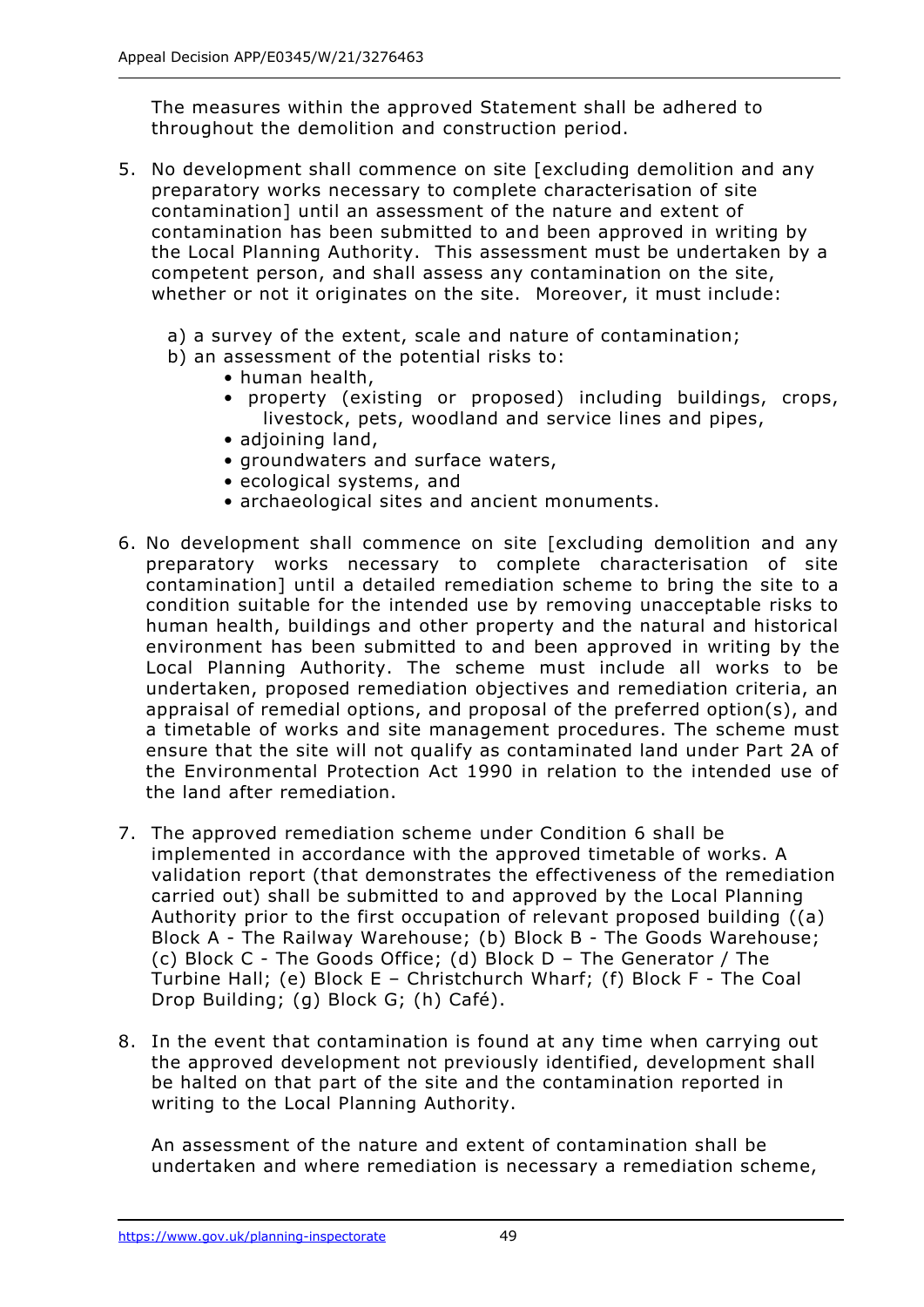together with a timetable for its implementation, shall be submitted in writing to the Local Planning Authority for its written approval.

The measures in the approved remediation scheme shall be implemented in accordance with the approved timetable. Halted works shall not be recommenced until the measures identified in the approved remediation scheme have been completed and a validation report has been submitted to and been approved in writing by the Local Planning Authority.

- 9. No development shall commence on site [excluding demolition and any preparatory works necessary to inform de-watering and foundation details] until such time as a scheme to:
	- a) secure de-watering of the site
	- b) specify the form of foundations has been submitted to, and approved in writing by, the Local Planning Authority.

The scheme shall be implemented in accordance with the approved details.

- 10. Land gas:
	- a) Site investigation: No development shall take place until a detailed land gas site investigation has been carried out by a competent person to fully and effectively characterise the nature and extent of land gas and its implications. The method and extent of this site investigation shall be agreed with the Local Planning Authority prior to commencement of the work and shall then proceed in strict accordance with the measures approved.
	- b) Remediation scheme to be submitted: No development shall take place until a scheme showing how the development is to be protected against the possibility of land gas has been submitted to and approved in writing by the Local Planning Authority. The scheme as approved shall be fully implemented and completed before the development is first occupied and those measures incorporated into the development shall thereafter be retained.
	- c) Implementation of Approved Remediation Scheme: The land gas remediation scheme shall be implemented in accordance with the approved timetable of works. A validation report (that demonstrates the effectiveness of the remediation carried out) must be submitted to and approved by the Local Planning Authority prior to any part of the accommodation hereby approved is occupied.
- 11. No development, other than demolition to ground level and excluding the breaking up and removal of floor slabs, foundations and other below ground obstructions, shall take place within the application area until the applicant, their agents or successors in title have secured and implemented a programme of archaeological field evaluation in accordance with a written scheme of investigation, which has been submitted by the applicant and approved in writing by the Local Planning Authority. The results of the evaluation will inform the preparation of a mitigation strategy (if required) which will be submitted to and approved in writing by the Local Planning Authority. The provision of the approved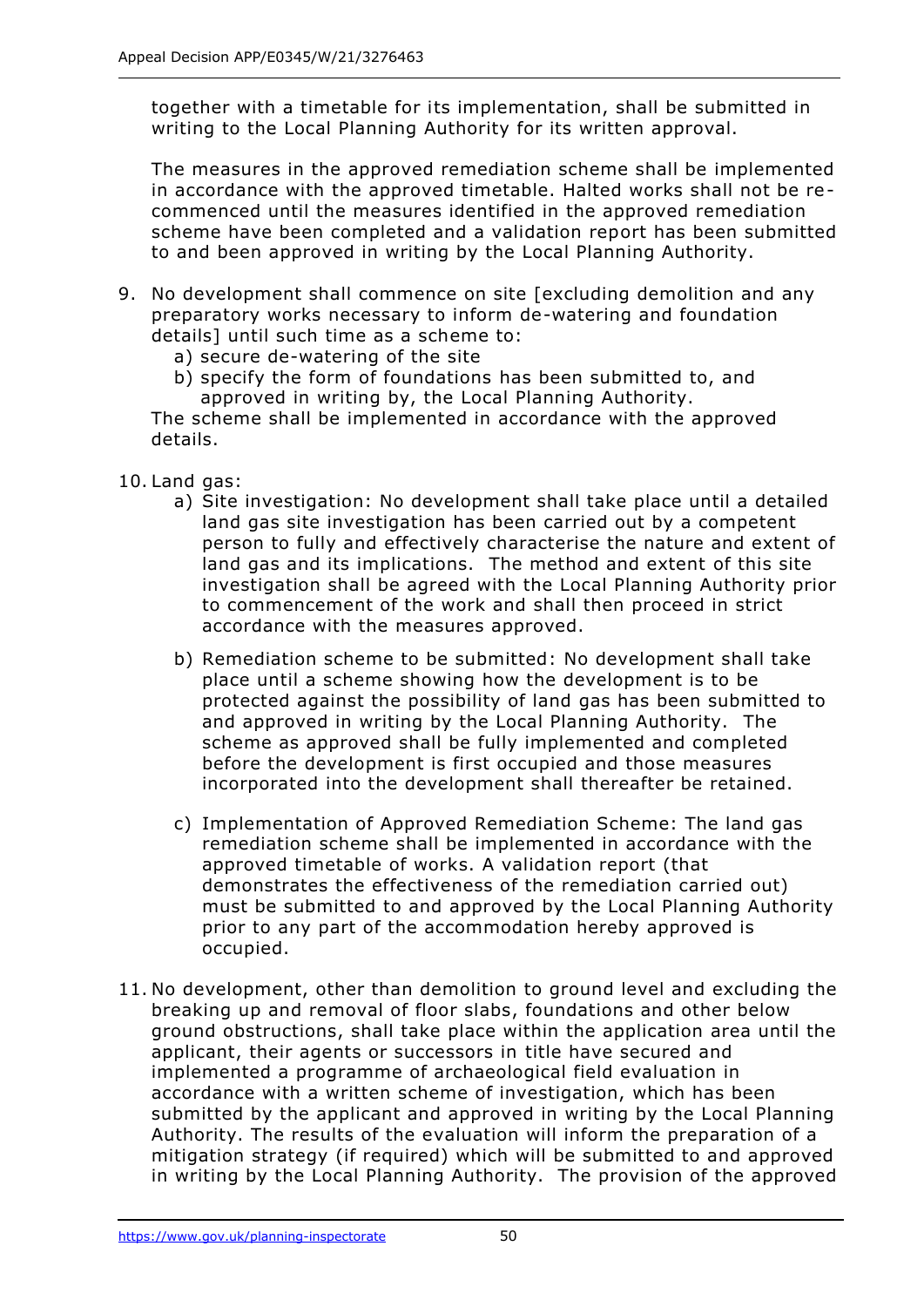mitigation strategy will be completed prior to the commencement of the development.

- 12. Prior to commencement of works above slab level, written details of the security strategy shall be submitted to and approved by the Local Planning Authority. The development shall be carried out in accordance with the approved details prior to the first occupation of any residential unit within the relevant building ((a) Block A - The Railway Warehouse; (b) Block B - The Goods Warehouse; (c) Block C - The Goods Office; (d) Block D – The Generator / The Turbine Hall; (e) Block E – Christchurch Wharf; (f) Block F - The Coal Drop Building; (g) Block G) and the approved details shall be retained and maintained as such thereafter.
- 13. The development shall be carried out in accordance with the submitted Flood Risk Assessment dated January 2020 (by Peter Brett Associates /Stantec Project Ref: 47500/4001) and the following mitigation measures it details:
	- Finished floor levels within the residential accommodations of Blocks A-G shall be set no lower than 38.60m above Ordnance Datum (AOD); and,
	- Compensatory storage shall be provided in accordance with plan 47500/4001/003 Flood Storage Analysis at Appendix E of the Flood Risk Assessment.

These design proposals take account of potential future flood alleviation work. These mitigation measures shall be fully implemented prior to occupation in accordance with the scheme's timing/ phasing arrangements. The measures detailed above shall be retained and maintained thereafter throughout the lifetime of the development.

- 14. Prior to the first occupation of any residential unit within the relevant building ((a) Block A - The Railway Warehouse; (b) Block B - The Goods Warehouse; (c) Block C - The Goods Office; (d) Block D – The Generator / The Turbine Hall;) (e) Block E – Christchurch Wharf; f) Block F - The Coal Drop Building; (g) Block G) of the development hereby permitted, the sustainable drainage scheme for the site shall be completed in accordance with the submitted and approved details within the Proposed Drainage Strategy (by Peter Brett Associates/Stantec Doc Ref R0001 Rev A dated 22/01/2020, as received 04/02/2020). The sustainable drainage scheme shall be managed and maintained thereafter in accordance with the agreed management and maintenance plan.
- 15. Prior to the first occupation of any residential / commercial unit within the relevant building ((a) Block A - The Railway Warehouse; (b) Block B - The Goods Warehouse; (c) Block C - The Goods Office; (d) Block D – The Generator / The Turbine Hall; (e) Block  $E$  – Christchurch Wharf; f) Block F - The Coal Drop Building; (g) Block G; (h) Café) details of refuse and recycling bin stores have been submitted to and approved in writing by the Local Planning Authority. The details shall include measures to prevent pests and vermin accessing the bin store(s). The approved bin storage, including pest and vermin control measures, shall be provided in accordance with the approved details prior to the first occupation of the relevant building and shall not be used for any purpose other than bin storage at all times thereafter.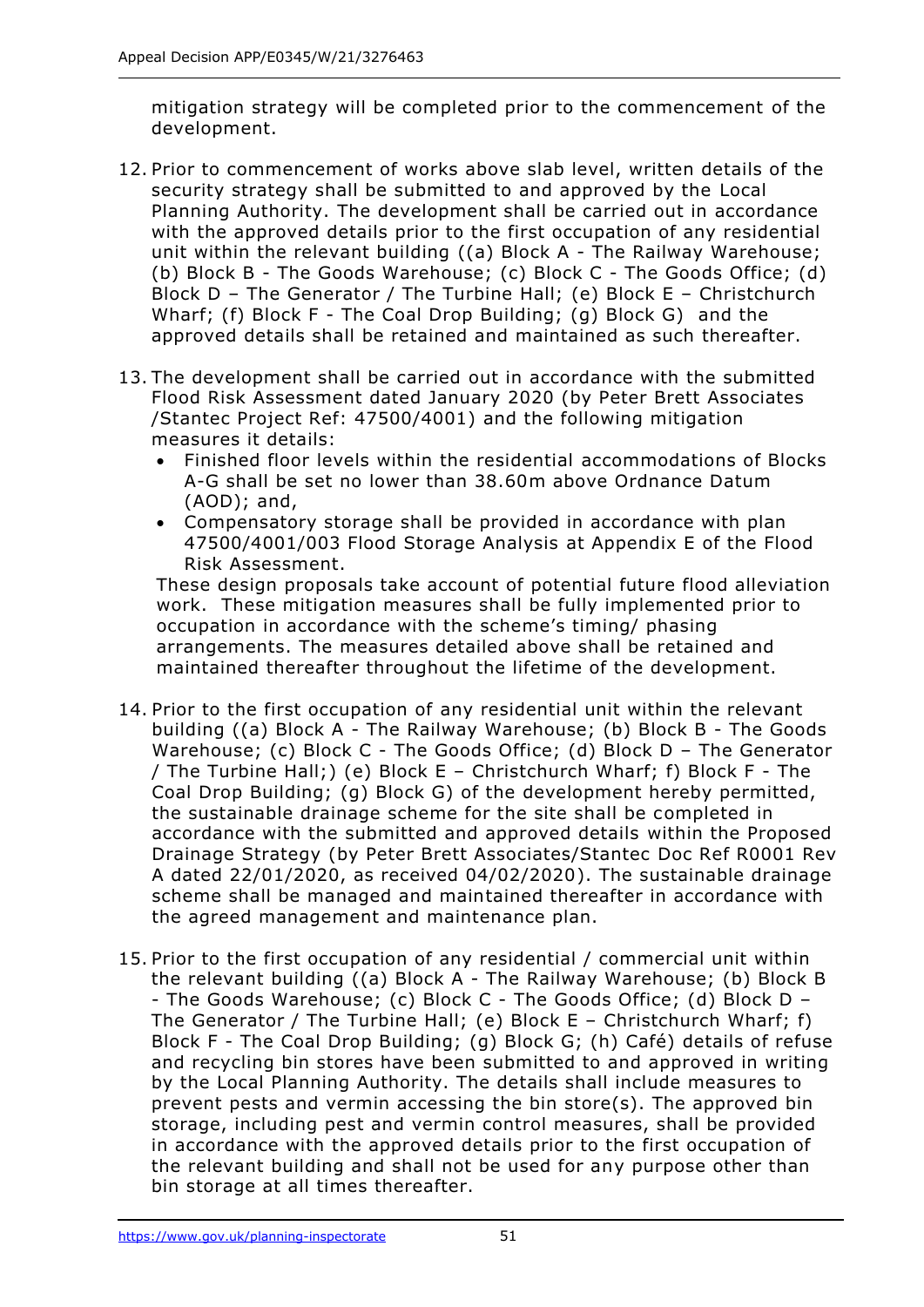- 16. No mechanical plant associated with the development shall be installed until a noise assessment of the proposed mechanical plant has been submitted and approved by the Local Planning Authority. The assessment shall be carried out in accordance with BS4142:2014+A1:2019 methodology. The predicted specific sound level (LAeq,TR) (with reference to BS:4142) from any plant associated with the development as measured at a point 1m external to the nearest noise-sensitive facade shall be at least 10dB below the pre-existing background sound level, LA90,T when all plant/equipment (or any part of it) is in operation. The predicted rating level, LAr,Tr (specific sound level plus any adjustment for the characteristic features of the sound) as measured at a point 1m external to the nearest noise-sensitive façade (habitable window of a dwelling) shall not exceed the pre-existing background sound level, LA90,T when all plant/equipment (or any part of it) is in operation. The plant shall thereafter only be installed in accordance with the assessment and shall thereafter be maintained so that it operates to at least the same standard.
- 17. Prior to the first use of the café premises an odour assessment shall be carried out and a detailed scheme for odour mitigation to include scaled plans, odour control specifications and a maintenance plan shall be submitted to and approved in writing by the Local Planning Authority. Reference shall be made to the EMAQ Control of Odour and Noise from Commercial Kitchen Exhaust Systems 2018 guidance when assessing potential odours and selecting appropriate odour control methods. The development shall be carried out and maintained thereafter in accordance with the approved scheme.
- 18. Deliveries and/or waste collection to the café premises shall only take place between the following hours: 0700 - 2100 hours Mondays to Saturdays and 0900 - 1900 hours on Sundays and Bank or Statutory Holidays.
- 19. The café premises shall only be open for customers between 0600-2200 hours Mondays to Saturdays and 0800 - 2000 hours on Sundays and Bank or Statutory Holidays.
- 20. Construction, demolition or associated deliveries shall only take place between 0800 - 1800 hours Mondays to Fridays, and 0800 - 1300 hours on Saturdays, and not at any time on Sundays and Bank or Statutory Holidays.
- 21. No materials or green waste produced as a result of the clearance of the site, demolition works or construction works associated with the development hereby approved shall be burnt on site.
- 22. Prior to its demolition, details of the recording of the former entrance lodge building at 55 Vastern Road, following as a minimum the Level 2 guidance set out in "Understanding Historic Buildings, A Guide to Good Practice" (Historic England 2016) (or any document which supersedes this document), shall be submitted to and approved in writing by the Local Planning Authority.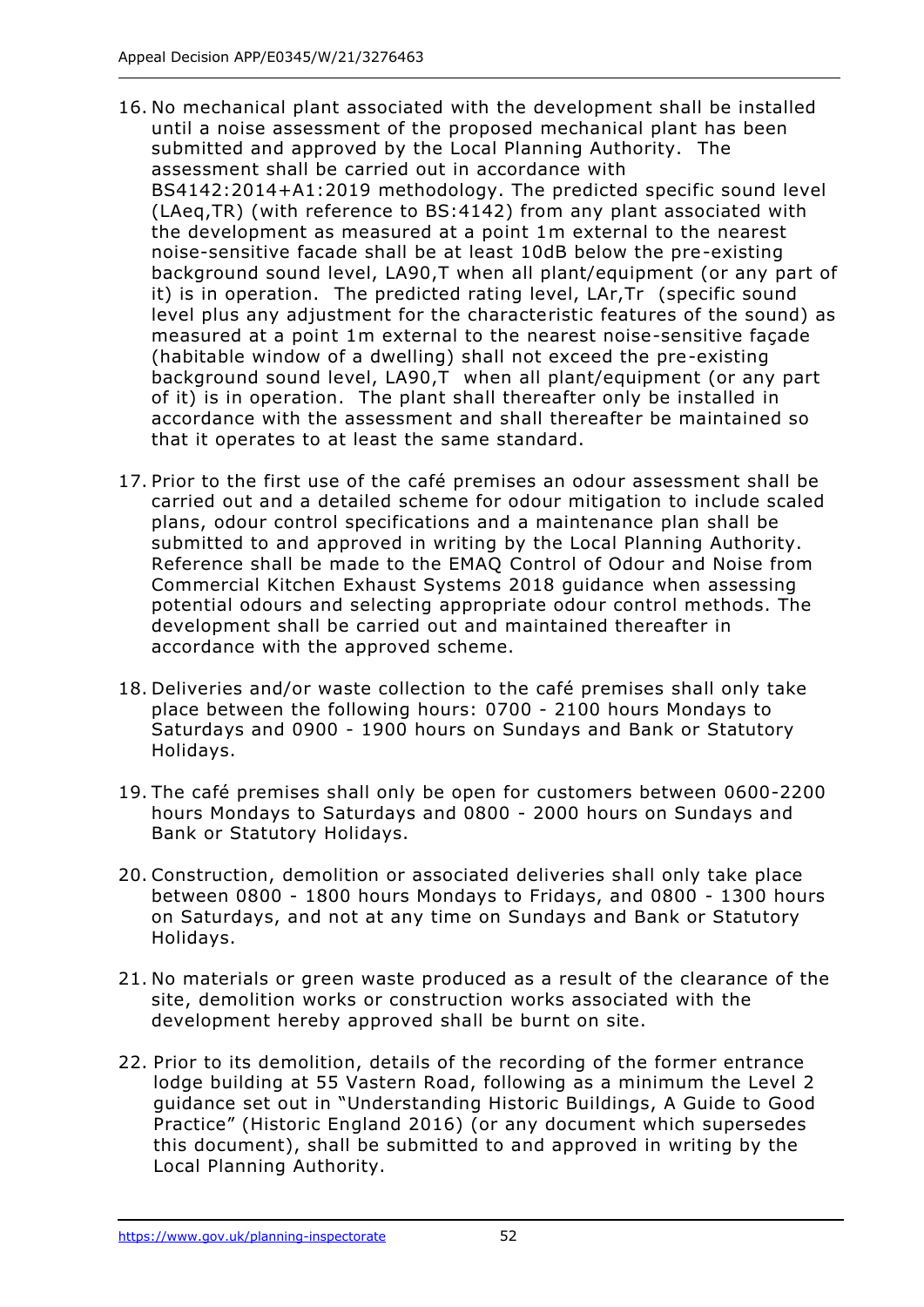- 23. The demolition works in relation to the locally listed building hereby permitted shall not be undertaken before a contract for the carrying out of the works of redevelopment of the site has been made, as confirmed in details to be submitted to and approved in writing by the Local Planning Authority prior to any demolition works commencing.
- 24. No change to the unit mix (61 x 1-bedroom units, 136 x 2-bedroom units and 12 x 3-bedroom units) shall be made to the development hereby permitted.
- 25. Notwithstanding the provisions of Class 12 of Schedule 3 of the Town and Country Planning (Control of Advertisements) Regulations 2007 (as amended), the non-residential unit hereby approved shall retain 'active window displays' along the length of the frontages, without the installation of window vinyls, roller shutters, or similar which would obscure visibility between the public realm and the unit during the unit's operating hours.
- 26. Prior to the first occupation of any residential unit within the relevant building ((a) Block A - The Railway Warehouse; (b) Block B - The Goods Warehouse; (c) Block D - The Turbine Hall) full details of the proposed roof mounted Photovoltaics shall be submitted to and approved in writing by the Local Planning Authority. These details shall include a [roof] plan showing the location and position of the Photovoltaics, their dimensions, manufactures specification, and ongoing maintenance arrangements. The approved Photovoltaics shall thereafter be installed in accordance with these approved details and maintained in good working order to the satisfaction of the Local Planning Authority.
- 27. Prior to the first occupation of any residential unit hereby approved, details of at least 11 wheelchair adaptable units (as per Part M of Building Regulations) shall be submitted to and approved in writing by the Local Planning Authority. The wheelchair adaptable residential units shall remain wheelchair adaptable residential units thereafter.
- 28. No development shall commence on site (barring demolition works) until a comprehensive scheme of hard and soft landscaping has been submitted to and approved in writing by the Local Planning Authority. These details shall include:
	- a) Proposed finished ground and floor levels or contours, means of enclosure, car parking layouts, other vehicle and pedestrian access and circulation areas;
	- b) Hard surfacing materials and minor artefacts and other ancillary structures (e.g. furniture, play equipment, refuse or other storage units, signs, lighting, external services, etc);
	- c) Soft landscaping details shall include planting plan, specification (including cultivation and other operations associated with plant and grass establishment), tree pit specifications, schedules of plants, noting species, planting sizes and proposed numbers/densities where appropriate, and implementation timetable;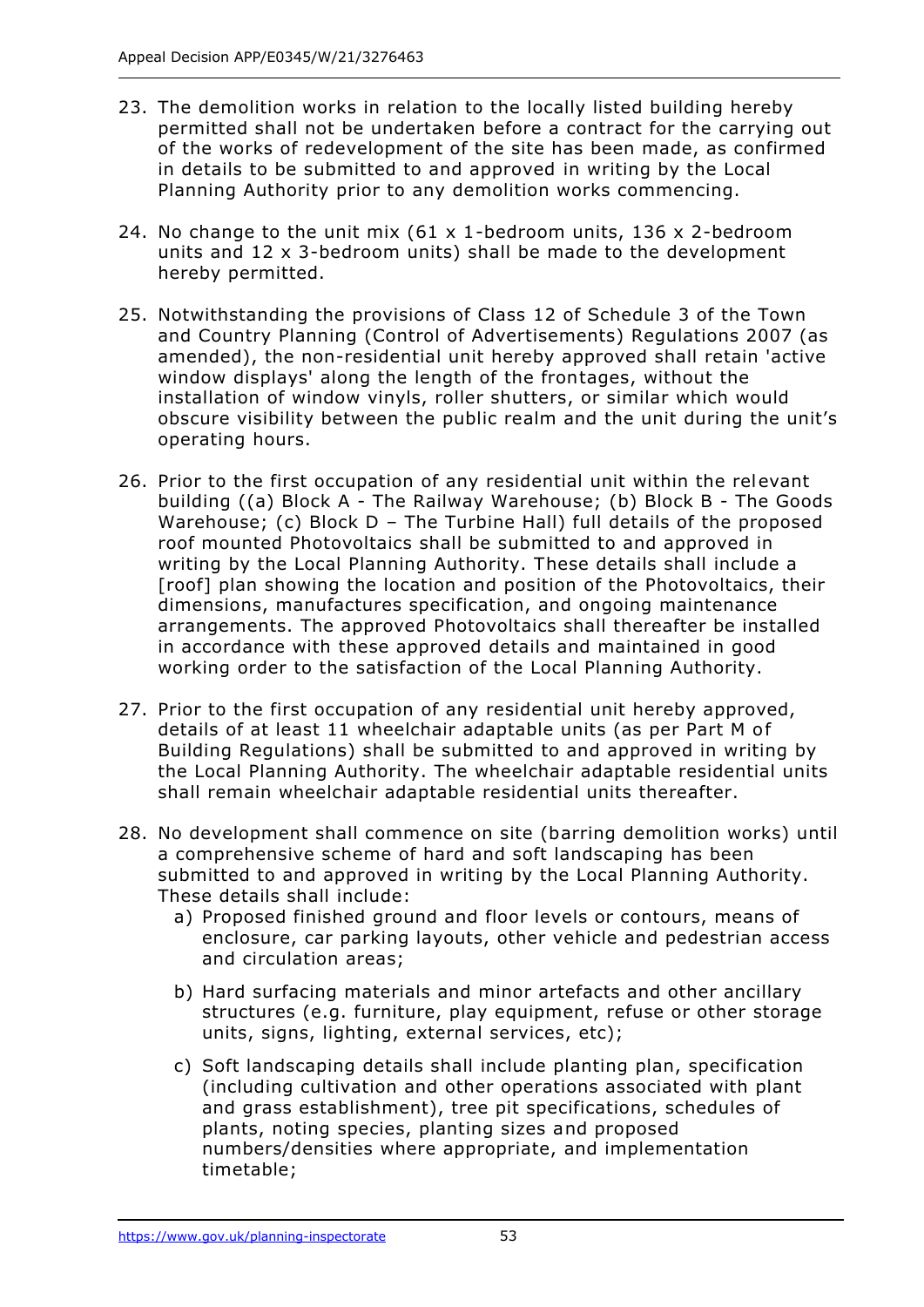- d) A maintenance programme detailing all operations to be carried out in order to allow successful establishment of planting; and,
- e) routes and details of proposed and existing functional services above and below ground including foul and surface water drainage, soakaways and SUDs details, power, communications cables and water and gas supply pipelines, including access points.

The approved hard and soft landscaping scheme shall be carried out in accordance with the approved details prior to the occupation of any part of the development.

Any trees or plants which, within a period of 5 years from the date of planting, die, are removed or become seriously damaged or diseased shall be replaced in the next planting season with others of similar size and species, to be agreed in writing by the Local Planning Authority.

- 29. Prior to first occupation of the development hereby approved, a plan indicating the positions, design, materials and type of boundary treatment to be erected, shall be submitted to an approved in writing by the Local Planning Authority. Where appropriate the boundary treatment shall include the provision of mammal gaps. The boundary treatment shall be implemented in accordance with the approved plan before any part of the development hereby approved is occupied and retained as such thereafter.
- 30. Prior to the commencement of the development (barring demolition) a landscape management plan, including long term design objectives, management responsibilities, timescales and maintenance schedules for all landscape areas, other than privately owned domestic gardens, shall be submitted to and approved in writing by the Local Planning Authority. The landscape management plan shall thereafter be carried out in accordance with the approved details and for the period specified.
- 31. No development shall commence on site (including demolition or preparatory works) until an Arboricultural Method Statement and Tree Protection Plan in accordance with the relevant recommendations of appropriate British Standards or other recognised Codes of Good Practice for all existing trees that are not shown as being removed on the approved drawings, both within and adjacent to the site, has been submitted to and been approved in writing by the Local Planning Authority. The development shall not be carried out other than in accordance with the approved Arboricultural Method Statement and Tree Protection Plan.
- 32. Prior to first occupation or the use first commenced, full details of all external lighting to be installed within the development shall be submitted to and approved in writing by the Local Planning Authority. The details shall include a plan indicating the locations of the lights, specifications, height, luminance; lens shape/beam pattern and orientation, any hoods/shades, and an isolux contour map to show light spill levels (down to 2 lux if operating between 23:00 - 07:00, or down to 10 lux if operating only between 07:00 - 23:00) and showing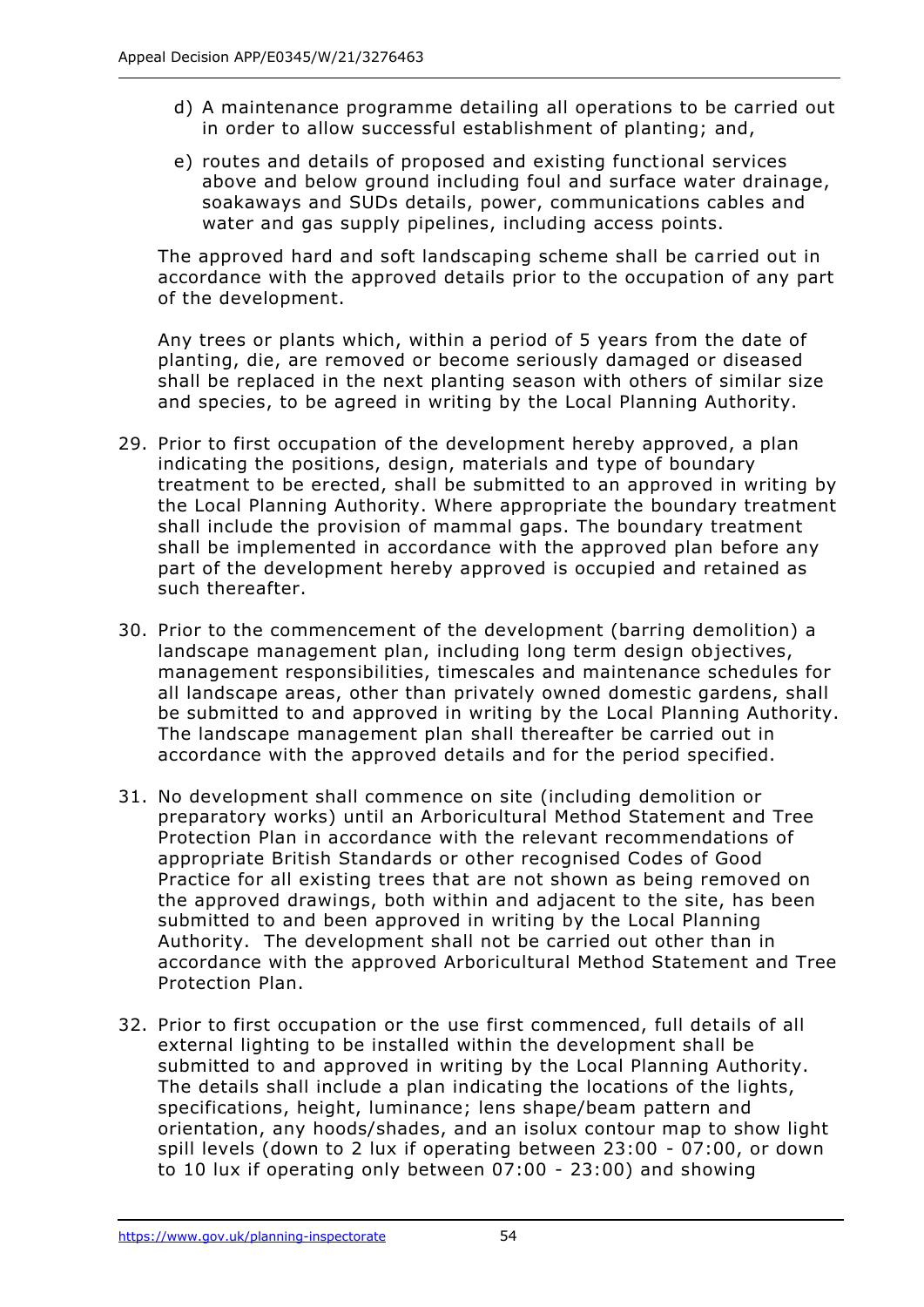neighbouring buildings. The details shall demonstrate that light levels will not exceed the relevant quidance lux levels specified in the Institute of Lighting Professionals: Guidance Notes for the Reduction of Obtrusive Light GN01:2011 and shall also demonstrate how glare will be controlled. The approved scheme shall thereafter be installed before first occupation of the buildings or use commenced and the external lighting shall thereafter be maintained and operated in accordance with the approved details.

- 33. Prior to the first occupation of the residential units at (a) 8th floor level at Block  $D$  – The Turbine Hall and (b) 6th floor level at Block E – Christchurch Wharf, details of privacy screens (to include the location and position of the screens, their dimensions, design and manufactures specification, and ongoing maintenance arrangements) shall be submitted to and approved in writing by the Local Planning Authority. The approved privacy screens will be installed before the first occupation of the relevant residential units hereby approved and shall be permanently maintained as such.
- 34. Prior to the first occupation of any residential unit hereby approved, details of a scheme providing on-site public art (including a sculpture on the north-south route through the site) shall be submitted to and approved in writing by the Local Planning Authority. The approved details shall be installed before the first occupation of any residential unit within Block B (The Goods Warehouse fronting Vastern Road) and shall thereafter be maintained in accordance with the approved details.
- 35. No dwelling within the relevant building ((a) Block B The Goods Warehouse; (b) Block C The Goods Office; (c) Block D The Turbine Hall / The Generator) hereby permitted shall be occupied until all of the relevant vehicle parking space(s): (a) 12 vehicle parking spaces on 448.PL.BC.100 Rev D Block BC\_Ground Floor Plan, as received 12/11/2020; (b) 12 externally located vehicle spaces on 448.PL.SL.003 Enclosure Plan, as received 28/02/2020; (c) 26 vehicle parking spaces on 448.PL.D.100 Rev C Block D\_Ground Floor Plan, as received 10/12/2020) have been provided in accordance with the plans hereby approved. The spaces shall be kept available for parking at all times thereafter.
- 36. No dwelling/building hereby permitted shall be occupied until the vehicle access serving it has been constructed in accordance with the plans hereby approved.
- 37. No building shall be occupied until all the visibility splays shown on the approved drawings 47500/5500/001 and 47500/5500/007 as received 10/06/2020 have been provided. All areas shall thereafter be kept free of all obstructions to visibility over a height of 0.6m above the carriageway level and maintained as such.
- 38. No dwelling/building hereby permitted shall be occupied until the bicycle parking facility for that dwelling/building has been provided in accordance with the plans hereby approved. The facility shall be kept available for bicycle parking at all times thereafter.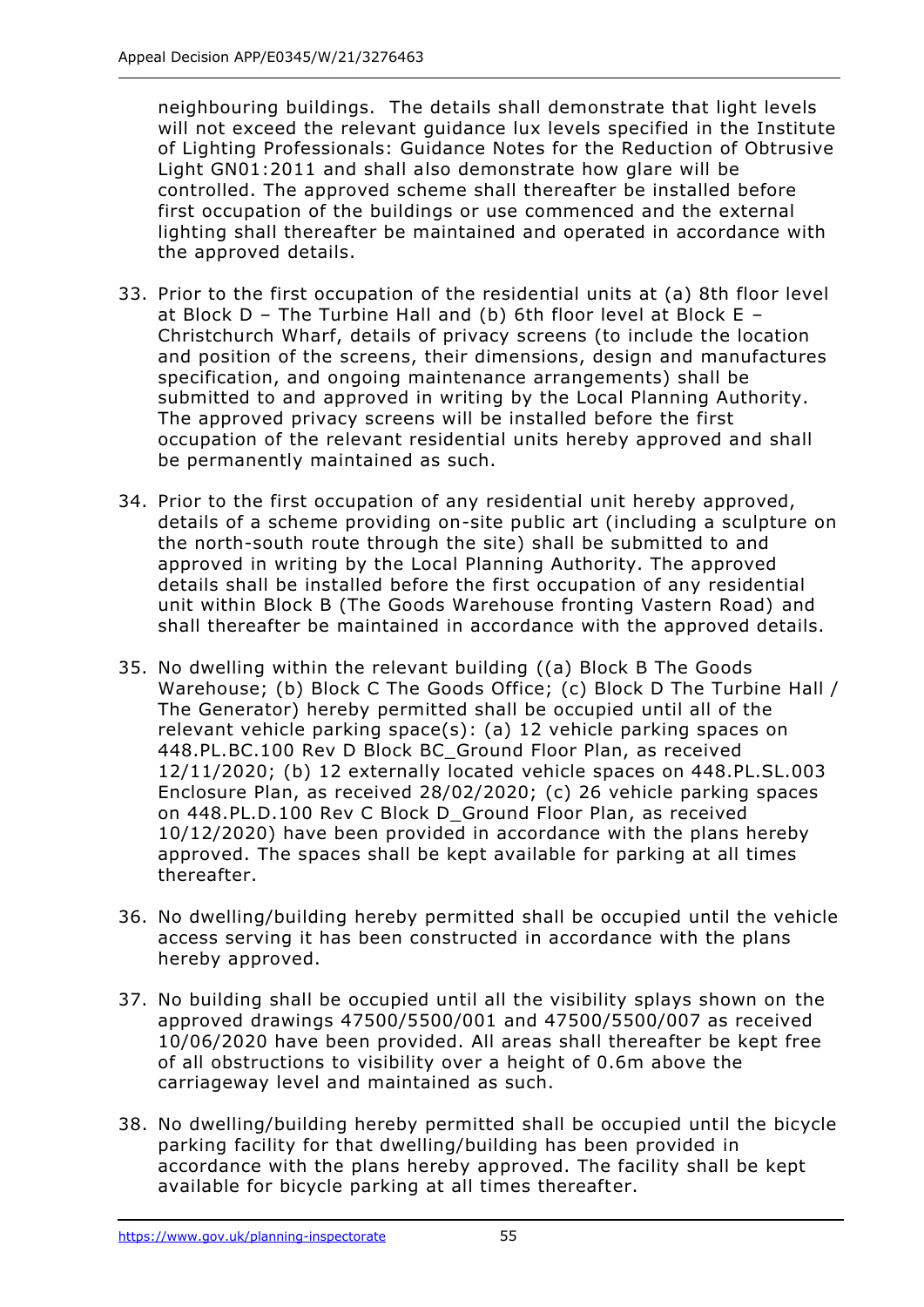- 39. Prior to works above slab level of the development hereby permitted the Local Planning Authority shall be provided with the property's full postal address to allow the Council to exclude the property(s) from the list of those eligible for residents parking permits. The notification shall be sent to the Local Planning Authority quoting the application reference specified on this Notice.
- 40. Prior to any agreement being entered into for a new occupation of, or transfer of any interest in, the residential unit(s) hereby approved, the prospective occupier/transferee shall be informed that there is no automatic entitlement to a car parking permit for any existing residential parking permit schemes and future schemes on adjacent and surrounding streets. All material used for advertising or marketing the residential unit(s) for letting or sale shall make it clear to prospective tenants and occupiers that they will not be automatically entitled to a parking permit, but any application for a parking permit will be considered on its merits.
- 41. Prior to the first occupation of any residential unit within the relevant building ((a) Block B The Goods Warehouse; (b) Block D The Turbine Hall / The Generator) details of an electric vehicle charging Scheme comprising a layout plan and detailed specification for a minimum of (a) 2 charging points and (b) 4 charging points serving the relevant buildings shall be submitted to and approved in writing by the Local Planning Authority.

No dwelling within the relevant building shall be first occupied until the Scheme for that building has been fully provided in accordance with the approved details. The spaces shall be maintained for vehicle charging in accordance with the approved Scheme at all times thereafter.

- 42. No development (barring demolition) shall commence on site until a plan showing a dedicated DDA compliant pedestrian route to and from the accessible parking bays located along the west of the spine road is submitted to and been approved in writing by the Local Planning Authority. This pedestrian route shall be provided in full accordance with the approved details prior to first occupation and thereafter kept free of obstruction and retained in accordance with the approved details at all times.
- 43. No development (barring demolition) shall commence on site until full details (including maintenance details and schedules) of an on-site biodiversity enhancement scheme, to include a suite of integral bird and bat boxes, tiles and bricks on the new buildings, is submitted to and approved in writing by the Local Planning Authority. The scheme is to include a programme for implementation and ongoing maintenance. The biodiversity enhancement scheme shall thereafter be implemented and adhered to in accordance with agreed programme.
- 44. No development (barring demolition) hereby permitted shall commence until a Biodiversity Impact Assessment Calculation using the DEFRA 3 Metric (or its successor) based on the landscaping plans submitted under Condition 28 and the offsetting scheme detailed in the legal agreement or unilateral undertaking hereby agreed, demonstrating a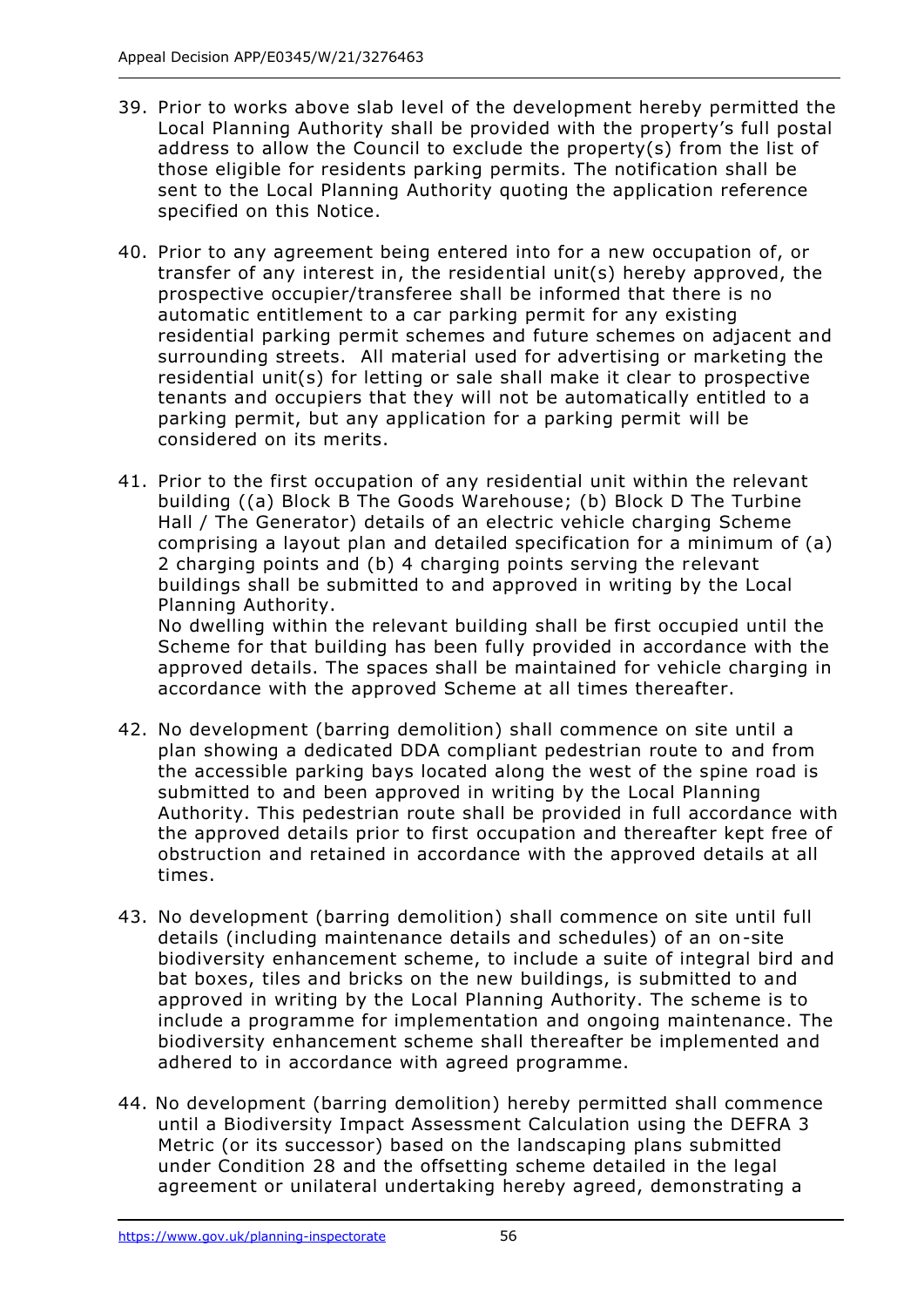net gain of at least 10% in biodiversity units, has been submitted to and approved in writing by the Local Planning Authority. The development shall thereafter be implemented in accordance with the approved details.

- 45. Prior to commencement of the development (barring demolition) a report detailing the internal (from windows facing the river) and external lighting scheme and how this will not adversely impact upon wildlife shall be submitted to and approved in writing by the LPA. The report shall include the following figures and appendices:
	- a) A layout plan with beam orientation
	- b) A schedule of equipment
	- c) Measures to avoid glare
	- d) An isolux contour map showing light spillage to 1 lux.

The internal lighting (from windows facing the river) shall thereafter be implemented in accordance with the approved details prior to the first occupation of the relevant building ((a) Block A - The Railway Warehouse; (b) Block B - The Goods Warehouse; (c) Block C - The Goods Office; (d) Block D – The Generator / The Turbine Hall; (e) Block E – Christchurch Wharf; (f) Café).

The external lighting shall thereafter be implemented in accordance with the approved details prior to the first occupation of any residential unit within Block D – The Generator / The Turbine Hall or Block E – Christchurch Wharf, and maintained as such thereafter.

- 46. No development shall take place (including demolition, ground works, vegetation clearance) until a Construction Environmental Management Plan: Biodiversity (CEMP: Biodiversity) has been submitted to and approved in writing by the Local Planning Authority. The CEMP: Biodiversity shall include the following:
	- a) Risk assessment of potentially damaging construction activities.
	- b) Identification of "biodiversity protection zones".
	- c) Practical measures (both physical measures and sensitive working practices) to avoid or reduce impacts during construction (may be provided as a set of method statements).
	- d) The location and timing of sensitive works to avoid harm to biodiversity features.
	- e) The times during construction when specialist ecologists need to be present on site to oversee works.
	- f) Responsible persons and lines of communication.
	- g) The role and responsibilities on site of an Ecological Clerk of Works (ECoW) or similarly competent person.

h) Use of protective fences, exclusion barriers and warning signs. The approved CEMP:Biodiversity shall be adhered to and implemented throughout the construction period strictly in accordance with the approved details.

47. Prior to the first occupation of the relevant residential unit (s) within Block B - The Goods Warehouse all glazing and ventilation details shown on the following approved plans shall have been provided in full: